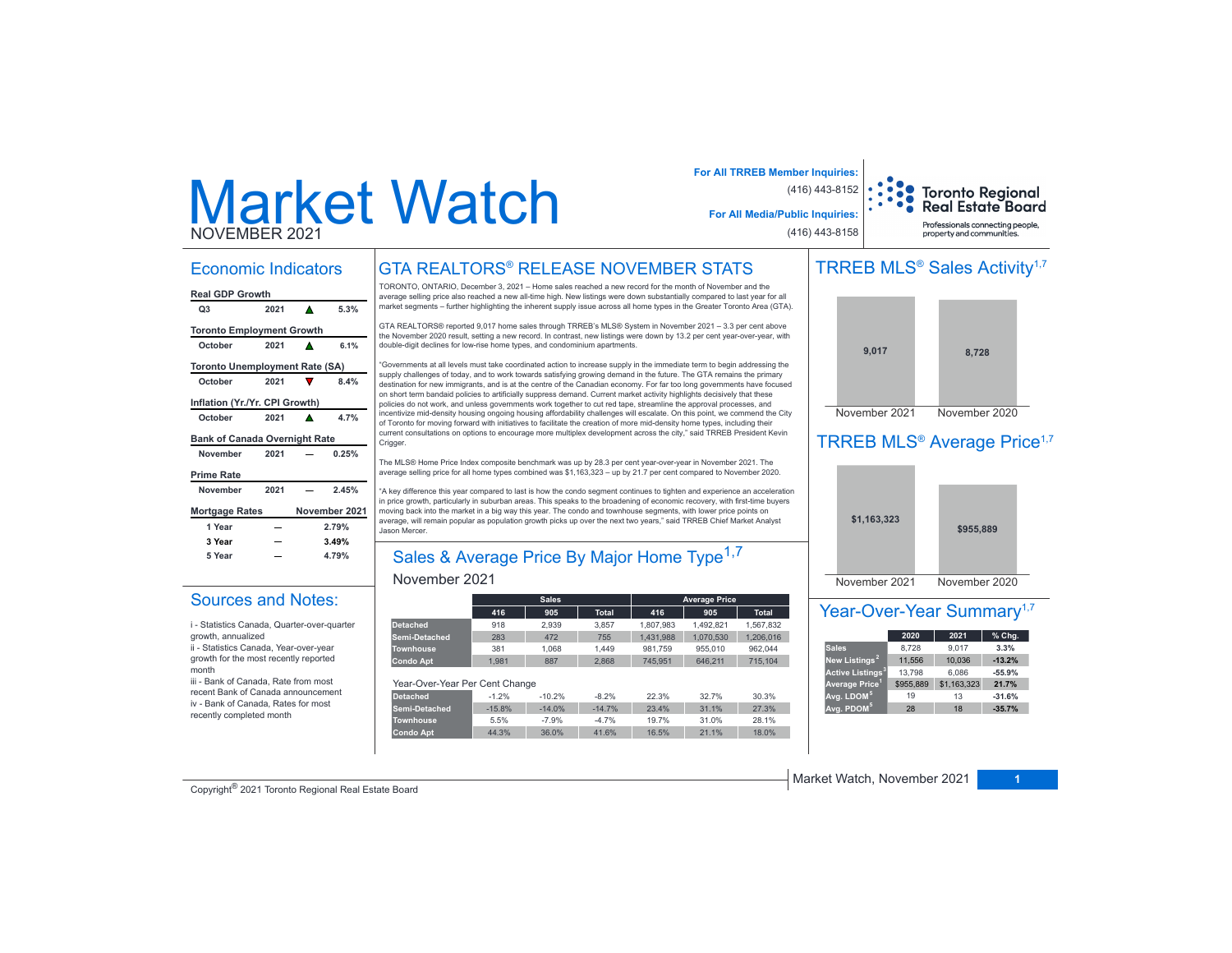|                                 | <b>Detached</b> | <b>Semi-Detached</b> | <b>Att/Row/Twnhouse</b> | <b>Condo Townhouse</b> | <b>Condo Apt</b> | Link           | Co-Op Apt      | <b>Det Condo</b> | <b>Co-Ownership Apt</b> | <b>Total</b> |
|---------------------------------|-----------------|----------------------|-------------------------|------------------------|------------------|----------------|----------------|------------------|-------------------------|--------------|
| \$0 to \$99,999                 | $\mathbf{0}$    | $\mathbf{0}$         | $\mathbf{0}$            | $\mathbf{0}$           | $\overline{0}$   | $\mathbf{0}$   | 0              | $\mathbf{0}$     | $\mathbf{0}$            | $\mathbf{0}$ |
| \$100,000 to \$199,999          | $\Omega$        |                      | $\Omega$                | $\Omega$               | 3                | $\Omega$       |                | $\Omega$         | $\Omega$                | 3            |
| \$200,000 to \$299,999          | $\mathbf{0}$    | $\Omega$             | $\overline{0}$          | $\mathbf{0}$           | 9                | $\Omega$       | $\Omega$       | $\mathbf{0}$     | $\mathbf{0}$            | 9            |
| \$300,000 to \$399,999          | $\overline{2}$  |                      | $\overline{2}$          |                        | 30               | $\Omega$       | 2              | $\Omega$         | $\hat{ }$               | 40           |
| \$400,000 to \$499,999          | $\overline{7}$  |                      | $\overline{2}$          | 14                     | 238              | $\Omega$       |                | $\theta$         | $\overline{2}$          | 267          |
| \$500,000 to \$599,999          | 20              |                      |                         | 47                     | 783              | $\Omega$       |                | $\Omega$         | $\sim$                  | 854          |
| \$600,000 to \$699,999          | 46              | 11                   | $\overline{4}$          | 127                    | 782              |                |                | $\theta$         | $\Omega$                | 972          |
| \$700,000 to \$799,999          | 121             | 31                   | 30                      | 168                    | 464              | 6              |                | $\overline{2}$   | $\mathfrak{p}$          | 824          |
| \$800,000 to \$899,999          | 161             | 62                   | 103                     | 176                    | 257              | 10             | $\sqrt{ }$     | $\overline{2}$   | $\Omega$                | 771          |
| \$900,000 to \$999,999          | 265             | 125                  | 190                     | 90                     | 92               | 10             | O              |                  | $\Omega$                | 773          |
| \$1,000,000 to \$1,249,999      | 757             | 314                  | 233                     | 56                     | 99               | 13             | $\overline{2}$ | $\overline{2}$   | $\mathbf{0}$            | 1,476        |
| \$1,250,000 to \$1,499,999      | 937             | 122                  | 121                     | 28                     | 47               | 19             |                | $\Omega$         | $\Omega$                | 1.274        |
| \$1,500,000 to \$1,749,999      | 585             | 40                   | 29                      | 8                      | 16               | $\overline{3}$ |                | $\mathbf{0}$     | $\mathbf{0}$            | 682          |
| \$1,750,000 to \$1,999,999      | 322             | 26                   | 5                       | 3                      | 17               | $\Omega$       |                | $\Omega$         | $\Omega$                | 373          |
| $$2,000,000+$                   | 634             | 23                   | 10 <sup>10</sup>        |                        | 31               | $\mathbf{0}$   | $\Omega$       | $\mathbf{0}$     | $\mathbf{0}$            | 699          |
| <b>Total Sales</b>              | 3,857           | 755                  | 730                     | 719                    | 2,868            | 62             | 11             | э.               | $\mathbf{8}$            | 9.017        |
|                                 |                 |                      |                         |                        |                  |                |                |                  |                         |              |
| <b>Share of Total Sales (%)</b> | 42.8%           | 8.4%                 | 8.1%                    | 8.0%                   | 31.8%            | 0.7%           | 0.1%           | 0.1%             | 0.1%                    | 100.0%       |
| Average Price (\$)              | \$1,567,832     | \$1,206,017          | \$1,095,570             | \$826,475              | \$715,104        | \$1,115,305    | \$683,302      | \$908,286        | \$508,813               | \$1,163,323  |

# SALES BY PRICE RANGE AND HOUSE TYPE <sup>1,7</sup> NOVEMBER 2021

# SALES BY PRICE RANGE AND HOUSE TYPE <sup>1,7</sup>

### YEAR-TO-DATE, 2021

|                                 | <b>Detached</b> | <b>Semi-Detached</b> | Att/Row/Twnhouse | <b>Condo Townhouse</b> | <b>Condo Apt</b> | Link         | Co-Op Apt      | <b>Det Condo</b> | <b>Co-Ownership Apt</b> | <b>Total</b>   |
|---------------------------------|-----------------|----------------------|------------------|------------------------|------------------|--------------|----------------|------------------|-------------------------|----------------|
| \$0 to \$99,999                 | $\mathbf{0}$    | $\Omega$             | $\theta$         | $\mathbf{0}$           |                  | $\mathbf{0}$ |                | $\mathbf{0}$     |                         | $\overline{4}$ |
| \$100,000 to \$199,999          | $\overline{2}$  |                      | $\Omega$         |                        | 31               | $\Omega$     | $\overline{2}$ | $\Omega$         |                         | 35             |
| \$200,000 to \$299,999          | 22              | $\Omega$             | $\Omega$         | $\overline{3}$         | 90               | $\mathbf{0}$ | 11             | $\mathbf{0}$     | $\overline{2}$          | 128            |
| \$300,000 to \$399,999          | 56              | $\overline{a}$       | 9                | 27                     | 490              | $\Omega$     | 24             |                  | 20                      | 629            |
| \$400,000 to \$499,999          | 152             | 8                    | 6                | 310                    | 3,984            | $\mathbf{0}$ | 17             | $\mathbf{0}$     | 13                      | 4,490          |
| \$500,000 to \$599,999          | 496             | 60                   | 37               | 1,026                  | 9,710            | 3            | 12             |                  | 14                      | 11,362         |
| \$600,000 to \$699,999          | 1,090           | 408                  | 520              | 2,331                  | 8,036            | 31           | 21             | 25               | 6                       | 12,468         |
| \$700,000 to \$799,999          | 2,353           | 760                  | 1,714            | 2,576                  | 3,879            | 95           |                | 20               | 3                       | 11,404         |
| \$800,000 to \$899,999          | 3,919           | 1,905                | 2,617            | 1,628                  | 2,274            | 153          |                | 18               |                         | 12,522         |
| \$900,000 to \$999,999          | 5,224           | 2,638                | 2,278            | 598                    | 1,174            | 144          |                | 17               |                         | 12,078         |
| \$1,000,000 to \$1,249,999      | 11,591          | 2,845                | 2,234            | 455                    | 1,028            | 235          |                | 13               |                         | 18,407         |
| \$1,250,000 to \$1,499,999      | 11,043          | 978                  | 845              | 193                    | 458              | 126          |                |                  |                         | 13,656         |
| \$1,500,000 to \$1,749,999      | 6,229           | 508                  | 238              | 72                     | 198              | 12           | $\overline{2}$ | 3                |                         | 7,262          |
| \$1,750,000 to \$1,999,999      | 3,470           | 225                  | 68               | 32                     | 128              |              |                |                  |                         | 3,928          |
| $$2,000,000+$                   | 6,688           | 251                  | 100              | 37                     | 255              | $\mathbf{0}$ |                | 3                |                         | 7,335          |
|                                 |                 |                      |                  |                        |                  |              |                |                  |                         |                |
| <b>Total Sales</b>              | 52,338          | 10,592               | 10,667           | 9,288                  | 31,739           | 800          | 117            | 112              | 63                      | 115,716        |
| <b>Share of Total Sales (%)</b> | 45.2%           | 9.2%                 | 9.2%             | 8.0%                   | 27.4%            | 0.7%         | 0.1%           | 0.1%             | 0.1%                    | 100.0%         |
| Average Price (\$)              | \$1,431,448     | \$1,073,127          | \$974,267        | \$767,385              | \$679,212        | \$1,015,955  | \$648,133      | \$924,222        | \$495,062               | \$1,092,212    |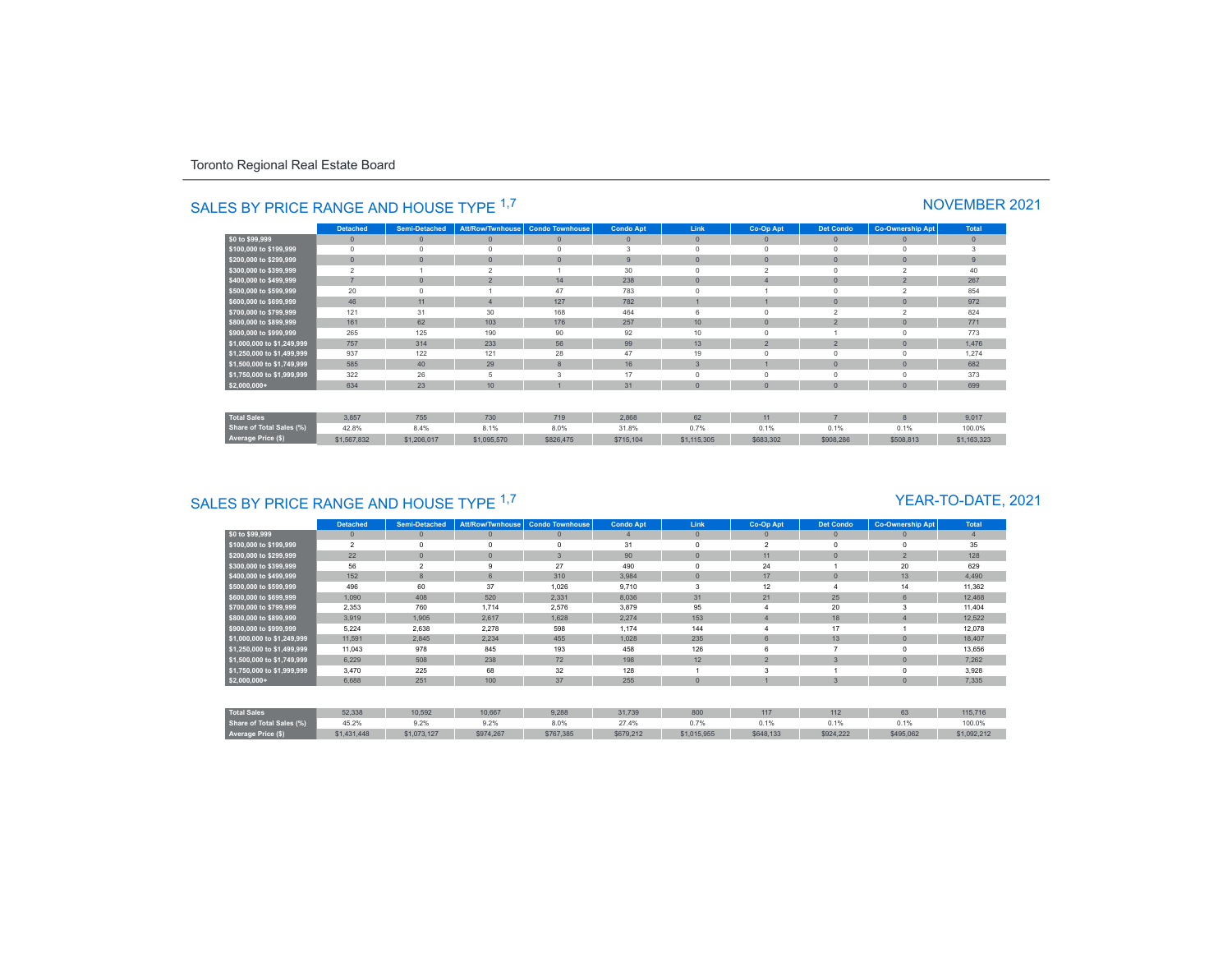### SUMMARY OF EXISTING HOME TRANSACTIONS

### ALL TRREB AREAS ALL HOME TYPES, NOVEMBER 2021

|                                  | # of Sales | Dollar Volume <sup>1</sup> | <b>Average Price</b> | Median Price <sup>1</sup> | New Listings <sup>2</sup> | <b>SNLR</b> (Trend) <sup>8</sup> | <b>Active Listings<sup>3</sup></b> | Mos Inv (Trend) | Avg. SP/LP <sup>4</sup> | Avg. LDOM <sup>5</sup> | Avg. PDOM <sup>5</sup> |
|----------------------------------|------------|----------------------------|----------------------|---------------------------|---------------------------|----------------------------------|------------------------------------|-----------------|-------------------------|------------------------|------------------------|
| <b>TRREB Total</b>               | 9,017      | \$10.489.684.676           | \$1,163,323          | \$999.999                 | 10,036                    | 73.5%                            | 6,086                              | 0.9             | 108%                    | 13                     | 18                     |
| <b>Halton Region</b>             | 798        | \$1,082,559,634            | \$1,356,591          | \$1,200,000               | 815                       | 79.5%                            | 346                                | 0.7             | 108%                    | 10                     | 13                     |
| Burlington                       | 224        | \$257,723,024              | \$1,150,549          | \$1,074,000               | 238                       | 81.6%                            | 94                                 | 0.6             | 109%                    | 10                     | 12                     |
| <b>Halton Hills</b>              | 67         | \$89,991,388               | \$1,343,155          | \$1,179,000               | 71                        | 82.0%                            | 39                                 | 0.6             | 109%                    | 11                     | 14                     |
| Milton                           | 193        | \$232,644,542              | \$1,205,412          | \$1,105,000               | 193                       | 77.8%                            | 64                                 | 0.5             | 110%                    | 8                      | 11                     |
| Oakville                         | 314        | \$502,200,680              | \$1,599,365          | \$1,397,000               | 313                       | 78.5%                            | 149                                | 0.8             | 106%                    | 11                     | 14                     |
| <b>Peel Region</b>               | 1,716      | \$1,911,860,974            | \$1,114,138          | \$1,030,000               | 1,810                     | 75.4%                            | 748                                | 0.7             | 109%                    | 10                     | 13                     |
| Brampton                         | 821        | \$936,055,201              | \$1,140,140          | \$1,092,000               | 862                       | 75.4%                            | 235                                | 0.6             | 110%                    | $\overline{7}$         | 10 <sup>10</sup>       |
| Caledon                          | 84         | \$132,846,500              | \$1,581,506          | \$1.421.000               | 101                       | 70.3%                            | 92                                 | 1.0             | 103%                    | 14                     | 23                     |
| Mississauga                      | 811        | \$842,959,273              | \$1,039,407          | \$920,000                 | 847                       | 76.1%                            | 421                                | 0.8             | 108%                    | 13                     | 16                     |
| <b>City of Toronto</b>           | 3.587      | \$3,933,993,086            | \$1,096,736          | \$840,000                 | 4.249                     | 69.2%                            | 3.342                              | 1.2             | 106%                    | 17                     | 23                     |
| <b>Toronto West</b>              | 883        | \$893,499,903              | \$1,011,891          | \$900,000                 | 1,024                     | 71.0%                            | 718                                | 1.0             | 108%                    | 16                     | 22                     |
| <b>Toronto Central</b>           | 1,852      | \$2,168,182,494            | \$1,170,725          | \$775,000                 | 2,306                     | 66.0%                            | 2,160                              | 1.4             | 102%                    | 19                     | 27                     |
| <b>Toronto East</b>              | 852        | \$872,310,689              | \$1,023,839          | \$999,500                 | 919                       | 74.6%                            | 464                                | 0.7             | 112%                    | 12                     | 16                     |
| <b>York Region</b>               | 1,583      | \$2,207,831,407            | \$1,394,713          | \$1,315,000               | 1,796                     | 71.9%                            | 1,127                              | 1.0             | 109%                    | 13                     | 18                     |
| Aurora                           | 86         | \$123,591,555              | \$1,437,111          | \$1,336,500               | 104                       | 73.3%                            | 66                                 | 0.9             | 107%                    | 15                     | 18                     |
| East Gwillimbury                 | 59         | \$80,148,927               | \$1,358,456          | \$1,402,000               | 77                        | 75.3%                            | 43                                 | 0.8             | 112%                    | 10                     | 12                     |
| Georgina                         | 79         | \$82,912,924               | \$1,049.531          | \$1,030,000               | 105                       | 74.3%                            | 64                                 | 0.8             | 111%                    | 10                     | 11                     |
| King                             | 35         | \$73,897,600               | \$2,111,360          | \$2,058,000               | 54                        | 64.2%                            | 62                                 | 2.1             | 100%                    | 19                     | 25                     |
| Markham                          | 413        | \$572,654,659              | \$1,386,573          | \$1,360,800               | 458                       | 73.2%                            | 253                                | 0.9             | 112%                    | 11                     | 16                     |
| Newmarket                        | 143        | \$173,670,437              | \$1,214,479          | \$1,150,000               | 128                       | 77.9%                            | 34                                 | 0.6             | 111%                    | 9                      | 15                     |
| <b>Richmond Hill</b>             | 324        | \$476,930,962              | \$1,472,009          | \$1,365,000               | 343                       | 68.1%                            | 254                                | 1.2             | 108%                    | 17                     | 21                     |
| Vaughan                          | 376        | \$524,644,614              | \$1,395,331          | \$1,300,000               | 447                       | 70.6%                            | 296                                | 1.1             | 107%                    | 15                     | 19                     |
| Whitchurch-Stouffville           | 68         | \$99,379,729               | \$1,461,467          | \$1,437,500               | 80                        | 74.4%                            | 55                                 | 1.0             | 107%                    | 17                     | 19                     |
| <b>Durham Region</b>             | 1,013      | \$1,011,575,833            | \$998,594            | \$960,000                 | 1,044                     | 80.7%                            | 364                                | 0.5             | 119%                    | $\mathbf{a}$           | 10 <sub>10</sub>       |
| Ajax                             | 142        | \$152,501,661              | \$1,073,955          | \$1,072,750               | 147                       | 79.7%                            | 46                                 | 0.4             | 119%                    | 6                      | $\overline{7}$         |
| <b>Brock</b>                     | 14         | \$10,843,000               | \$774,500            | \$712,500                 | 17                        | 77.9%                            | 17                                 | 0.8             | 110%                    | 6                      | 15                     |
| Clarington                       | 170        | \$160,645,640              | \$944,974            | \$935,500                 | 172                       | 83.4%                            | 62                                 | 0.5             | 122%                    | $\mathbf{8}$           | 9                      |
| Oshawa                           | 324        | \$279,336,795              | \$862,151            | \$827,500                 | 304                       | 81.0%                            | 90                                 | 0.5             | 121%                    | 9                      | 11                     |
| Pickering                        | 118        | \$137,685,823              | \$1,166,829          | \$1,080,000               | 136                       | 77.7%                            | 49                                 | 0.6             | 115%                    | $\overline{9}$         | 11                     |
| Scugog                           | 34         | \$32,826,765               | \$965,493            | \$838,000                 | 39                        | 79.4%                            | 24                                 | 0.9             | 116%                    | 11                     | 11                     |
| Uxbridge                         | 18         | \$24,824,002               | \$1,379,111          | \$1,415,501               | 21                        | 78.7%                            | 21                                 | 0.9             | 105%                    | 11                     | 16                     |
| Whitby                           | 193        | \$212,912,147              | \$1,103,172          | \$1,050,000               | 208                       | 81.3%                            | 55                                 | 0.4             | 120%                    | $\overline{7}$         | $\boldsymbol{8}$       |
| <b>Dufferin County</b>           | 51         | \$43,991,344               | \$862,575            | \$850,000                 | 44                        | 86.1%                            | 11                                 | 0.5             | 106%                    | $\mathbf{q}$           | 12                     |
| Orangeville                      | 51         | \$43,991,344               | \$862,575            | \$850,000                 | 44                        | 86.1%                            | 11                                 | 0.5             | 106%                    | 9                      | 12                     |
| <b>Simcoe County</b>             | 269        | \$297,872,398              | \$1,107,332          | \$960,100                 | 278                       | 77.6%                            | 148                                | 0.8             | 106%                    | 16                     | 20                     |
| Adjala-Tosorontio                | 19         | \$21,938,300               | \$1,154,647          | \$1,000,000               | 19                        | 75.6%                            | 13                                 | 1.1             | 102%                    | 14                     | 24                     |
| <b>Bradford West Gwillimbury</b> | 62         | \$71,330,947               | \$1,150,499          | \$1,125,000               | 68                        | 75.7%                            | 32                                 | 0.7             | 112%                    | 10                     | 11                     |
| Essa                             | 36         | \$34,083,125               | \$946,753            | \$837,500                 | 28                        | 86.1%                            | $\overline{9}$                     | 0.5             | 104%                    | 14                     | 18                     |
| Innisfil                         | 84         | \$96,750,019               | \$1,151,786          | \$948,000                 | 95                        | 73.9%                            | 66                                 | 1.0             | 104%                    | 21                     | 25                     |
| New Tecumseth                    | 68         | \$73,770,007               | \$1,084,853          | \$932,500                 | 68                        | 81.1%                            | 28                                 | 0.7             | 104%                    | 16                     | 20                     |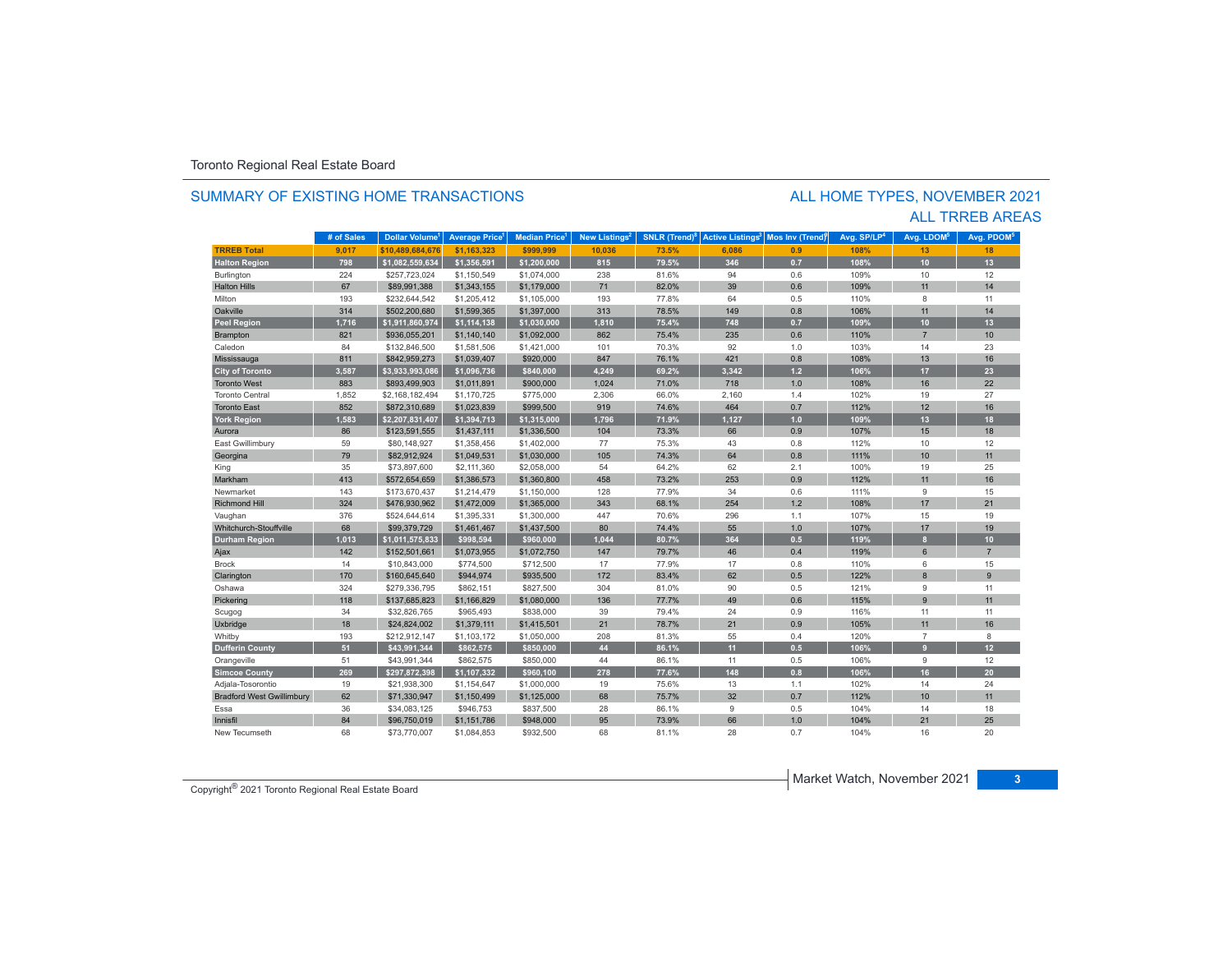### SUMMARY OF EXISTING HOME TRANSACTIONS

### ALL HOME TYPES, NOVEMBER 2021 CITY OF TORONTO MUNICIPAL BREAKDOWN

|                              | # of Sales | <b>Dollar Volume</b> | <b>Average Price</b> | <b>Median Price</b> | New Listings <sup>2</sup> | <b>SNLR</b> (Trend) <sup>8</sup> | <b>Active Listings<sup>3</sup></b> | Mos Inv (Trend) | Avg. SP/LP <sup>4</sup> | Avg. LDOM <sup>5</sup> | Avg. PDOM <sup>5</sup> |
|------------------------------|------------|----------------------|----------------------|---------------------|---------------------------|----------------------------------|------------------------------------|-----------------|-------------------------|------------------------|------------------------|
| <b>TRREB Total</b>           | 9.017      | \$10.489.684.676     | \$1.163.323          | \$999.999           | 10.036                    | 73.5%                            | 6.086                              | 0.9             | 108%                    | 13                     | 18                     |
| <b>City of Toronto Total</b> | 3,587      | \$3,933,993,086      | \$1,096,736          | \$840,000           | 4,249                     | 69.2%                            | 3,342                              | $1.2$           | 106%                    | 17                     | 23                     |
| <b>Toronto West</b>          | 883        | \$893,499,903        | \$1,011,891          | \$900,000           | 1,024                     | 71.0%                            | 718                                | 1.0             | 108%                    | 16                     | 22                     |
| Toronto W01                  | 46         | \$52,687,392         | \$1,145,378          | \$757,500           | 52                        | 72.6%                            | 41                                 | 0.8             | 108%                    | 13                     | 22                     |
| Toronto W02                  | 77         | \$99,438,500         | \$1,291,409          | \$1,250,000         | 116                       | 70.7%                            | 60                                 | 0.7             | 113%                    | 11                     | 15                     |
| Toronto W03                  | 62         | \$62,996,952         | \$1,016,080          | \$995,450           | 72                        | 66.4%                            | 46                                 | 1.0             | 112%                    | 11                     | 28                     |
| Toronto W04                  | 99         | \$90,079,300         | \$909,892            | \$878,000           | 119                       | 66.6%                            | 98                                 | 1.3             | 106%                    | 18                     | 24                     |
| Toronto W05                  | 112        | \$95,959,805         | \$856,784            | \$922,500           | 139                       | 71.1%                            | 102                                | 1.1             | 107%                    | 18                     | 23                     |
| Toronto W06                  | 139        | \$129,179,280        | \$929,347            | \$800,000           | 168                       | 67.9%                            | 166                                | 1.2             | 105%                    | 17                     | 25                     |
| Toronto W07                  | 29         | \$48,161,420         | \$1,660,739          | \$1,700,000         | 36                        | 71.1%                            | 19                                 | 1.0             | 105%                    | 14                     | 16                     |
| Toronto W08                  | 181        | \$193,050,066        | \$1,066,575          | \$708,000           | 176                       | 76.9%                            | 101                                | 1.0             | 105%                    | 17                     | 21                     |
| Toronto W09                  | 56         | \$59,658,027         | \$1,065,322          | \$1,227,500         | 65                        | 69.7%                            | 44                                 | 1.1             | 110%                    | 17                     | 22                     |
| Toronto W10                  | 82         | \$62,289,161         | \$759,624            | \$600,000           | 81                        | 74.3%                            | 41                                 | 0.9             | 107%                    | 18                     | 22                     |
| <b>Toronto Central</b>       | 1,852      | \$2,168,182,494      | \$1,170,725          | \$775,000           | 2,306                     | 66.0%                            | 2,160                              | $1.4$           | 102%                    | 19                     | 27                     |
| Toronto C01                  | 533        | \$506,350,170        | \$950,000            | \$748,000           | 739                       | 68.1%                            | 665                                | 1.3             | 102%                    | 19                     | 27                     |
| Toronto C02                  | 92         | \$166,242,850        | \$1,806,988          | \$1,271,090         | 132                       | 55.5%                            | 176                                | 2.3             | 99%                     | 22                     | 30                     |
| Toronto C03                  | 67         | \$115,720,726        | \$1,727,175          | \$1,200,000         | 75                        | 59.4%                            | 66                                 | 1.5             | 103%                    | 22                     | 27                     |
| Toronto C04                  | 90         | \$173,048,544        | \$1,922,762          | \$1,845,056         | 97                        | 66.9%                            | 71                                 | 1.2             | 105%                    | 16                     | 23                     |
| Toronto C06                  | 48         | \$55,199,300         | \$1,149,985          | \$1,057,500         | 46                        | 65.6%                            | 33                                 | 1.2             | 101%                    | 16                     | 23                     |
| Toronto C07                  | 120        | \$149,960,187        | \$1,249,668          | \$841,000           | 133                       | 66.9%                            | 108                                | 1.5             | 104%                    | 18                     | 29                     |
| Toronto C08                  | 292        | \$247,502,210        | \$847,610            | \$720,000           | 367                       | 64.0%                            | 358                                | 1.5             | 102%                    | 22                     | 32                     |
| Toronto C09                  | 37         | \$107,996,890        | \$2,918,835          | \$1,680,000         | 48                        | 63.0%                            | 54                                 | 1.9             | 97%                     | 25                     | 36                     |
| Toronto C10                  | 97         | \$102,322,422        | \$1,054,870          | \$789,000           | 103                       | 69.1%                            | 91                                 | 1.3             | 106%                    | 16                     | 25                     |
| Toronto C11                  | 40         | \$47,947,690         | \$1,198,692          | \$652,400           | 47                        | 66.0%                            | 36                                 | 1.2             | 103%                    | 19                     | 25                     |
| Toronto C12                  | 26         | \$96,450,550         | \$3,709,637          | \$2,825,000         | 45                        | 51.8%                            | 93                                 | 3.2             | 97%                     | 19                     | 26                     |
| Toronto C13                  | 78         | \$84,931,754         | \$1,088,869          | \$855,000           | 107                       | 67.5%                            | 81                                 | $1.2$           | 106%                    | 19                     | 26                     |
| Toronto C14                  | 160        | \$162,516,243        | \$1,015,727          | \$691,500           | 169                       | 68.1%                            | 155                                | 1.4             | 103%                    | 17                     | 24                     |
| Toronto C15                  | 172        | \$151,992,958        | \$883,680            | \$691,250           | 198                       | 70.1%                            | 173                                | 1.2             | 106%                    | 17                     | 22                     |
| <b>Toronto East</b>          | 852        | \$872,310,689        | \$1,023,839          | \$999,500           | 919                       | 74.6%                            | 464                                | 0.7             | 112%                    | 12                     | 16                     |
| Toronto E01                  | 65         | \$79,041,792         | \$1,216,028          | \$1,075,000         | 75                        | 72.9%                            | 29                                 | 0.7             | 112%                    | 10                     | 11                     |
| Toronto E02                  | 69         | \$93,559,128         | \$1,355,929          | \$1,212,000         | 76                        | 72.0%                            | 41                                 | 0.7             | 110%                    | 10                     | 16                     |
| Toronto E03                  | 90         | \$106,212,648        | \$1,180,141          | \$1,200,000         | 100                       | 66.7%                            | 77                                 | 0.9             | 110%                    | 18                     | 27                     |
| Toronto E04                  | 107        | \$100,783,465        | \$941,902            | \$1,055,000         | 119                       | 75.1%                            | 52                                 | 0.7             | 116%                    | 11                     | 14                     |
| Toronto E05                  | 91         | \$82,458,590         | \$906,138            | \$805,000           | 87                        | 75.6%                            | 48                                 | 0.9             | 113%                    | 13                     | 16                     |
| Toronto E06                  | 34         | \$37,618,429         | \$1,106,424          | \$894,000           | 48                        | 66.2%                            | 40                                 | 1.0             | 107%                    | 11                     | 14                     |
| Toronto E07                  | 98         | \$89,096,287         | \$909,146            | \$758,000           | 96                        | 78.7%                            | 28                                 | 0.7             | 116%                    | 11                     | 14                     |
| Toronto E08                  | 62         | \$60,323,436         | \$972,959            | \$948,650           | 73                        | 73.9%                            | 42                                 | 0.9             | 110%                    | 13                     | 17                     |
| Toronto E09                  | 128        | \$110,123,496        | \$860,340            | \$753,000           | 116                       | 83.1%                            | 40                                 | 0.6             | 113%                    | 13                     | 16                     |
| Toronto E10                  | 53         | \$62,517,539         | \$1,179,576          | \$1,092,000         | 69                        | 74.2%                            | 36                                 | 0.8             | 113%                    | 12                     | 13                     |
| Toronto E11                  | 55         | \$50,575,879         | \$919,561            | \$927,000           | 60                        | 77.9%                            | 31                                 | 0.7             | 111%                    | 12                     | 13                     |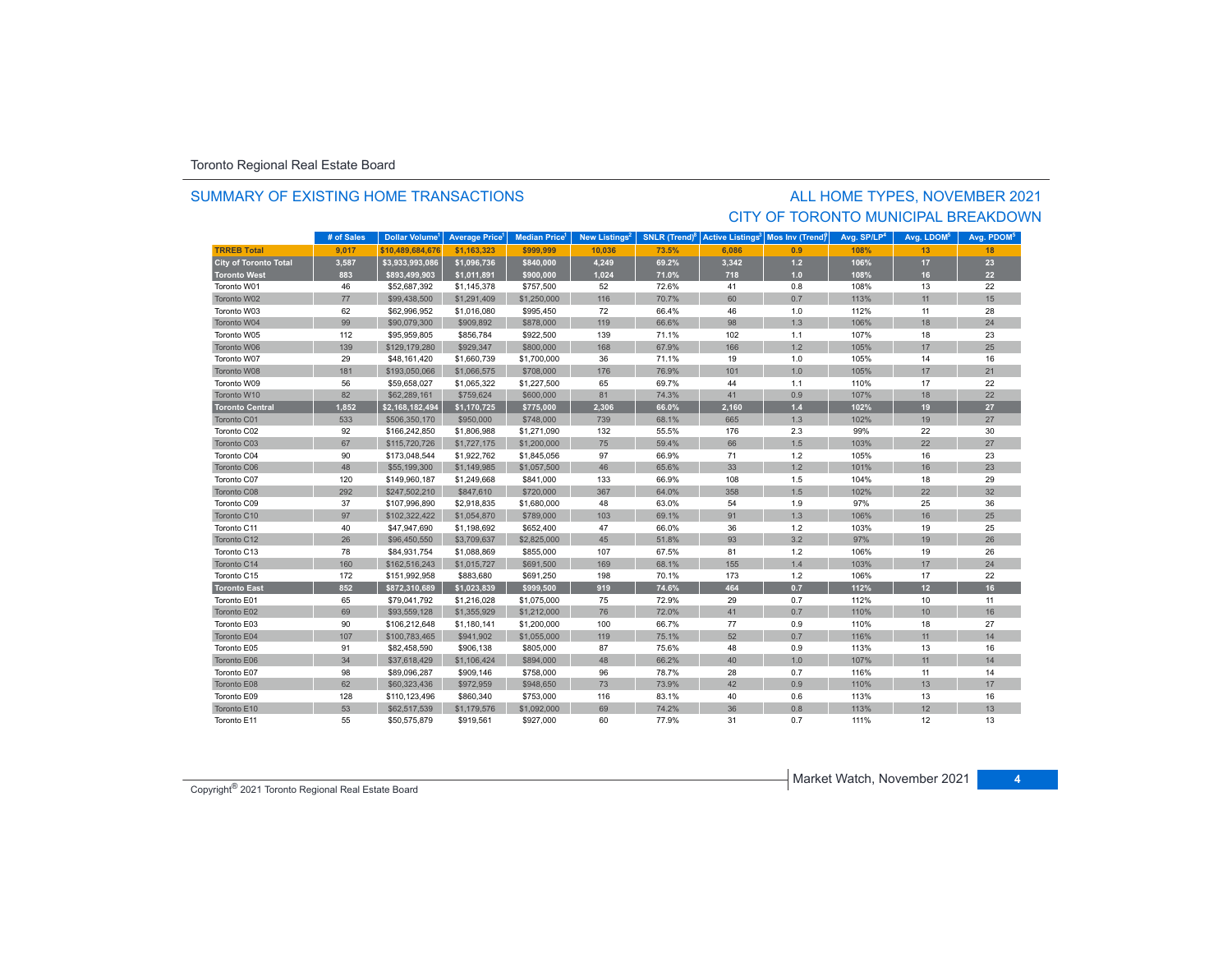### SUMMARY OF EXISTING HOME TRANSACTIONS

### ALL TRREB AREAS ALL HOME TYPES, YEAR-TO-DATE 2021

|                                  | <b>Number of Sales</b> | Dollar Volume <sup>1</sup> | <b>Average Price</b> | <b>Median Price</b> | New Listings <sup>2</sup> | Avg. SP/LP <sup>4</sup> | Avg. LDOM <sup>5</sup> | Avg. PDOM <sup>5</sup> |
|----------------------------------|------------------------|----------------------------|----------------------|---------------------|---------------------------|-------------------------|------------------------|------------------------|
| <b>TRREB Total</b>               | 115,716                | \$126,386,437,441          | \$1,092,212          | \$940,000           | 161,409                   | 106%                    | 13                     | 18                     |
| <b>Halton Region</b>             | 11,310                 | \$13,890,632,953           | \$1,228,173          | \$1,085,000         | 14,481                    | 105%                    | 11                     | 14                     |
| Burlington                       | 3,276                  | \$3,531,831,840            | \$1,078,093          | \$977,359           | 4,068                     | 106%                    | 12                     | 14                     |
| <b>Halton Hills</b>              | 1,076                  | \$1,222,068,861            | \$1,135,752          | \$1,005,000         | 1,334                     | 107%                    | 10                     | 12                     |
| Milton                           | 2,795                  | \$2,977,645,172            | \$1,065,347          | \$981,000           | 3,658                     | 106%                    | 9                      | 12                     |
| Oakville                         | 4,163                  | \$6,159,087,080            | \$1,479,483          | \$1,300,000         | 5,421                     | 104%                    | 12                     | 17                     |
| <b>Peel Region</b>               | 23,432                 | \$24,489,625,216           | \$1,045,136          | \$950,000           | 31,800                    | 105%                    | 11                     | 15                     |
| Brampton                         | 11,387                 | \$11,748,763,039           | \$1,031,770          | \$955,600           | 15,465                    | 105%                    | 9                      | 13                     |
| Caledon                          | 1.278                  | \$1,853,086.261            | \$1,449.989          | \$1,300,000         | 1.876                     | 103%                    | 12                     | 18                     |
| Mississauga                      | 10,767                 | \$10,887,775,916           | \$1,011,217          | \$890,000           | 14,459                    | 105%                    | 13                     | 18                     |
| <b>City of Toronto</b>           | 41,133                 | \$43,544,373,240           | \$1,058,624          | \$835,000           | 61,091                    | 105%                    | 16                     | 22                     |
| <b>Toronto West</b>              | 10,346                 | \$10,363,139,701           | \$1,001,657          | \$880,000           | 14,958                    | 106%                    | 15                     | 20                     |
| <b>Toronto Central</b>           | 20,586                 | \$23,008,903,611           | \$1,117,697          | \$765,000           | 32,063                    | 103%                    | 18                     | 26                     |
| <b>Toronto East</b>              | 10,201                 | \$10,172,329,928           | \$997,189            | \$950,000           | 14,070                    | 111%                    | 12                     | 15                     |
| <b>York Region</b>               | 21,308                 | \$27,374,117,965           | \$1,284,687          | \$1,184,995         | 30,468                    | 106%                    | 14                     | 20                     |
| Aurora                           | 1,335                  | \$1,724,134,553            | \$1,291,487          | \$1,180,000         | 1,856                     | 105%                    | 14                     | 18                     |
| <b>East Gwillimbury</b>          | 857                    | \$1,083,033,376            | \$1,263,750          | \$1,198,000         | 1,157                     | 107%                    | 13                     | 16                     |
| Georgina                         | 1,223                  | \$1,078,601,195            | \$881,931            | \$820,000           | 1,688                     | 107%                    | 14                     | 17                     |
| King                             | 536                    | \$1,097,081,732            | \$2,046,794          | \$1,879,400         | 863                       | 99%                     | 27                     | 37                     |
| Markham                          | 5,407                  | \$6,951,036,574            | \$1,285,563          | \$1,228,000         | 7,551                     | 109%                    | 13                     | 18                     |
| Newmarket                        | 1,821                  | \$2,012,888,094            | \$1,105,375          | \$1,051,000         | 2,399                     | 107%                    | 10                     | 13                     |
| Richmond Hill                    | 3,856                  | \$5,237,709,825            | \$1,358,327          | \$1,260,000         | 5,889                     | 105%                    | 16                     | 22                     |
| Vaughan                          | 5,254                  | \$6,827,555,875            | \$1,299,497          | \$1,200,995         | 7,658                     | 104%                    | 15                     | 21                     |
| Whitchurch-Stouffville           | 1,019                  | \$1,362,076,741            | \$1,336,680          | \$1,200,000         | 1,407                     | 105%                    | 16                     | 21                     |
| <b>Durham Region</b>             | 14,052                 | \$12,936,983,133           | \$920,651            | \$857,839           | 17,743                    | 113%                    | $\overline{9}$         | 11                     |
| Ajax                             | 2,047                  | \$1,991,838,260            | \$973,052            | \$921,000           | 2,619                     | 113%                    | 8                      | 10                     |
| <b>Brock</b>                     | 293                    | \$231,705,908              | \$790.805            | \$740,000           | 385                       | 105%                    | 13                     | 17                     |
| Clarington                       | 2,515                  | \$2,218,304,923            | \$882,030            | \$825,000           | 3,073                     | 115%                    | 9                      | 10                     |
| Oshawa                           | 4,170                  | \$3,306,114,727            | \$792,833            | \$760,000           | 5,226                     | 115%                    | 9                      | 11                     |
| Pickering                        | 1,753                  | \$1,804,720,770            | \$1,029,504          | \$930,000           | 2,311                     | 110%                    | 10                     | 12                     |
| Scugog                           | 370                    | \$364,867,271              | \$986,128            | \$897,893           | 482                       | 108%                    | 15                     | 17                     |
| Uxbridge                         | 350                    | \$449,288,253              | \$1,283,681          | \$1,173,052         | 450                       | 106%                    | 15                     | 18                     |
| Whitby                           | 2,554                  | \$2,570,143,021            | \$1,006,321          | \$951,000           | 3,197                     | 114%                    | $\overline{7}$         | $\overline{9}$         |
| <b>Dufferin County</b>           | 693                    | \$552,307,416              | \$796,980            | \$776,000           | 812                       | 106%                    | 10 <sup>°</sup>        | 12                     |
| Orangeville                      | 693                    | \$552,307,416              | \$796,980            | \$776,000           | 812                       | 106%                    | 10                     | 12                     |
| <b>Simcoe County</b>             | 3,788                  | \$3,598,397,518            | \$949,947            | \$870,750           | 5,014                     | 104%                    | 14                     | 17                     |
| Adjala-Tosorontio                | 212                    | \$249,488,691              | \$1,176,833          | \$1,049,000         | 283                       | 102%                    | 18                     | 21                     |
| <b>Bradford West Gwillimbury</b> | 886                    | \$945,431,816              | \$1,067,079          | \$999,000           | 1,217                     | 106%                    | 11                     | 14                     |
| Essa                             | 473                    | \$396.453.200              | \$838,167            | \$760,000           | 565                       | 104%                    | 12                     | 14                     |
| Innisfil                         | 1,226                  | \$1,128,698,810            | \$920,635            | \$840,500           | 1,702                     | 103%                    | 16                     | 20                     |
| New Tecumseth                    | 991                    | \$878,325,001              | \$886,302            | \$827,000           | 1,247                     | 104%                    | 13                     | 16                     |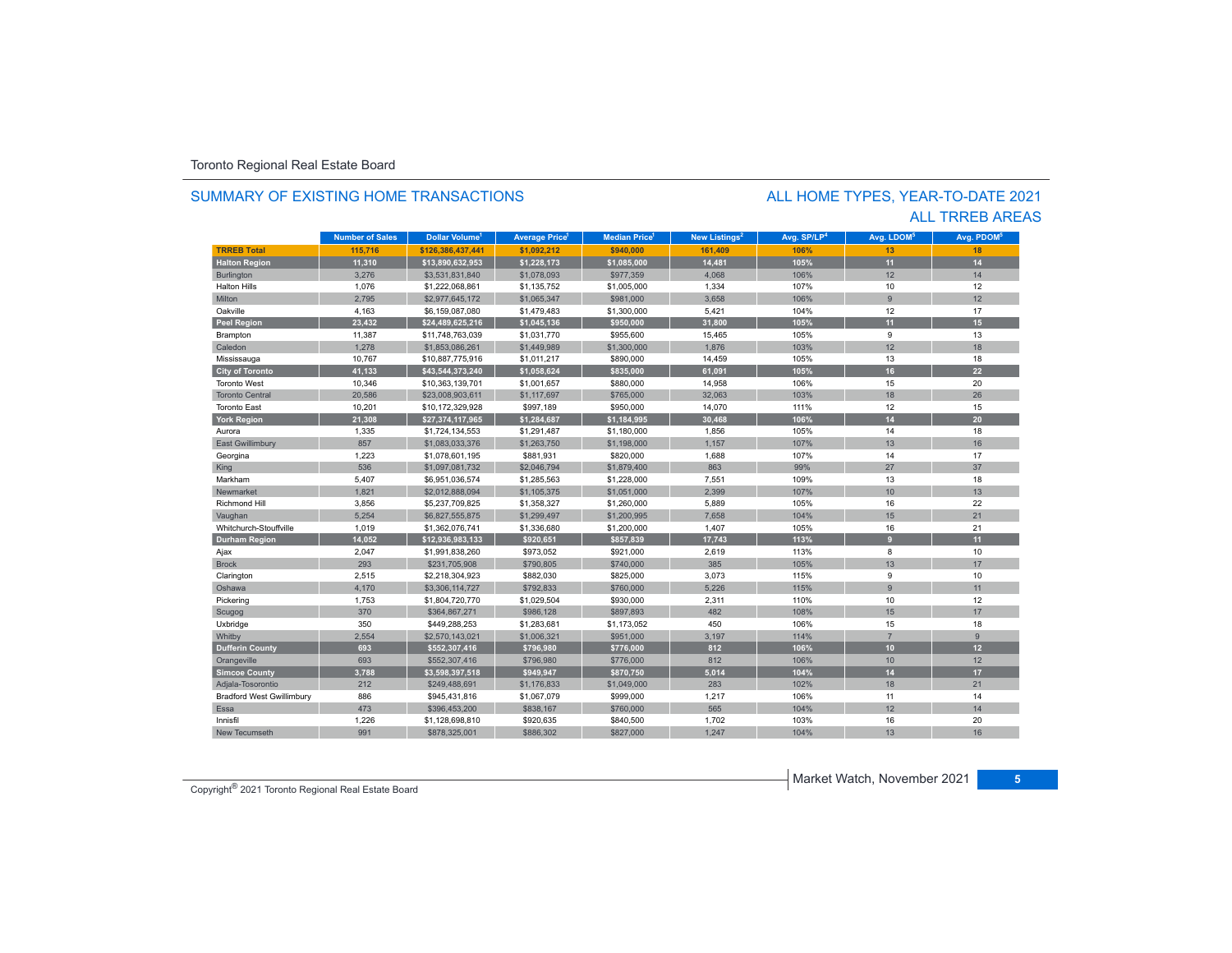### SUMMARY OF EXISTING HOME TRANSACTIONS

## CITY OF TORONTO MUNICIPAL BREAKDOWNALL HOME TYPES, YEAR-TO-DATE 2021

|                              | <b>Number of Sales</b> | Dollar Volume <sup>1</sup> | <b>Average Price<sup>1</sup></b> | <b>Median Price</b> <sup>1</sup> | New Listings <sup>2</sup> | Avg. SP/LP <sup>4</sup> | Avg. LDOM <sup>5</sup> | Avg. PDOM <sup>5</sup> |
|------------------------------|------------------------|----------------------------|----------------------------------|----------------------------------|---------------------------|-------------------------|------------------------|------------------------|
| <b>TRREB Total</b>           | 115.716                | \$126.386.437.441          | \$1.092.212                      | \$940.000                        | 161.409                   | 106%                    | 13                     | 18                     |
| <b>City of Toronto Total</b> | 41,133                 | \$43,544,373,240           | \$1,058,624                      | \$835,000                        | 61,091                    | 105%                    | 16                     | 22                     |
| <b>Toronto West</b>          | 10,346                 | \$10,363,139,701           | \$1,001,657                      | \$880,000                        | 14,958                    | 106%                    | 15                     | 20                     |
| Toronto W01                  | 625                    | \$800.203.979              | \$1,280,326                      | \$975,000                        | 890                       | 109%                    | 12                     | 16                     |
| Toronto W02                  | 992                    | \$1,238,493,526            | \$1,248,481                      | \$1,200,000                      | 1,436                     | 112%                    | 10                     | 14                     |
| Toronto W03                  | 733                    | \$739,336,791              | \$1,008,645                      | \$980,000                        | 1,123                     | 110%                    | 14                     | 20                     |
| Toronto W04                  | 1,033                  | \$904,079,476              | \$875,198                        | \$815,000                        | 1,606                     | 106%                    | 17                     | 23                     |
| Toronto W05                  | 1,399                  | \$1,160,457,365            | \$829,491                        | \$860,000                        | 1,988                     | 105%                    | 16                     | 21                     |
| Toronto W06                  | 1,858                  | \$1,699,159,989            | \$914,510                        | \$800,000                        | 2,819                     | 104%                    | 16                     | 23                     |
| Toronto W07                  | 290                    | \$464,822,214              | \$1,602,835                      | \$1,460,000                      | 421                       | 107%                    | 13                     | 19                     |
| Toronto W08                  | 2,004                  | \$2,185,413,503            | \$1,090,526                      | \$720,000                        | 2,671                     | 104%                    | 16                     | 21                     |
| Toronto W09                  | 539                    | \$523,002,590              | \$970,320                        | \$985,000                        | 793                       | 106%                    | 16                     | 22                     |
| Toronto W10                  | 873                    | \$648,170,268              | \$742,463                        | \$620,000                        | 1,211                     | 105%                    | 15                     | 20                     |
| <b>Toronto Central</b>       | 20,586                 | \$23,008,903,611           | \$1,117,697                      | \$765,000                        | 32,063                    | 103%                    | 18                     | 26                     |
| Toronto C01                  | 6,526                  | \$5,647,897,700            | \$865,446                        | \$723,000                        | 9.852                     | 103%                    | 18                     | 26                     |
| Toronto C02                  | 1,003                  | \$1,648,042,503            | \$1,643,113                      | \$1,220,000                      | 1,847                     | 101%                    | 22                     | 32                     |
| Toronto C03                  | 615                    | \$1,026,918,784            | \$1,669,787                      | \$1,279,000                      | 1,064                     | 104%                    | 16                     | 22                     |
| Toronto C04                  | 992                    | \$2,169,076,039            | \$2,186,569                      | \$2,000,000                      | 1,492                     | 103%                    | 15                     | 21                     |
| Toronto C06                  | 440                    | \$493,308,908              | \$1,121,157                      | \$807,500                        | 696                       | 103%                    | 15                     | 22                     |
| Toronto C07                  | 1,332                  | \$1,507,757,713            | \$1,131,950                      | \$796,500                        | 2,060                     | 103%                    | 19                     | 27                     |
| Toronto C08                  | 3,040                  | \$2,426,580,850            | \$798,217                        | \$692,500                        | 4,925                     | 103%                    | 19                     | 27                     |
| Toronto C09                  | 353                    | \$854,227,110              | \$2,419,907                      | \$1,680,000                      | 559                       | 100%                    | 24                     | 32                     |
| Toronto C10                  | 1,004                  | \$1,016,192,255            | \$1,012,144                      | \$766,850                        | 1,476                     | 104%                    | 18                     | 26                     |
| Toronto C11                  | 515                    | \$596,188,276              | \$1,157,647                      | \$660,000                        | 797                       | 104%                    | 15                     | 23                     |
| Toronto C12                  | 359                    | \$1,214,437,562            | \$3,382,834                      | \$2,850,000                      | 714                       | 98%                     | 24                     | 35                     |
| Toronto C13                  | 811                    | \$998,722,468              | \$1,231,470                      | \$925,000                        | 1,252                     | 104%                    | 17                     | 22                     |
| Toronto C14                  | 1.636                  | \$1,660,994,382            | \$1,015,278                      | \$709,190                        | 2.447                     | 102%                    | 18                     | 25                     |
| Toronto C15                  | 1,960                  | \$1,748,559,061            | \$892,122                        | \$685,000                        | 2,882                     | 104%                    | 17                     | 23                     |
| <b>Toronto East</b>          | 10,201                 | \$10,172,329,928           | \$997,189                        | \$950,000                        | 14,070                    | 111%                    | 12 <sup>2</sup>        | 15 <sub>1</sub>        |
| Toronto E01                  | 989                    | \$1,232,149,209            | \$1,245,854                      | \$1,232,500                      | 1,409                     | 115%                    | 9                      | 12                     |
| Toronto E02                  | 797                    | \$1,110,549,878            | \$1,393,413                      | \$1,290,000                      | 1,142                     | 111%                    | 10                     | 14                     |
| Toronto E03                  | 1,137                  | \$1,370,500,322            | \$1,205,365                      | \$1,185,000                      | 1.740                     | 111%                    | 12                     | 16                     |
| Toronto E04                  | 1,167                  | \$1,015,406,063            | \$870,099                        | \$885,000                        | 1,611                     | 109%                    | 12                     | 16                     |
| Toronto E05                  | 1,017                  | \$915,768,458              | \$900,461                        | \$800,000                        | 1,380                     | 111%                    | 13                     | 15                     |
| Toronto E06                  | 429                    | \$482,627,796              | \$1,125,007                      | \$999,999                        | 681                       | 107%                    | 11                     | 15                     |
| Toronto E07                  | 1,096                  | \$930,562,303              | \$849,053                        | \$770,050                        | 1,433                     | 111%                    | 13                     | 16                     |
| Toronto E08                  | 708                    | \$695,433,952              | \$982,251                        | \$952,500                        | 982                       | 107%                    | 13                     | 18                     |
| Toronto E09                  | 1,260                  | \$989,900,891              | \$785,636                        | \$686,500                        | 1,535                     | 110%                    | 13                     | 17                     |
| Toronto E10                  | 698                    | \$725,790,780              | \$1,039,815                      | \$1,015,000                      | 971                       | 109%                    | 12                     | 15                     |
| Toronto E11                  | 903                    | \$703,640,276              | \$779,225                        | \$780,000                        | 1,186                     | 108%                    | 13                     | 15                     |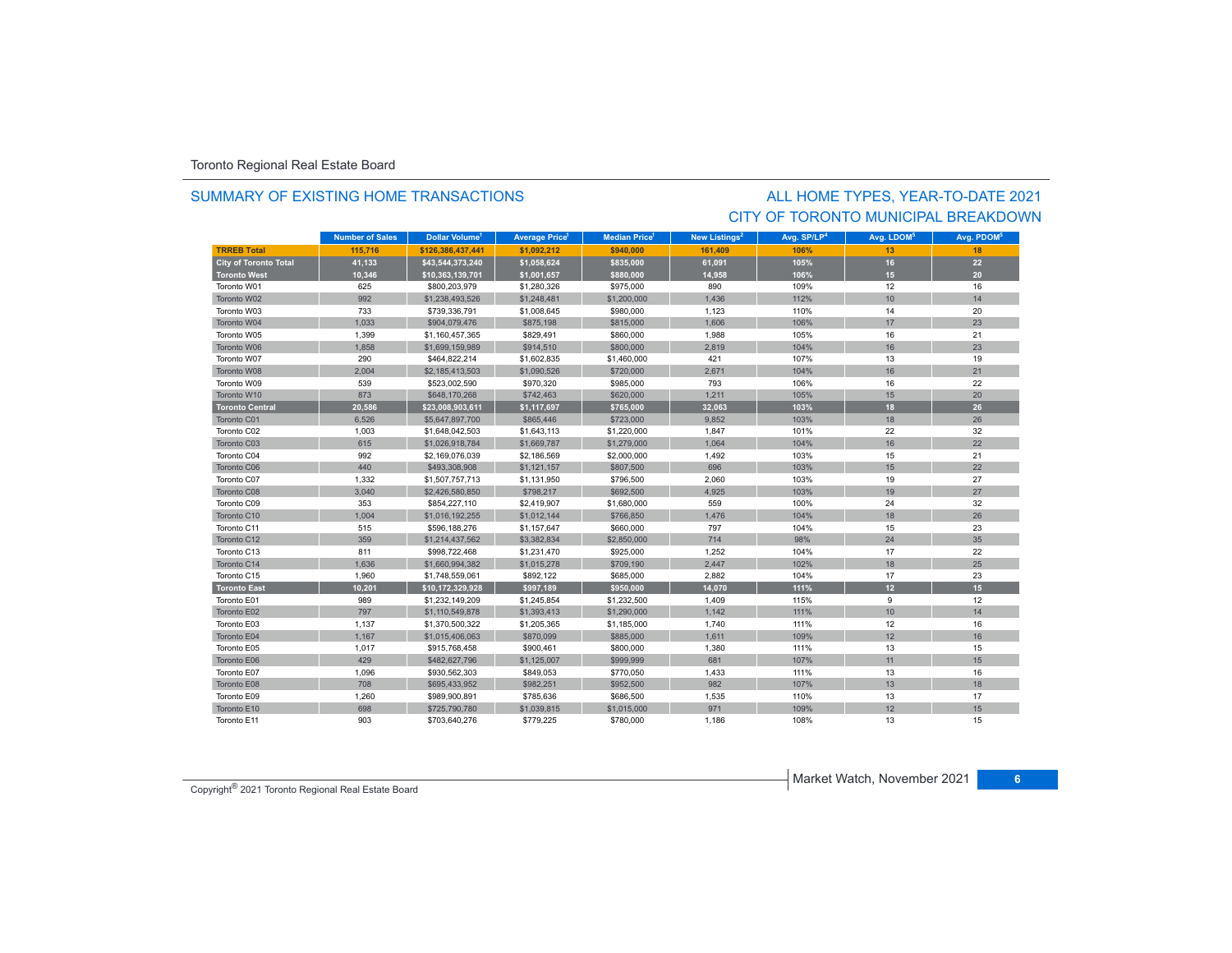#### **TR5EB Total 3,857 \$6,047,129,227 \$1,567,832 \$1,380,000 4,384 2,499 109%109%** 12 **Halton Region 411 \$725,914,437 \$1,766,215 \$1,500,000 416 196 107% 11** Burlington 113 | \$167,382,019 \$1,481,257 \$1,350,000 | 121 | 52 | 109% | 10 Halton Hillss 55 \$79,808,888 \$1,451,071 \$1,350,000 56 32 109%% 13 Miltonn 83 \$129,997,389 \$1,566,234 \$1,377,000 74 28 108% 108% 10 Oakvillee 160 \$348,726,141 \$2,179,538 \$1,768,500 105 84 105% % 11 **Peel Region 745 \$1,108,657,942 \$1,488,131 \$1,390,999 847 400 108% 9** Brampton 426 \$584,973,415 \$1,373,177 \$1,308,900 467 141 110% 7 Caledonn 65 \$114,122,500 \$1,755,731 \$1,625,000 78 84 102% 102% 17 Mississauga 254 \$409,562,027 \$1,612,449 \$1,480,000 302 175 108% 10 **City of Toronto 918 \$1,659,728,228 \$1,807,983 \$1,422,556 1,136 756 108% 13** Toronto West 288 $$1,303,031,769$   $$1,503,583$   $$1,344,944$   $$344$   $$203$   $$110\%$  12 Toronto Central 277 \$746,516,355 \$2,695,005 \$2,227,000 385 384 102%102% 16 Toronto East 353 \$480,180,104 \$1,360,284 \$1,262,000 407 169 114%% 11 **York Region 863 \$1,522,397,637 \$1,764,076 \$1,630,000 1,033 759 108% 15** Auroraa 52 \$92,152,568 \$1,772,165 \$1,605,000 67 49 105% 105% 17 East Gwillimbury 51 \$72,164,777 \$1,414,996 \$1,450,000 66 39 113% 11 Georgina 74 \$79,012,424 \$1,067,735 \$1,062,500 97 52 111% 10 King 20 \$68,656,600 \$2,367,469 \$2,300,000 48 52, 61 100% 18 18 18 Markhamm 178 \$335,422,751 \$1,884,397 \$1,696,500 217 154 112% % 11 Newmarket 87\$120,015,111 \$1,379,484 \$1,350,000 78 23 8 Richmond Hill 172 \$337,058,693 \$1,959,644 \$1,782,500 199 187 106%% 21 Vaughan 171 171 \$335,508,284 \$1,962,037 \$1,760,000 204 147 147 106% 17 17 Whitchurch-Stouffville 49 \$82,406,429 \$1,681,764 \$1,562,000 57 47 105%% 19 **Durham Region 677 \$750,453,037 \$1,108,498 \$1,071,000 701 248 119% 8** Ajax 94 \$109,487,671 \$1,164,762 \$1,150,000 98 29 119% 6 Brockk 14 \$10,843,000 \$774,500 \$712,500 17 17 110% 6 Clarington 122 \$125,264,560 \$1,026,759 \$995,000 123 45 122% 122% 8 Oshawa 213 \$205,352,608 \$964,097 \$930,000 206 58 121% 8 Pickering 65 \$95,814,480 \$1,474,069 \$1,358,000 72 24 115% 11 Scugog 30 \$29,829,765 \$994,326 \$917,633 36 19 116% 11 Uxbridge 17 \$23,534,002 \$1,384,353 \$1,531,000 16 17 106% 11 0% Whitby 122 3150,326,951 \$1,232,188 \$1,189,000 133 39 119% 119% 8 **Dufferin County 33 \$31,935,844 \$967,753 \$899,000 32 10 106% 7** Orangeville 33 | \$31,935,844 \$967,753 | \$899,000 | 32 | 10 | 106% | 7 **Simcoe County 210 \$248,042,102 \$1,181,153 \$1,071,500 219 130 105% 17** Adjala-Tosorontio 19 \$21,938,300 \$1,154,647 \$1,000,000 19 13 102% 14 Bradford West Gwillimbury 45 \$55,634,949 \$1,236,332 51,270,000 28 10 Essa 30 \$29,668,125 \$988,938 \$862,500 20 8 103%103% 16 Innisfil 73 \$86,579,920 \$1,186,026 \$1,025,000 80 57 104% 21 New Tecumseth103% 18 **Municipality Number of Sales Dollar Volume Average Price Median Price New Listings Active Listings Avg. SP/LP Avg. LDOM Number of Sales<sup>1</sup>** 1 **Dollar Volume<sup>1</sup> Aversen Price<sup>1</sup> Median Price<sup>1</sup> Maw Listings<sup>2</sup> Active Listings<sup>3</sup> Ave SD/LD<sup>4</sup> Ave LDOM<sup>5</sup>**

h 43 \$54,220,808 \$1,260,949 \$1,130,000 48 24 103%

### SUMMARY OF EXISTING HOME TRANSACTIONS

### DETACHED, NOVEMBER 2021 ALL TRREB AREAS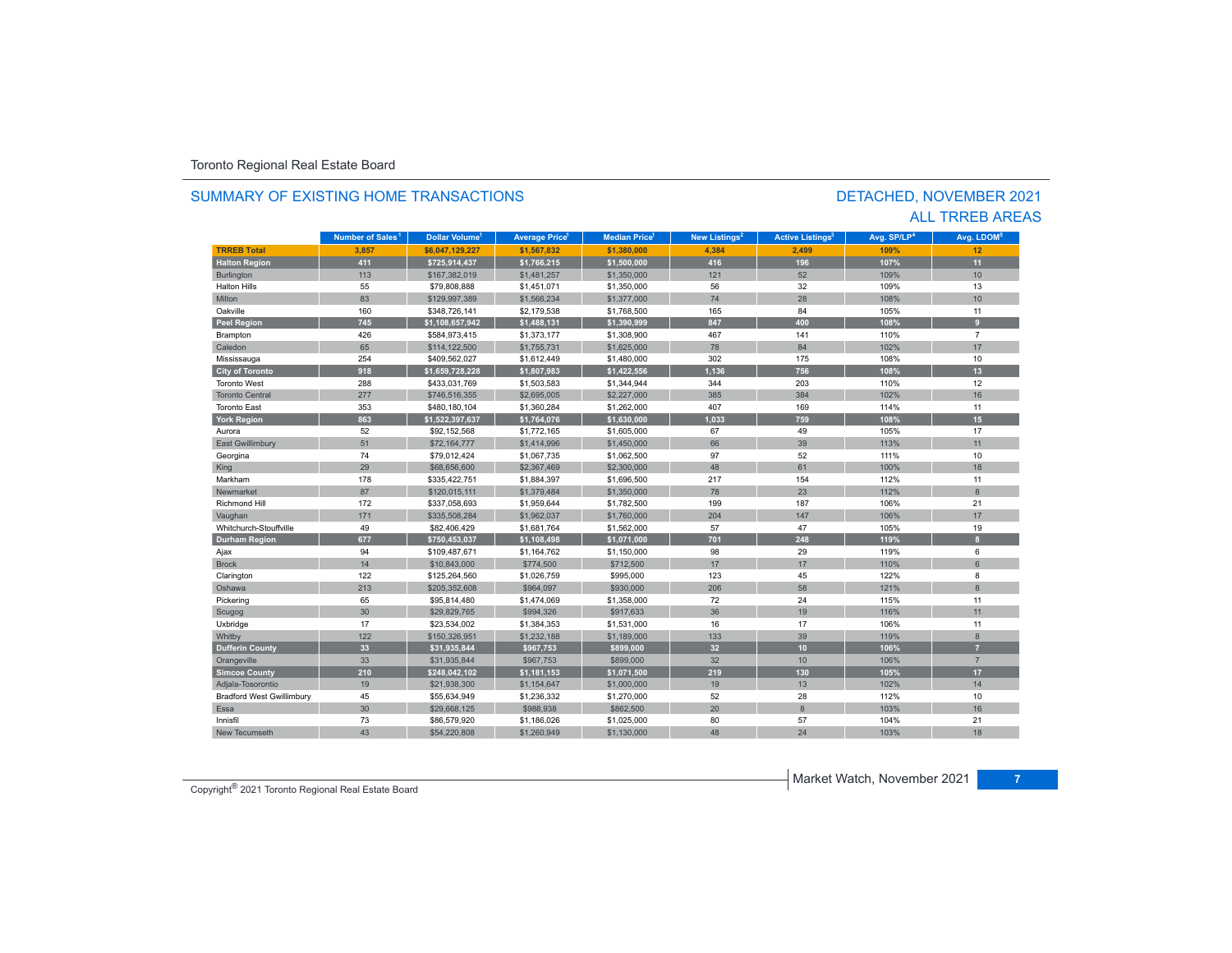### SUMMARY OF EXISTING HOME TRANSACTIONS

# DETACHED, NOVEMBER 2021 CITY OF TORONTO MUNICIPAL BREAKDOWN

|                        | Number of Sales <sup>1</sup> | Dollar Volume <sup>1</sup> | <b>Average Price<sup>1</sup></b> | <b>Median Price</b> <sup>1</sup> | New Listings <sup>2</sup> | <b>Active Listings<sup>3</sup></b> | Avg. SP/LP <sup>4</sup> | Avg. LDOM <sup>5</sup> |
|------------------------|------------------------------|----------------------------|----------------------------------|----------------------------------|---------------------------|------------------------------------|-------------------------|------------------------|
| <b>TRREB Total</b>     | 3,857                        | \$6.047.129.227            | \$1,567,832                      | \$1,380,000                      | 4.384                     | 2.499                              | 109%                    | 12                     |
| <b>City of Toronto</b> | 918                          | \$1,659,728,228            | \$1,807,983                      | \$1,422,556                      | 1,136                     | 756                                | 108%                    | 13                     |
| <b>Toronto West</b>    | 288                          | \$433,031,769              | \$1,503,583                      | \$1,344,944                      | 344                       | 203                                | 110%                    | 12 <sup>2</sup>        |
| Toronto W01            | 10                           | \$22.533.484               | \$2,253,348                      | \$2,200,000                      | 10                        | 12                                 | 111%                    | 11                     |
| Toronto W02            | 24                           | \$41,908,000               | \$1,746,167                      | \$1,733,000                      | 40                        | 27                                 | 119%                    | 11                     |
| Toronto W03            | 35                           | \$35,809,852               | \$1,023,139                      | \$956,000                        | 37                        | 23                                 | 111%                    | 10                     |
| Toronto W04            | 42                           | \$52,611,500               | \$1,252,655                      | \$1,195,000                      | 51                        | 42                                 | 110%                    | 16                     |
| Toronto W05            | 28                           | \$34,766,990               | \$1,241,678                      | \$1,188,500                      | 35                        | 18                                 | 110%                    | 12                     |
| Toronto W06            | 27                           | \$39,896,840               | \$1,477,661                      | \$1,488,000                      | 32                        | 17                                 | 111%                    | 11                     |
| Toronto W07            | 18                           | \$37,297,420               | \$2,072,079                      | \$1,805,000                      | 25                        | 12                                 | 104%                    | 14                     |
| Toronto W08            | 50                           | \$99,444,130               | \$1,988,883                      | \$1,540,150                      | 54                        | 29                                 | 106%                    | 12                     |
| Toronto W09            | 29                           | \$41,398,042               | \$1,427,519                      | \$1,350,000                      | 35                        | 14                                 | 113%                    | 12                     |
| Toronto W10            | 25                           | \$27,365,511               | \$1,094,620                      | \$1,120,000                      | 25                        | 9                                  | 110%                    | 10                     |
| Toronto Central        | 277                          | \$746,516,355              | \$2,695,005                      | \$2,227,000                      | 385                       | 384                                | 102%                    | 16                     |
| Toronto C01            | 15                           | \$34,502,000               | \$2,300,133                      | \$2,227,000                      | 13                        | $\overline{7}$                     | 103%                    | 24                     |
| Toronto C02            | 8                            | \$29,670,000               | \$3,708,750                      | \$3,075,000                      | 14                        | 18                                 | 98%                     | 15                     |
| Toronto C03            | 27                           | \$70,321,488               | \$2,604,500                      | \$1,801,888                      | 36                        | 28                                 | 103%                    | 17                     |
| Toronto C04            | 51                           | \$136,203,499              | \$2,670,657                      | \$2,350,000                      | 59                        | 36                                 | 105%                    | 13                     |
| Toronto C06            | 23                           | \$39,250,900               | \$1,706,561                      | \$1,589,900                      | 24                        | 14                                 | 101%                    | 14                     |
| Toronto C07            | 40                           | \$88,918,000               | \$2,222,950                      | \$1,922,500                      | 59                        | 39                                 | 105%                    | 10                     |
| Toronto C08            | $\mathbf{0}$                 | \$0                        | \$0                              |                                  | $\mathbf{3}$              | $\overline{4}$                     |                         |                        |
| Toronto C09            | 11                           | \$56,815,000               | \$5,165,000                      | \$5,500,000                      | 11                        | 9                                  | 96%                     | 30                     |
| Toronto C10            | 10                           | \$27,455,000               | \$2,745,500                      | \$2,642,500                      | 17                        | 11                                 | 109%                    | 11                     |
| Toronto C11            | 10                           | \$28,575,680               | \$2,857,568                      | \$2,539,090                      | 13                        | 6                                  | 103%                    | 11                     |
| Toronto C12            | 19                           | \$86,040,300               | \$4,528,437                      | \$4,350,000                      | 28                        | 74                                 | 96%                     | 21                     |
| Toronto C13            | 19                           | \$39,989,000               | \$2,104,684                      | \$1,800,000                      | 36                        | 35                                 | 105%                    | 12                     |
| Toronto C14            | 26                           | \$67,251,888               | \$2,586,611                      | \$2,110,000                      | 44                        | 77                                 | 103%                    | 22                     |
| Toronto C15            | 18                           | \$41,523,600               | \$2,306,867                      | \$2,016,000                      | 28                        | 26                                 | 106%                    | 20                     |
| <b>Toronto East</b>    | 353                          | \$480,180,104              | \$1,360,284                      | \$1,262,000                      | 407                       | 169                                | 114%                    | 11                     |
| Toronto E01            | 12                           | \$20,785,000               | \$1,732,083                      | \$1,725,000                      | 14                        | $\overline{2}$                     | 107%                    | 9                      |
| Toronto E02            | 23                           | \$42,516,443               | \$1,848,541                      | \$1,670,500                      | 24                        | 11                                 | 115%                    | $\overline{9}$         |
| Toronto E03            | 47                           | \$65,054,088               | \$1,384,130                      | \$1,298,000                      | 55                        | 34                                 | 108%                    | 21                     |
| Toronto E04            | 56                           | \$66,061,307               | \$1,179,666                      | \$1,158,000                      | 74                        | 29                                 | 121%                    | $\overline{7}$         |
| Toronto E05            | 26                           | \$37,228,491               | \$1,431,865                      | \$1,397,500                      | 28                        | 10                                 | 116%                    | 10                     |
| Toronto E06            | 20                           | \$26,701.900               | \$1,335,095                      | \$1,177,500                      | 27                        | 13                                 | 107%                    | $\overline{9}$         |
| Toronto E07            | 29                           | \$41,459,400               | \$1,429,634                      | \$1,350,000                      | 32                        | 10                                 | 120%                    | $\overline{7}$         |
| Toronto E08            | 29                           | \$40,189,736               | \$1,385,853                      | \$1,340,000                      | 40                        | 22                                 | 112%                    | 10                     |
| Toronto E09            | 58                           | \$68,377,521               | \$1,178,923                      | \$1,170,050                      | 63                        | 17                                 | 119%                    | $\overline{7}$         |
| Toronto E10            | 30                           | \$44,524,839               | \$1,484,161                      | \$1,396,944                      | 29                        | 14                                 | 113%                    | 16                     |
| Toronto E11            | 23                           | \$27.281.379               | \$1,186,147                      | \$1,240,000                      | 21                        | $\overline{7}$                     | 113%                    | 12                     |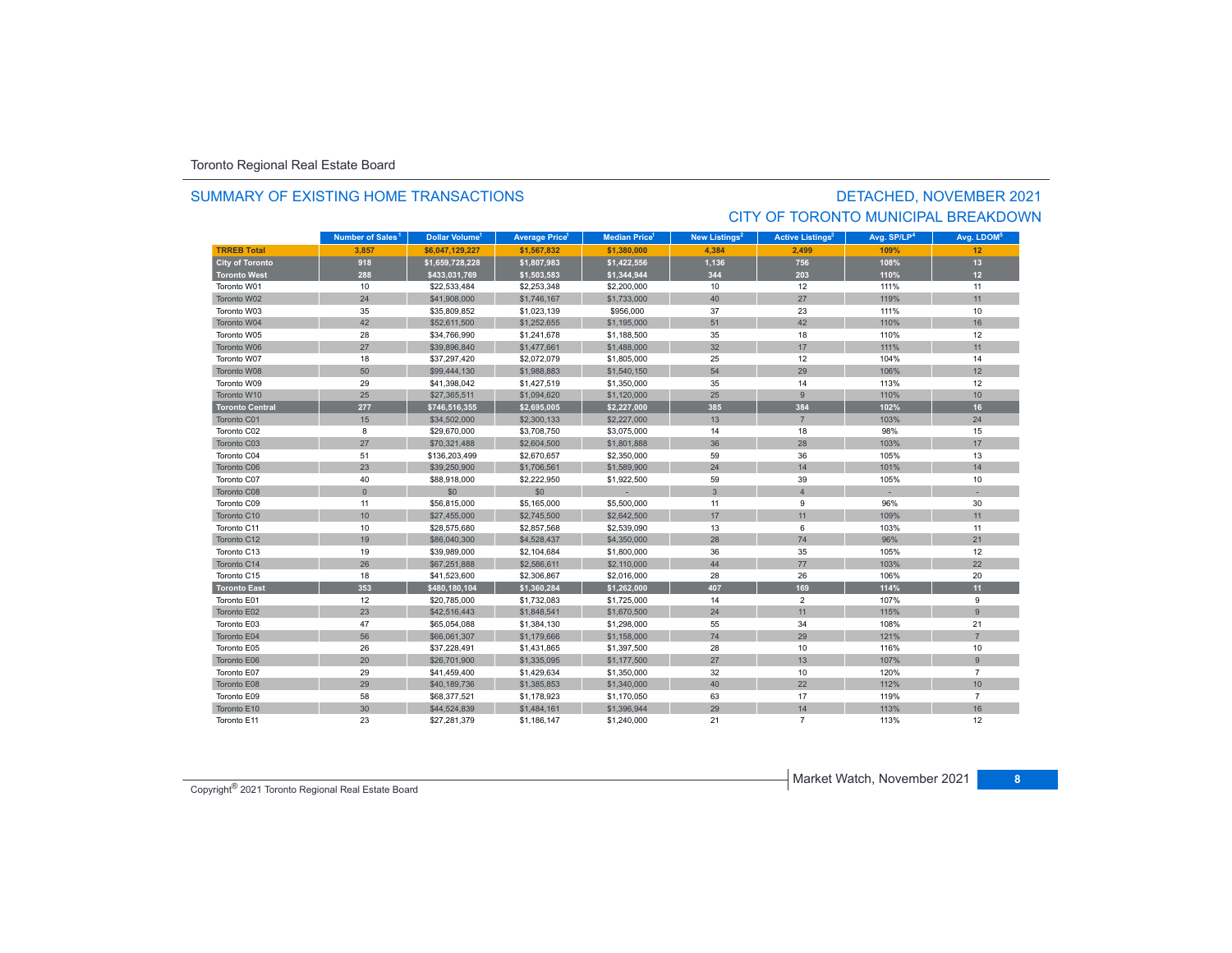#### **TR5EB Total 755 \$910,542,450 \$1,206,016 \$1,120,111 805 250 113% 8 Halton Region 38 \$43,300,664 \$1,139,491 \$1,140,500 35 6 118% 4** Burlington 7 \$7,156,245 \$1,022,321 \$999,995 6 1 118% 6 Halton Hillss 3 \$2,716,500 \$905,500 \$925,000 2 0 121% 3 Miltonn 18 \$20,647,919 \$1,147,107 \$1,140,500 19 4 116% 116% 4 Oakvillee 10 \$12,780,000 \$1,278,000 \$1,253,000 8 1 122%  $%$  4 **Peel Region 239 \$256,027,699 \$1,071,246 \$1,065,000 251 50 113% 6** Brampton 142 \$148,497,854 \$1,045,760 \$1,047,500 156 32 113% 5 Caledonn 2 \$1,968,000 \$984,000 \$984,000 3 1 107% % 3 Mississauga 95 \$105,561,845 \$1,111,177 \$1,120,111 92 17 114% 7 **City of Toronto 283 \$405,252,470 \$1,431,988 \$1,215,000 307 146 110% 11** Toronto West 91 \$108,873,973 \$1,196,417 \$1,150,000 97 37 111% 11 Toronto Central 101 \$187,397,824 \$1,855,424 \$1,542,000 114 71 108% $\%$  12 Toronto Eastt 91 \$108,980,673 \$1,197,590 \$1,125,000 96 38 115% 9 **York Region 108 \$132,636,451 \$1,228,115 \$1,246,400 118 26 118% 6** Auroraa 5 \$6,543,000 \$1,308,600 \$1,336,000 8 129% 7 East Gwillimbury 2 \$2,440,000 \$1,220,000 \$1,220,000 4 2 3 Georgina 0 \$0 \$0 - 0 0 - - King 0 \$0 \$0 - 2 1 - - Markhamm 29 \$38,063,600 \$1,312,538 \$1,305,000 28 3 120% 6 Newmarket 21 \$21,236,200 \$1,011,248 \$950,000 21 4 112% 6 Richmond Hill 14 \$17,246,500 \$1,231,893 \$1,272,500 13 5 112% 9 Vaughan 35 35 \$44,714,151 \$1,277,547 \$1,275,000 40 40 6 1 121% 51.275 5100 51 Whitchurch-Stouffvillee 2 \$2,393,000 \$1,196,500 \$1,196,500 2 1 126% 5 **Durham Region 67 \$56,606,169 \$844,868 \$825,000 75 19 125% 7** Ajax 11 \$11,253,500 \$1,023,045 \$1,050,000 12 2 125% 4 Brock 0 \$0 \$0 - 0 0 - - Clarington 6 \$4,911,500 \$818,583 \$825,750 7 2 131% 7 Oshawa 35 \$26,635,069 \$761,002 \$777,000 36 9 125% 8 Pickering 6 \$5,779,800 \$963,300 \$962,250 9 4 120% 5 Scugog 2 \$1,492,000 \$746,000 \$746,000 1 0 121% 7 Uxbridge 0 \$0 \$0 - 0 0 - - Whitby 7 \$6,534,300 \$933,471 \$907,500 10 2 121% 4 **Dufferin County 5 \$3,575,000 \$715,000 \$700,000 3 0 103% 8** Orangeville 5 \$3,575,000 \$715,000 \$700,000 3 0 103% 8 **Simcoe County 15 \$13,143,997 \$876,266 \$925,000 16 3 108% 9** Adjala-Tosorontio 0 \$0 \$0 - 0 0 - - Bradford West Gwillimbury 8 \$7,282,998 \$910,375 \$922,500 8 2 107% 9 Essaa dia 100 - 100 - 100 - 100 - 100 - 100 - 100 - 100 - 100 - 100 - 100 - 100 - 100 - 100 - 100 - 100 - 100 - 10 Innisfil 1 \$940,000 \$940,000 \$940,000 2 0 111% 5 New Tecumseth**Municipality Number of Sales Dollar Volume Average Price Median Price New Listings Active Listings Avg. SP/LP Avg. LDOM Number of Sales<sup>1</sup> 1** Dollar Volume<sup>1</sup> | Average Price<sup>1</sup> | Median Price<sup>1</sup> | New Listings<sup>2</sup> | Active Listings<sup>3</sup> | Avg. SP/LP<sup>4</sup> | Avg. LDOM<sup>s</sup>

h 6 \$4,920,999 \$820,167 \$847,500 5 0 108%

# SUMMARY OF EXISTING HOME TRANSACTIONS

### SEMI-DETACHED, NOVEMBER 2021 ALL TRREB AREAS

Copyright® 2021 Toronto Regional Real Estate Board

108% 10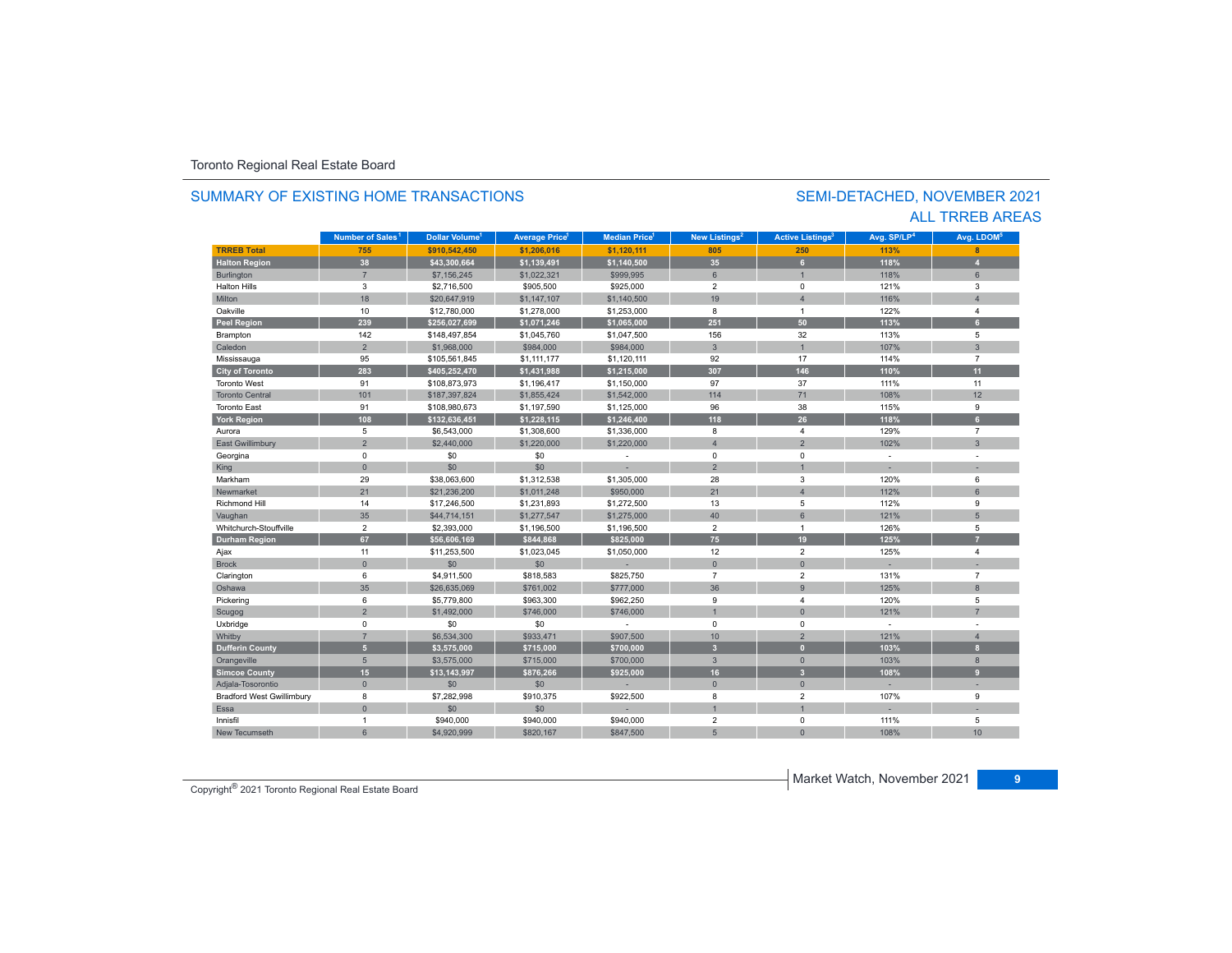### SUMMARY OF EXISTING HOME TRANSACTIONS

# SEMI-DETACHED, NOVEMBER 2021 CITY OF TORONTO MUNICIPAL BREAKDOWN

|                        | Number of Sales <sup>1</sup> | <b>Dollar Volume<sup>1</sup></b> | <b>Average Price</b> | <b>Median Price</b> <sup>1</sup> | New Listings <sup>2</sup> | <b>Active Listings<sup>3</sup></b> | Avg. SP/LP <sup>4</sup> | Avg. LDOM <sup>5</sup> |
|------------------------|------------------------------|----------------------------------|----------------------|----------------------------------|---------------------------|------------------------------------|-------------------------|------------------------|
| <b>TRREB Total</b>     | 755                          | \$910.542.450                    | \$1,206,016          | \$1,120,111                      | 805                       | 250                                | 113%                    | 8                      |
| <b>City of Toronto</b> | 283                          | \$405,252,470                    | \$1,431,988          | \$1,215,000                      | 307                       | 146                                | 110%                    | 11                     |
| <b>Toronto West</b>    | 91                           | \$108,873,973                    | \$1,196,417          | \$1,150,000                      | 97                        | 37                                 | 111%                    | 11                     |
| Toronto W01            | 5                            | \$8,222,008                      | \$1,644,402          | \$1,775,000                      | 10                        | 5                                  | 116%                    | 11                     |
| Toronto W02            | 19                           | \$25,861,210                     | \$1,361,116          | \$1,411,000                      | 23                        | $\overline{7}$                     | 107%                    | $\overline{9}$         |
| Toronto W03            | 20                           | \$22,517,100                     | \$1,125,855          | \$1,117,500                      | 20                        | 8                                  | 118%                    | 10                     |
| Toronto W04            | $6\phantom{1}$               | \$7,644,000                      | \$1,274,000          | \$1,090,000                      | 3                         |                                    | 103%                    | 16                     |
| Toronto W05            | 27                           | \$27,784,906                     | \$1,029,071          | \$1,002,005                      | 30                        | 12                                 | 109%                    | 14                     |
| Toronto W06            | $\overline{7}$               | \$8,701,000                      | \$1,243,000          | \$1,215,000                      | 6                         | $\overline{2}$                     | 113%                    | 6                      |
| Toronto W07            | 0                            | \$0                              | \$0                  |                                  | 0                         | $\mathbf 0$                        |                         |                        |
| Toronto W08            | $\overline{1}$               | \$1,285,000                      | \$1,285,000          | \$1,285,000                      |                           |                                    | 122%                    | 5                      |
| Toronto W09            | 3                            | \$3,647,699                      | \$1,215,900          | \$1,265,000                      | $\mathbf{1}$              | $\mathbf 0$                        | 108%                    | 26                     |
| Toronto W10            | $\overline{3}$               | \$3,211,050                      | \$1,070,350          | \$1,055,000                      | $\overline{3}$            |                                    | 107%                    | 6                      |
| <b>Toronto Central</b> | 101                          | \$187,397,824                    | \$1,855,424          | \$1,542,000                      | 114                       | $71$                               | 108%                    | 12                     |
| Toronto C01            | 23                           | \$41,481,500                     | \$1,803,543          | \$1,820,000                      | 28                        | 23                                 | 106%                    | 17                     |
| Toronto C02            | 14                           | \$47,868,000                     | \$3,419,143          | \$3,072,500                      | 16                        | 13                                 | 102%                    | 15                     |
| Toronto C03            | $\boldsymbol{8}$             | \$10,472,050                     | \$1,309,006          | \$1,413,500                      | 10                        | 6                                  | 116%                    | $\overline{9}$         |
| Toronto C04            | 5                            | \$8,110,100                      | \$1,622,020          | \$1,450,000                      | 6                         | 3                                  | 122%                    | 4                      |
| Toronto C06            | $\mathbf{0}$                 | \$0                              | \$0                  |                                  | $\overline{0}$            |                                    |                         |                        |
| Toronto C07            | $\overline{4}$               | \$4,465,000                      | \$1,116,250          | \$1,140,000                      | 3                         | 3                                  | 105%                    | 14                     |
| Toronto C08            | 6                            | \$10,948,887                     | \$1,824,815          | \$1,842,500                      | $\overline{7}$            | $\overline{7}$                     | 102%                    | 17                     |
| Toronto C09            | $\overline{4}$               | \$17,639,000                     | \$4,409,750          | \$3,324,500                      | $\overline{2}$            | $\overline{1}$                     | 101%                    | 26                     |
| Toronto C10            | 10                           | \$16,783,000                     | \$1,678,300          | \$1,605,000                      | 12                        | 8                                  | 123%                    | 5                      |
| Toronto C11            | $\mathbf{1}$                 | \$1,485,000                      | \$1,485,000          | \$1,485,000                      | 0                         | $\mathbf 0$                        | 93%                     | 61                     |
| Toronto C12            | $\mathbf{0}$                 | \$0                              | \$0                  |                                  | $\overline{0}$            | $\mathbf{0}$                       |                         |                        |
| Toronto C13            | 13                           | \$13,358,999                     | \$1,027,615          | \$1,006,000                      | 12                        | $\overline{1}$                     | 114%                    | 5                      |
| Toronto C14            | $\mathbf{1}$                 | \$1,120,000                      | \$1,120,000          | \$1,120,000                      | $\overline{1}$            | $\mathbf{0}$                       | 113%                    | 13                     |
| Toronto C15            | 12                           | \$13,666,288                     | \$1,138,857          | \$1,135,000                      | 17                        | 5                                  | 114%                    | $\overline{7}$         |
| <b>Toronto East</b>    | 91                           | \$108,980,673                    | \$1,197,590          | \$1,125,000                      | 96                        | 38                                 | 115%                    | 9                      |
| Toronto E01            | 16                           | \$19,846,367                     | \$1,240,398          | \$1,180,000                      | 16                        | $\overline{7}$                     | 114%                    | $\overline{7}$         |
| Toronto E02            | 20                           | \$28,419,385                     | \$1,420,969          | \$1,427,753                      | 18                        | 8                                  | 111%                    | 8                      |
| Toronto E03            | 24                           | \$29,760,410                     | \$1,240,017          | \$1,307,500                      | 21                        | $\overline{7}$                     | 119%                    | 11                     |
| Toronto E04            | 6                            | \$5,754,000                      | \$959,000            | \$923,000                        | 6                         | $\overline{4}$                     | 108%                    | 10                     |
| Toronto E05            | 4                            | \$4,506,000                      | \$1,126,500          | \$1,137,500                      | 5                         | $\overline{2}$                     | 127%                    | 6                      |
| Toronto E06            | 5                            | \$4,270,500                      | \$854,100            | \$851,400                        | 6                         | $\overline{2}$                     | 114%                    | 8                      |
| Toronto E07            | 6                            | \$6,538,000                      | \$1,089,667          | \$1,093,000                      | 8                         | -1                                 | 125%                    | 3                      |
| Toronto E08            | $\mathbf{1}$                 | \$905,800                        | \$905,800            | \$905,800                        | $\overline{2}$            |                                    | 121%                    | $\overline{9}$         |
| Toronto E09            | $\overline{2}$               | \$2,216,000                      | \$1,108,000          | \$1,108,000                      | 5                         | 3                                  | 117%                    | 5                      |
| Toronto E10            | $\mathbf{3}$                 | \$2,744,000                      | \$914,667            | \$995,000                        | $\overline{A}$            |                                    | 108%                    | $\mathbf{8}$           |
| Toronto E11            | $\overline{4}$               | \$4,020,211                      | \$1,005,053          | \$966,106                        | 5                         | $\overline{2}$                     | 110%                    | 18                     |

Copyright® 2021 Toronto Regional Real Estate Board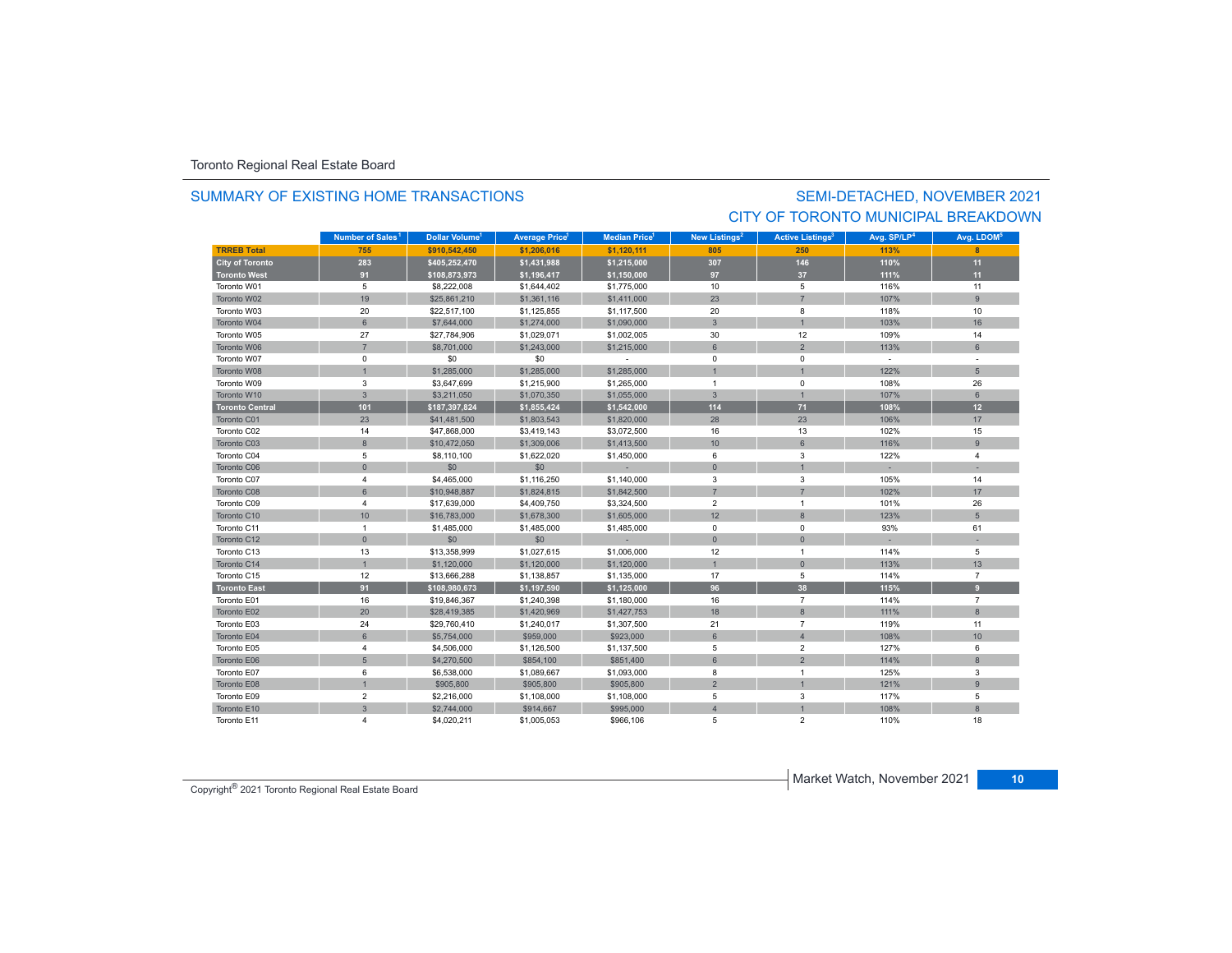### SUMMARY OF EXISTING HOME TRANSACTIONS

### ATT/ROW/TWNHOUSE, NOVEMBER 2021 ALL TRREB AREAS

|                                  | Number of Sales <sup>1</sup> | Dollar Volume <sup>1</sup> | <b>Average Price</b> | <b>Median Price</b> <sup>1</sup> | New Listings <sup>2</sup> | <b>Active Listings<sup>3</sup></b> | Avg. SP/LP <sup>4</sup> | Avg. LDOM <sup>5</sup> |
|----------------------------------|------------------------------|----------------------------|----------------------|----------------------------------|---------------------------|------------------------------------|-------------------------|------------------------|
| <b>TRREB Total</b>               | 730                          | \$799,765,816              | \$1,095,570          | \$1,022,500                      | 783                       | 266                                | 114%                    | 8                      |
| <b>Halton Region</b>             | 133                          | \$152,973,632              | \$1,150,178          | \$1,075,000                      | 139                       | 32                                 | 113%                    | 6                      |
| <b>Burlington</b>                | 18                           | \$19,368,230               | \$1,076,013          | \$1,024,500                      | 14                        | $\overline{3}$                     | 118%                    | 5                      |
| <b>Halton Hills</b>              | 5                            | \$4,807,000                | \$961,400            | \$975,000                        | 5                         | $\overline{2}$                     | 111%                    | $\overline{7}$         |
| Milton                           | 54                           | \$55,423,428               | \$1,026,360          | \$1,000,000                      | 69                        | 19                                 | 114%                    | $\overline{A}$         |
| Oakville                         | 56                           | \$73,374,974               | \$1,310,267          | \$1,230,000                      | 51                        | 8                                  | 111%                    | 9                      |
| <b>Peel Region</b>               | 149                          | \$145,061,498              | \$973,567            | \$970,000                        | 154                       | 32                                 | 113%                    | ◈                      |
| Brampton                         | 112                          | \$106,496,910              | \$950,865            | \$951,056                        | 119                       | 25                                 | 113%                    | 5                      |
| Caledon                          | 14                           | \$14,174,999               | \$1,012,500          | \$1,031,000                      | 14                        | $\overline{3}$                     | 113%                    | $\overline{4}$         |
| Mississauga                      | 23                           | \$24,389,589               | \$1,060,417          | \$1,050,000                      | 21                        | 4                                  | 111%                    | 8                      |
| <b>City of Toronto</b>           | 116                          | \$148,422,512              | \$1,279,504          | \$1,191,444                      | 131                       | 81                                 | 112%                    | 13                     |
| <b>Toronto West</b>              | 38                           | \$45,036,839               | \$1,185,180          | \$1,210,000                      | 39                        | 18                                 | 110%                    | 11                     |
| <b>Toronto Central</b>           | 39                           | \$60,301,680               | \$1,546,197          | \$1,371,180                      | 55                        | 49                                 | 108%                    | 19                     |
| <b>Toronto East</b>              | 39                           | \$43,083,993               | \$1,104,718          | \$1,030,500                      | 37                        | 14                                 | 121%                    | 9                      |
| <b>York Region</b>               | 185                          | \$223,270,875              | \$1,206,870          | \$1,201,000                      | 215                       | 80                                 | 116%                    | $\mathbf{q}$           |
| Aurora                           | $\overline{7}$               | \$7,677,000                | \$1,096,714          | \$1,125,000                      | 9                         | 3                                  | 114%                    | 6                      |
| <b>East Gwillimbury</b>          | 5                            | \$5,067,900                | \$1,013,580          | \$947,900                        | $6\overline{6}$           |                                    | 111%                    | $\overline{3}$         |
| Georgina                         | $\overline{2}$               | \$1,659,500                | \$829,750            | \$829,750                        | $\overline{\mathbf{2}}$   | $\mathbf{1}$                       | 103%                    | 6                      |
| King                             | $\overline{3}$               | \$3,403,000                | \$1,134,333          | \$885,000                        | $\overline{2}$            | $\overline{0}$                     | 114%                    | 10                     |
| Markham                          | 52                           | \$68,877,841               | \$1,324,574          | \$1,321,444                      | 65                        | 28                                 | 118%                    | 13                     |
| Newmarket                        | 21                           | \$21,841,609               | \$1,040,077          | \$1,030,110                      | 15                        | 5                                  | 110%                    | 15                     |
| <b>Richmond Hill</b>             | 45                           | \$55,671,405               | \$1,237,142          | \$1,252,000                      | 46                        | 15                                 | 121%                    | 6                      |
| Vaughan                          | 42                           | \$50,864,820               | \$1,211,067          | \$1,200,500                      | 58                        | 24                                 | 112%                    |                        |
| Whitchurch-Stouffville           | 8                            | \$8,207,800                | \$1,025,975          | \$1,057,900                      | 12                        | 3                                  | 120%                    | 4                      |
| <b>Durham Region</b>             | 111                          | \$99,056,899               | \$892,404            | \$910,000                        | 113                       | 37                                 | 120%                    | 6                      |
| Ajax                             | 21                           | \$19,646,980               | \$935,570            | \$950,000                        | 22                        | 10                                 | 115%                    | 6                      |
| <b>Brock</b>                     | $\mathbf{0}$                 | \$0                        | \$0                  |                                  | $\mathbf{0}$              | $\overline{0}$                     |                         |                        |
| Clarington                       | 15                           | \$12,686,700               | \$845,780            | \$845,000                        | 18                        | $\overline{7}$                     | 129%                    | 5                      |
| Oshawa                           | 22                           | \$16,634,680               | \$756,122            | \$827,278                        | 19                        | 6                                  | 121%                    | 6                      |
| Pickering                        | 13                           | \$12,229,043               | \$940,696            | \$945,000                        | 9                         | $\overline{1}$                     | 118%                    | 6                      |
| Scugog                           | $\mathbf{0}$                 | \$0                        | \$0                  |                                  | $\overline{2}$            | 5                                  |                         |                        |
| Uxbridge                         | $\mathbf 0$                  | \$0                        | \$0                  |                                  | $\overline{2}$            | $\mathbf{1}$                       |                         |                        |
| Whitby                           | 40                           | \$37,859,496               | \$946,487            | \$954,000                        | 41                        | $\overline{7}$                     | 120%                    | 6                      |
| <b>Dufferin County</b>           | 6                            | \$4,749,000                | \$791,500            | \$782,000                        | $\overline{5}$            | $\overline{0}$                     | 106%                    | $\overline{9}$         |
| Orangeville                      | 6                            | \$4,749,000                | \$791,500            | \$782,000                        | 5                         | $\mathbf{0}$                       | 106%                    | 9                      |
| <b>Simcoe County</b>             | 30                           | \$26,231,400               | \$874,380            | \$860,100                        | 26                        | $\overline{4}$                     | 112%                    | 7                      |
| Adjala-Tosorontio                | $\mathbf{0}$                 | \$0                        | \$0                  |                                  | $\mathbf{0}$              | $\overline{0}$                     |                         |                        |
| <b>Bradford West Gwillimbury</b> | $\overline{7}$               | \$6,816,000                | \$973,714            | \$999,000                        | 6                         | $\mathbf{1}$                       | 116%                    | 10                     |
| Essa                             | $\overline{4}$               | \$2,827,000                | \$706,750            | \$745,500                        | 5                         | $\overline{0}$                     | 110%                    | $\overline{4}$         |
| Innisfil                         | $\overline{7}$               | \$6,735,200                | \$962,171            | \$910,000                        | $\overline{7}$            | $\overline{2}$                     | 110%                    | $\overline{7}$         |
| New Tecumseth                    | 12                           | \$9,853,200                | \$821,100            | \$840,000                        | $\overline{8}$            |                                    | 111%                    |                        |

Copyright® 2021 Toronto Regional Real Estate Board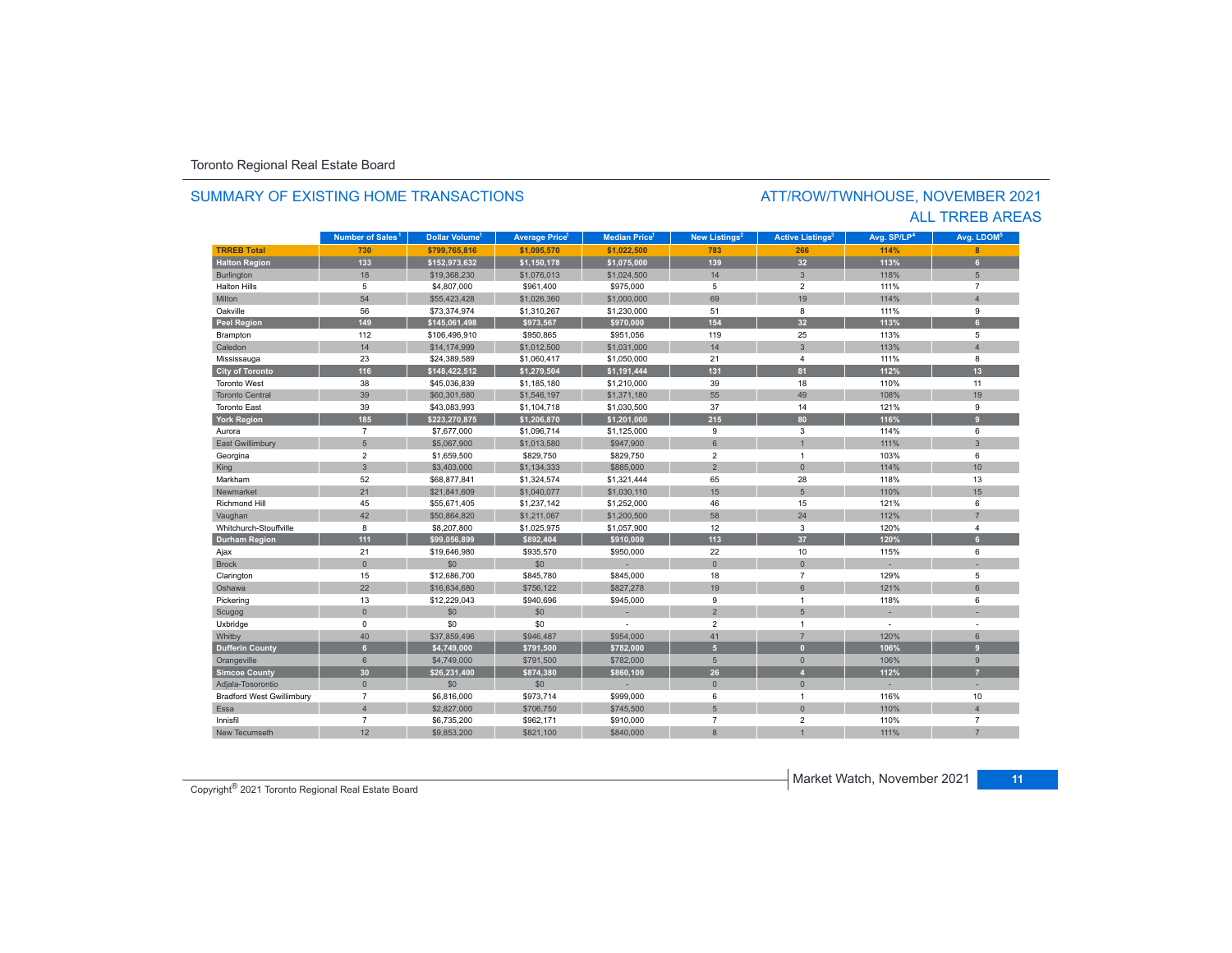### SUMMARY OF EXISTING HOME TRANSACTIONS

### ATT/ROW/TWNHOUSE, NOVEMBER 2021 CITY OF TORONTO MUNICIPAL BREAKDOWN

|                        | Number of Sales <sup>1</sup> | Dollar Volume <sup>1</sup> | <b>Average Price</b> <sup>1</sup> | <b>Median Price</b> <sup>1</sup> | <b>New Listings<sup>2</sup></b> | <b>Active Listings<sup>3</sup></b> | Avg. SP/LP <sup>4</sup> | Avg. LDOM <sup>5</sup> |
|------------------------|------------------------------|----------------------------|-----------------------------------|----------------------------------|---------------------------------|------------------------------------|-------------------------|------------------------|
| <b>TRREB Total</b>     | 730                          | \$799.765.816              | \$1.095.570                       | \$1.022.500                      | 783                             | 266                                | 114%                    |                        |
| <b>City of Toronto</b> | 116                          | \$148,422,512              | \$1,279,504                       | \$1,191,444                      | 131                             | 81                                 | 112%                    | 13                     |
| <b>Toronto West</b>    | 38                           | \$45,036,839               | \$1,185,180                       | \$1,210,000                      | 39                              | 18                                 | 110%                    | 11                     |
| Toronto W01            | $\overline{2}$               | \$2,700,000                | \$1,350,000                       | \$1,350,000                      | $\overline{4}$                  | 3                                  | 111%                    | 8                      |
| Toronto W02            | $\boldsymbol{8}$             | \$10,126,751               | \$1,265,844                       | \$1,215,750                      | 11                              | $\overline{4}$                     | 116%                    | 10                     |
| Toronto W03            | $\mathbf{1}$                 | \$678,000                  | \$678,000                         | \$678,000                        | $\overline{1}$                  | $\overline{2}$                     | 97%                     | 51                     |
| Toronto W04            |                              | \$1,090,000                | \$1,090,000                       | \$1,090,000                      |                                 |                                    | 99%                     | $\overline{0}$         |
| Toronto W05            | 9                            | \$8,551,088                | \$950,121                         | \$935,000                        | $\overline{7}$                  | $\overline{4}$                     | 107%                    | 12                     |
| Toronto W06            | $\overline{3}$               | \$3,762,500                | \$1,254,167                       | \$1,275,500                      | $\overline{4}$                  |                                    | 112%                    | 5                      |
| Toronto W07            | $\overline{\mathbf{4}}$      | \$5,500,000                | \$1,375,000                       | \$1,355,000                      | 3                               | $\overline{1}$                     | 118%                    | 10                     |
| Toronto W08            | $\overline{7}$               | \$9,183,000                | \$1,311,857                       | \$1,310,000                      | 5                               |                                    | 107%                    | 15                     |
| Toronto W09            | $\overline{1}$               | \$1,250,000                | \$1,250,000                       | \$1,250,000                      | $\overline{1}$                  | $\overline{1}$                     | 98%                     | 5                      |
| Toronto W10            | $\overline{2}$               | \$2,195,500                | \$1,097,750                       | \$1,097,750                      | $\overline{2}$                  | $\overline{0}$                     | 107%                    | $\overline{4}$         |
| <b>Toronto Central</b> | 39                           | \$60,301,680               | \$1,546,197                       | \$1,371,180                      | 55                              | 49                                 | 108%                    | 19                     |
| Toronto C01            | 12                           | \$18,788,180               | \$1,565,682                       | \$1,465,000                      | 20                              | 21                                 | 108%                    | 14                     |
| Toronto C02            | 6                            | \$9,834,000                | \$1,639,000                       | \$1,314,000                      | 5                               | 6                                  | 104%                    | 16                     |
| Toronto C03            | $\mathbf{1}$                 | \$2,925,000                | \$2,925,000                       | \$2,925,000                      |                                 | $\overline{2}$                     | 98%                     | 66                     |
| Toronto C04            | $\overline{2}$               | \$2,636,000                | \$1,318,000                       | \$1,318,000                      | $\mathbf 0$                     | $\overline{2}$                     | 98%                     | 22                     |
| Toronto C06            | $\overline{1}$               | \$1,275,000                | \$1,275,000                       | \$1,275,000                      |                                 | $\mathbf{0}$                       | 116%                    | $6\overline{6}$        |
| Toronto C07            | $\mathbf{1}$                 | \$1,005,500                | \$1,005,500                       | \$1,005,500                      | 3                               | $\overline{2}$                     | 113%                    | $\overline{2}$         |
| Toronto C08            | 10                           | \$16,112,000               | \$1,611,200                       | \$1,530,000                      | 11                              | 9                                  | 110%                    | 16                     |
| Toronto C09            | $\mathbf 0$                  | \$0                        | \$0                               | $\sim$                           | $\overline{1}$                  | $\overline{1}$                     | $\sim$                  |                        |
| Toronto C10            | $\mathsf{O}\xspace$          | \$0                        | \$0                               |                                  | $\mathbf{0}$                    | $\overline{0}$                     |                         |                        |
| Toronto C11            | $\mathbf{1}$                 | \$1,347,000                | \$1,347,000                       | \$1,347,000                      | $\overline{1}$                  | $^{\circ}$                         | 135%                    | 6                      |
| Toronto C12            | $\mathsf{O}\xspace$          | \$0                        | \$0                               |                                  | $\mathbf{0}$                    | $\mathbf{0}$                       |                         |                        |
| Toronto C13            | $\mathbf 2$                  | \$2,322,000                | \$1,161,000                       | \$1,161,000                      | $\overline{4}$                  | $\overline{1}$                     | 119%                    | 20                     |
| Toronto C14            | $\overline{3}$               | \$4,057,000                | \$1,352,333                       | \$1,340,000                      | 8                               | 5                                  | 105%                    | 47                     |
| Toronto C15            | $\mathsf 0$                  | \$0                        | \$0                               | ÷                                | $\mathbf 0$                     | $\mathbf 0$                        | $\sim$                  |                        |
| <b>Toronto East</b>    | 39                           | \$43,083,993               | \$1,104,718                       | \$1,030,500                      | 37                              | 14                                 | 121%                    | 9                      |
| Toronto E01            | 12                           | \$16,180,575               | \$1,348,381                       | \$1,348,750                      | 14                              | $\overline{7}$                     | 128%                    | $\overline{7}$         |
| Toronto E02            | $\overline{2}$               | \$2,240,000                | \$1,120,000                       | \$1,120,000                      | $\mathbf{3}$                    | $\overline{1}$                     | 119%                    | $5\phantom{.0}$        |
| Toronto E03            | $\overline{1}$               | \$980,000                  | \$980,000                         | \$980,000                        | $\overline{1}$                  | $^{\circ}$                         | 115%                    | $\overline{2}$         |
| Toronto E04            | 6                            | \$6,161,788                | \$1,026,965                       | \$1,032,450                      | 6                               | $\overline{2}$                     | 111%                    | 14                     |
| Toronto E05            | $\mathsf 0$                  | \$0                        | \$0                               |                                  | $\overline{2}$                  | $\overline{2}$                     | $\sim$                  |                        |
| Toronto E06            |                              | \$875,030                  | \$875,030                         | \$875,030                        |                                 | $\mathbf{0}$                       | 113%                    | 13                     |
| Toronto E07            | $\overline{4}$               | \$4,488,600                | \$1,122,150                       | \$1,114,300                      | $\overline{3}$                  | $\overline{1}$                     | 132%                    | 9                      |
| Toronto E08            | $\mathbf{0}$                 | \$0                        | \$0                               |                                  | $\mathbf 0$                     | $\mathbf{0}$                       |                         |                        |
| Toronto E09            | $\mathbf{1}$                 | \$940,000                  | \$940,000                         | \$940,000                        | $\overline{1}$                  | $\mathbf 0$                        | 118%                    | 8                      |
| Toronto E10            | 5                            | \$4,721,000                | \$944,200                         | \$945,000                        | 2                               | $\Omega$                           | 112%                    | 9                      |
| Toronto E11            | $\overline{7}$               | \$6,497,000                | \$928,143                         | \$928,000                        | $\overline{4}$                  |                                    | 117%                    | 9                      |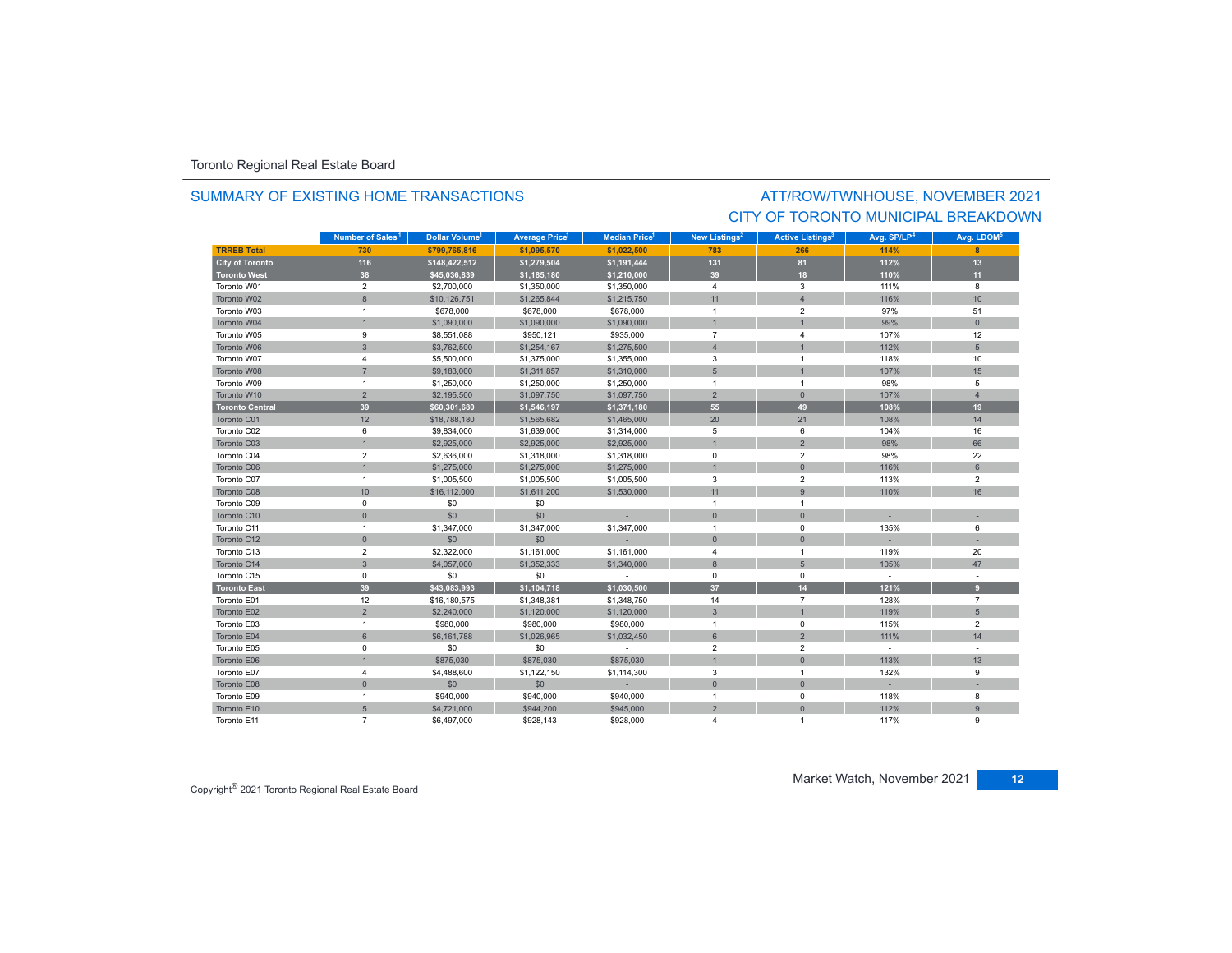#### **TRREB Total 719 \$594,235,456 \$826,475 \$800,000 714 329 110%110%** 13 **Halton Region 80 \$63,986,360 \$799,830 \$760,250 79 21 110% 7** Burlington 37 \$29,647,409 \$801,281 \$730,000 34 6 109% 7 Halton Hills $\sim$  2 \$1,391,000 \$695,500 \$695,500 2 1 118% 6 Miltonn 12 \$9,345,906 \$778,826 \$783,550 11 109% 5 Oakvillee 29 \$23,602,045 \$813,864 \$760,000 32 10 111% 7 **Peel Region 211 \$173,735,244 \$823,390 \$820,000 194 60 110% 14** Brampton 70 \$54,474,422 \$778,206 \$781,500 60 11 112% 11 Caledonn 1 \$852,001 \$852,001 \$852,001 1 1 105% 5 Mississauga 140 \$118,408,821 \$845,777 \$830,503 133 48 109% 15 **City of Toronto 265 \$225,627,635 \$851,425 \$812,000 285 188 108% 16** Toronto West 85 \$66,714,426 \$784,876 \$706,500 110 75 107%107% 18 Toronto Central 92. \$90,288,638 \$981,398 \$888,750 104 104 84 | 106% 106% 18 Toronto East 88 \$68,624,571 \$779,825 \$800,000 71 29 111%% 12 **York Region 82 \$73,705,579 \$898,849 \$861,000 83 41 110% 14** Auroraa 13 \$10,586,999 \$814,385 \$788,000 9 5 107% 21 East Gwillimbury 0 \$0 \$0 - 1 1 - - Georgina 1 \$665,000 \$665,000 \$665,000 2 1 111% 6 King the second term of the second term of the second term of the second term of the second term of the second Markhamm 29 \$27,581,493 \$951,086 \$915,000 33 13 111% 111% 10 Newmarkett 9 .9 \$7,716,517 \$857,391 \$862,000 10 1 114% 114% 9 Richmond Hill 9 \$9,127,000 \$1,014,111 \$893,000 10 11 113%% 10 Vaughan 19 \$16,686,570 \$878,241 \$850,000 \$870,000 \$878,241 \$8 19 108% 19 108% 19 Whitchurch-Stouffvillee 2 \$1,342,000 \$671,000 \$671,000 2 1 104% 7 **Durham Region 75 \$53,505,238 \$713,403 \$696,000 69 18 120% 7** Ajax 8 \$6,212,500 \$776,563 \$780,000 5 1 122% 12 Brock 0 \$0 \$0 - 0 0 - - Clarington 7 \$5,005,900 \$715,129 \$625,000 4 0 7 Oshawaa 31 \$20,335,338 \$655,979 \$670,000 28 6 124% 6 Pickering 19 \$14,259,500 \$750,500 \$751,500 22 5 115% 7 Scugog 1 \$826,000 \$826,000 \$826,000 0 0 127% 6 Uxbridge 1 \$1,290,000 \$1,290,000 \$1,290,000 2 2 99% 18 Whitby 8 \$5,576,000 \$697,000 \$685,000 8 4 120% 8 **Dufferin County 4 \$2,282,500 \$570,625 \$570,000 3 1 105% 11** Orangeville 4 | \$2,282,500 | \$570,625 | \$570,000 | 3 | 1 105% | 11 **Simcoe County 2 \$1,392,900 \$696,450 \$696,450 1 0 109% 64** Adjala-Tosorontio 0 \$0 \$0 - 0 0 - - Bradford West Gwillimbury 1 \$707,000 \$707,000 \$707,000 1 0 118% 2 Essaa dia 1980 - Aniso ao amin'ny faritr'i Nouvelle-Aquitaine, ao amin'ny faritr'i Nouvelle-Aquitaine, ao amin'ny Innisfil 1 \$685,900 \$685,900 \$685,900 0 0 101%101% 126 New Tecumseth**Municipality Number of Sales Dollar Volume Average Price Median Price New Listings Active Listings Avg. SP/LP Avg. LDOM Number of Sales<sup>1</sup> 1 1 1 2 3 4 5**

0 \$0 \$0 - 0 0 - -

### SUMMARY OF EXISTING HOME TRANSACTIONS

### CONDO TOWNHOUSE, NOVEMBER 2021 ALL TRREB AREAS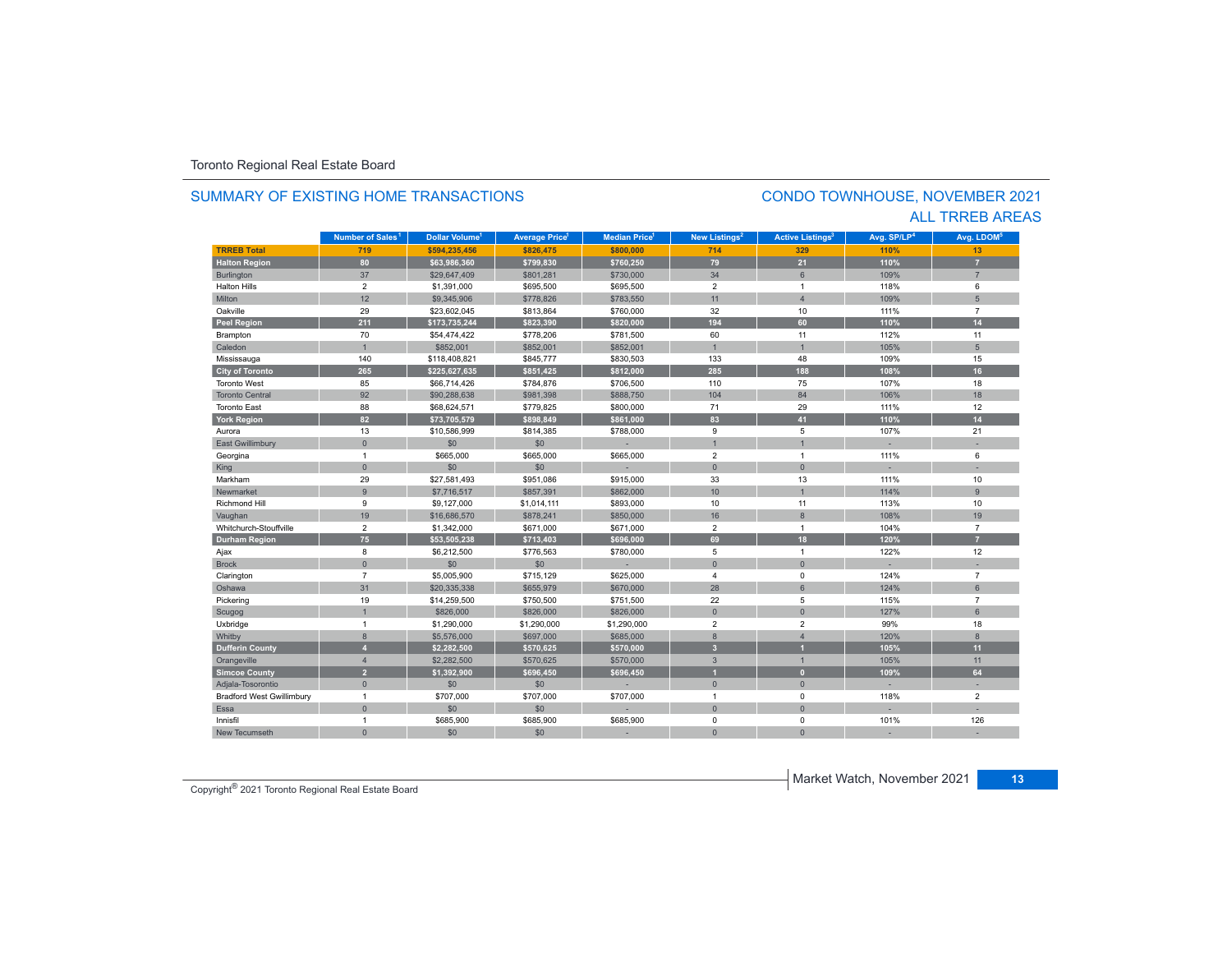### SUMMARY OF EXISTING HOME TRANSACTIONS

### CONDO TOWNHOUSE, NOVEMBER 2021 CITY OF TORONTO MUNICIPAL BREAKDOWN

|                        | Number of Sales <sup>1</sup> | Dollar Volume <sup>1</sup> | <b>Average Price</b> <sup>1</sup> | Median Price <sup>1</sup> | New Listings <sup>2</sup> | <b>Active Listings<sup>3</sup></b> | Avg. SP/LP <sup>4</sup> | Avg. LDOM <sup>5</sup> |
|------------------------|------------------------------|----------------------------|-----------------------------------|---------------------------|---------------------------|------------------------------------|-------------------------|------------------------|
| <b>TRREB Total</b>     | 719                          | \$594,235,456              | \$826,475                         | \$800,000                 | 714                       | 329                                | 110%                    | 13                     |
| <b>City of Toronto</b> | 265                          | \$225,627,635              | \$851,425                         | \$812,000                 | 285                       | 188                                | 108%                    | 16                     |
| <b>Toronto West</b>    | 85                           | \$66,714,426               | \$784,876                         | \$706,500                 | 110                       | 75                                 | 107%                    | 18                     |
| Toronto W01            | 3                            | \$1,876,000                | \$625,333                         | \$689,000                 | 3                         | $\overline{1}$                     | 101%                    | 15                     |
| Toronto W02            | $6\phantom{1}$               | \$6,360,750                | \$1,060,125                       | \$1,065,250               | 12                        | $\overline{7}$                     | 118%                    | 5                      |
| Toronto W03            | $\mathbf{1}$                 | \$760,000                  | \$760,000                         | \$760,000                 | 5                         | 4                                  | 96%                     | $\overline{7}$         |
| Toronto W04            | 11                           | \$7,569,100                | \$688,100                         | \$705,000                 | 13                        | 10 <sup>10</sup>                   | 102%                    | 23                     |
| Toronto W05            | 18                           | \$11,492,900               | \$638,494                         | \$649,500                 | 25                        | 22                                 | 105%                    | 19                     |
| Toronto W06            | 10                           | \$8,646,888                | \$864,689                         | \$915,500                 | 17                        | 16                                 | 107%                    | 10                     |
| Toronto W07            | $\mathbf 0$                  | \$0                        | \$0                               | $\sim$                    | $\mathbf 0$               | $\mathbf 0$                        | $\sim$                  | $\mathbf{r}$           |
| Toronto W08            | 21                           | \$18,928,888               | \$901,376                         | \$905,000                 | 21                        | 10 <sup>°</sup>                    | 108%                    | 22                     |
| Toronto W09            | 6                            | \$5,449,000                | \$908,167                         | \$915,000                 | 5                         | $\overline{1}$                     | 110%                    | 15                     |
| Toronto W10            | 9                            | \$5,630,900                | \$625,656                         | \$600,000                 | 9                         | $\overline{4}$                     | 109%                    | 18                     |
| <b>Toronto Central</b> | 92                           | \$90,288,638               | \$981,398                         | \$888,750                 | 104                       | 84                                 | 106%                    | 18                     |
| Toronto C01            | 20                           | \$19,438,000               | \$971,900                         | \$965,000                 | 20                        | 17                                 | 105%                    | 15                     |
| Toronto C02            | $\mathbf{1}$                 | \$1,365,000                | \$1,365,000                       | \$1,365,000               | 3                         | 10                                 | 99%                     | 53                     |
| Toronto C03            | $\mathbf{3}$                 | \$3,812,000                | \$1,270,667                       | \$1,355,000               | $\mathbf{0}$              | $\mathbf{0}$                       | 95%                     | 52                     |
| Toronto C04            | $\mathsf 0$                  | \$0                        | \$0                               | $\sim$                    | $\mathsf 0$               | $\mathbf 0$                        | $\sim$                  |                        |
| Toronto C06            | $\overline{1}$               | \$910,000                  | \$910,000                         | \$910,000                 | $\mathbf{0}$              | $\overline{0}$                     | 107%                    | 31                     |
| Toronto C07            | 11                           | \$9,913,000                | \$901,182                         | \$855,000                 | $\overline{7}$            | 6                                  | 106%                    | 20                     |
| Toronto C08            | 5                            | \$7,049,000                | \$1,409,800                       | \$1,440,000               | 12                        | 14                                 | 95%                     | 29                     |
| Toronto C09            | $\overline{2}$               | \$3,454,900                | \$1,727,450                       | \$1,727,450               | $\overline{1}$            | $\overline{2}$                     | 115%                    | 39                     |
| Toronto C10            | $\overline{2}$               | \$2,469,000                | \$1,234,500                       | \$1,234,500               | $\overline{4}$            | $\overline{4}$                     | 97%                     | 40                     |
| Toronto C11            | 3                            | \$2,203,000                | \$734,333                         | \$815,000                 | $\overline{1}$            | $\overline{2}$                     | 102%                    | 25                     |
| Toronto C12            | $\overline{4}$               | \$5,110,250                | \$1,277,563                       | \$1,290,125               | $\overline{7}$            | $\overline{3}$                     | 110%                    | $\mathbf{8}$           |
| Toronto C13            | 5                            | \$4,414,000                | \$882,800                         | \$861,000                 | 5                         | $\overline{1}$                     | 114%                    | 9                      |
| Toronto C14            | 13                           | \$10,653,800               | \$819,523                         | \$695,000                 | 12                        | 10 <sup>10</sup>                   | 102%                    | 14                     |
| Toronto C15            | 22                           | \$19,496,688               | \$886,213                         | \$822,500                 | 32                        | 15                                 | 113%                    | 11                     |
| <b>Toronto East</b>    | 88                           | \$68,624,571               | \$779,825                         | \$800,000                 | 71                        | 29                                 | 111%                    | 12                     |
| Toronto E01            | 3                            | \$3,217,551                | \$1,072,517                       | \$1,061,000               | 5                         | 3                                  | 107%                    | $\overline{7}$         |
| Toronto E02            | $\overline{4}$               | \$4,437,500                | \$1,109,375                       | \$1,023,750               | $\overline{4}$            | $\overline{2}$                     | 100%                    | 6                      |
| Toronto E03            | $\overline{1}$               | \$599,999                  | \$599,999                         | \$599,999                 | $\overline{1}$            | $\overline{2}$                     | 97%                     | 97                     |
| Toronto E04            | 6                            | \$5,154,800                | \$859,133                         | \$843,000                 | 5                         | $\overline{1}$                     | 114%                    | 8                      |
| Toronto E05            | 27                           | \$21,627,533               | \$801,020                         | \$810,000                 | 16                        | $\overline{2}$                     | 112%                    | 9                      |
| Toronto E06            | $\mathbf{0}$                 | \$0                        | \$0                               |                           | 5                         | 5                                  |                         |                        |
| Toronto E07            | 8                            | \$6,705,500                | \$838,188                         | \$854,750                 | $\overline{7}$            | $\mathbf 0$                        | 115%                    | 14                     |
| Toronto E08            | $\boldsymbol{8}$             | \$5,304,000                | \$663,000                         | \$647,500                 | $6\phantom{1}$            | $\overline{4}$                     | 109%                    | 21                     |
| Toronto E09            | 12                           | \$7,554,999                | \$629,583                         | \$642,500                 | $\overline{5}$            | 3                                  | 110%                    | 14                     |
| Toronto E10            | 10                           | \$7,697,300                | \$769,730                         | \$768,000                 | 13                        | $\Delta$                           | 119%                    | 5                      |
| Toronto E11            | 9                            | \$6,325,389                | \$702,821                         | \$690,000                 | $\overline{a}$            | 3                                  | 110%                    | 9                      |

Copyright® 2021 Toronto Regional Real Estate Board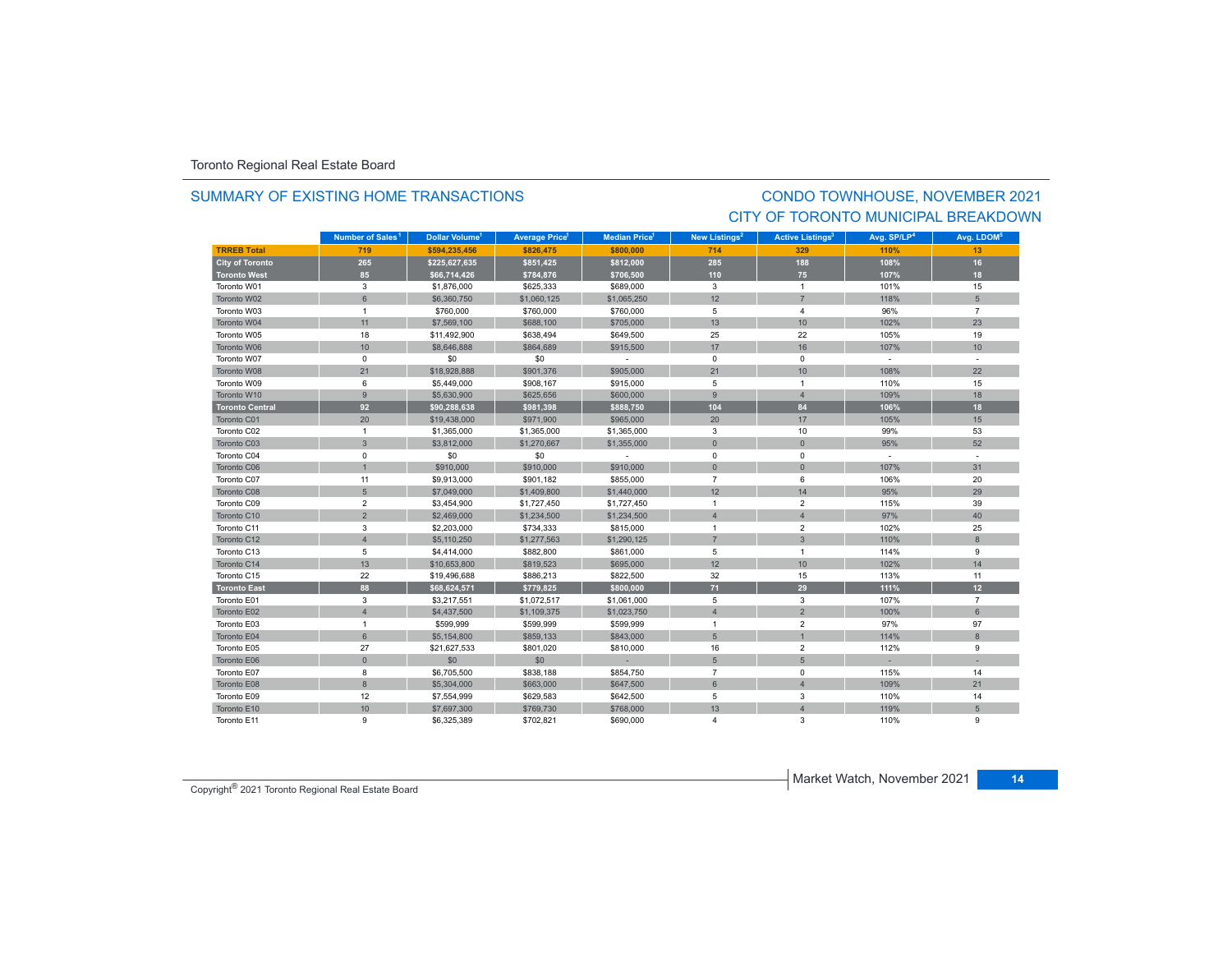#### **TRREB Total 2,868 \$2,050,917,972 \$715,104 \$636,250 3,245 2,689 102%102%** 18 **Halton Region 129 \$88,815,102 \$688,489 \$645,000 140 90 102% 15** Burlington 44 \$29,530,122 \$671,139 \$597,278 60 32 103% 14 Halton Hills $\sim$  2 \$1,268,000 \$634,000 \$634,000 6 4 106% 3 Miltonn 26 \$17,229,900 \$662,688 \$650,450 20 9 103% 103% 15 Oakvillee 57 \$40,787,080 \$715,563 \$645,000 54 101% 101% 17 **Peel Region 365 \$221,178,491 \$605,968 \$582,900 353 199 103% 15** Brampton 66 \$36,302,500 \$550,038 \$535,000 51 22 103% 14 Caledonn 1 \$779,000 \$779,000 \$779,000 4 3 100% 4 Mississauga 298 \$184,096,991 \$617,775 \$590,750 298 174 103% 15 **City of Toronto 1,981 \$1,477,728,423 \$745,951 \$648,000 2,356 2,136 102% 20** Toronto West 372 $$234,612,596$   $$630,679$   $$598,444$   $$425$   $$375$   $$102\%$  20 Toronto Central1,631 1,533 \$1,076,321,479 \$807,443 \$690,000 \$690,000 \$1,631 1,550 | 101% 101% 20 Toronto East 276 \$166,794,348 \$604,327 \$565,000 300 211 104%% 16 **York Region 320 \$222,665,977 \$695,831 \$662,750 318 214 104% 16** Aurora 9 \$6,631,988 \$736,888 \$738,000 11 5 103% 9 East Gwillimbury | 1 \$476,250 \$476,250 34 Georgina 1 \$386,000 \$386,000 \$386,000 3 10 102% 11 King 3 | \$1,838,000 | \$612,667 | \$620,000 | 2 | 0 101% 32 Markhamm 106 \$77,197,086 \$728,274 \$685,500 93 50 105% 105% 14 Newmarket 5 \$2,861,000 \$572,200 \$605,000 4 1 103%103% 11 Richmond Hill 81 \$53,727,364 \$663,301 \$642,500 72 35 104%% 16 Vaughan 107 107 \$74,517,789 \$696,428 \$670,000 1026 110 110 102% 102% 17 Whitchurch-Stouffville 7 \$5,030,500 \$718,643 \$650,000 7 3 103%103% 20 **Durham Region 65 \$35,719,980 \$549,538 \$560,000 69 40 109% 17** Ajax 5 \$3,084,900 \$616,980 \$560,000 8 4 106% 10 Brock 0 \$0 \$0 - 0 0 - - Clarington 15 \$8,732,980 \$582,199 \$552,000 14 7 109% 16 Oshawa19 \$7,254,100 \$381,795 \$420,000 11 11 10 11 105% **105% ل**م ين البراء التي ين التي ين التي ين التي ين التي ين ال 105% 30 Pickering 15 \$9,603,000 \$640,200 \$620,000 23 15 108% 11 Scugog 1 \$679,000 \$679,000 \$679,000 0 0 99% 34 Uxbridge 0 \$0 \$0 - 0 0 - - 0% Whitby 10 10 \$6,366,000 \$636,600 \$636,600 \$620,000 13 13 3 117% 117% 8 **Dufferin County 3 \$1,449,000 \$483,000 \$395,000 1 0 100% 23** Orangeville 3 \$1,449,000 \$483,000 \$395,000 1 0 100% 23 **Simcoe County 5 \$3,360,999 \$672,200 \$590,000 8 10 98% 35** Adjala-Tosorontio 0 \$0 \$0 - 0 0 - - Bradford West Gwillimbury 0 \$0 \$0 - 0 1 - - Essaa dia 1980 - Aniso ao amin'ny faritr'i Nouvelle-Aquitaine, ao amin'ny faritr'i Nouvelle-Aquitaine, ao amin'ny Innisfil 2 ${\tt 2}$  \$1,808,999 \$904,500 \$904,500 \$904,500 6 7 98% 22 New Tecumseth**99%** 44 **Municipality Number of Sales Dollar Volume Average Price Median Price New Listings Active Listings Avg. SP/LP Avg. LDOM Number of Sales<sup>1</sup> 1 1 1 2 3 4 5**

h 3 \$1,552,000 \$517,333 \$537,000 2 2 99%

### SUMMARY OF EXISTING HOME TRANSACTIONS

### CONDO APT, NOVEMBER 2021 ALL TRREB AREAS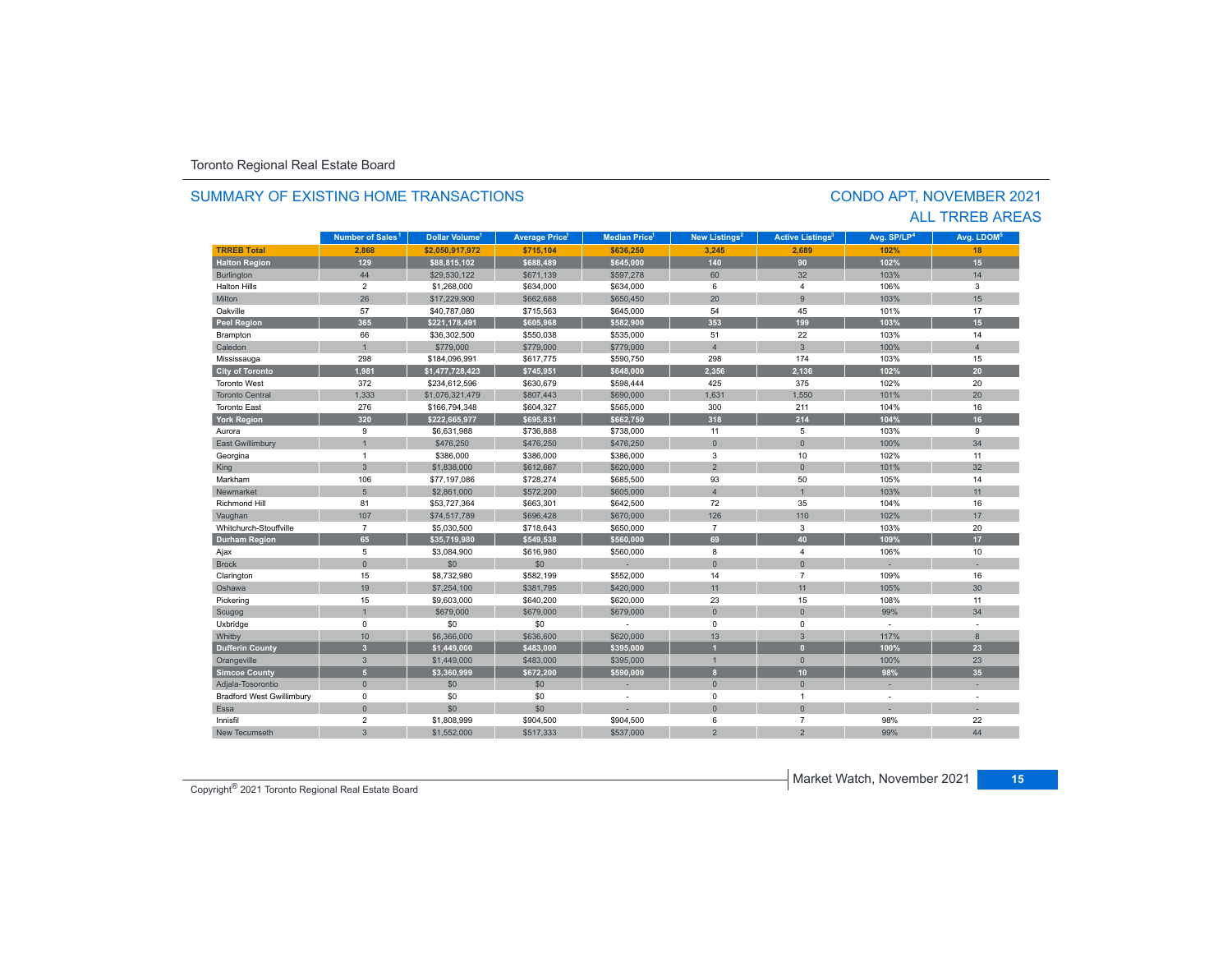### SUMMARY OF EXISTING HOME TRANSACTIONS

# CONDO APT, NOVEMBER 2021 CITY OF TORONTO MUNICIPAL BREAKDOWN

|                        | Number of Sales <sup>1</sup> | <b>Dollar Volume<sup>1</sup></b> | <b>Average Price</b> | <b>Median Price</b> <sup>1</sup> | <b>New Listings<sup>2</sup></b> | <b>Active Listings<sup>3</sup></b> | Avg. SP/LP <sup>4</sup> | Avg. LDOM <sup>5</sup> |
|------------------------|------------------------------|----------------------------------|----------------------|----------------------------------|---------------------------------|------------------------------------|-------------------------|------------------------|
| <b>TRREB Total</b>     | 2.868                        | \$2.050.917.972                  | \$715.104            | \$636.250                        | 3.245                           | 2.689                              | 102%                    | 18                     |
| <b>City of Toronto</b> | 1,981                        | \$1,477,728,423                  | \$745,951            | \$648,000                        | 2,356                           | 2,136                              | 102%                    | 20                     |
| <b>Toronto West</b>    | 372                          | \$234,612,596                    | \$630,679            | \$598,444                        | 425                             | 375                                | 102%                    | 20                     |
| Toronto W01            | 25                           | \$16,625,900                     | \$665,036            | \$645,000                        | 25                              | 20                                 | 103%                    | 14                     |
| Toronto W02            | 20                           | \$15,181,789                     | \$759,089            | \$660,000                        | 29                              | 14                                 | 106%                    | 14                     |
| Toronto W03            | 5                            | \$3,232,000                      | \$646,400            | \$737,000                        | 9                               | 9                                  | 105%                    | 14                     |
| Toronto W04            | 39                           | \$21,164,700                     | \$542,685            | \$540,000                        | 51                              | 44                                 | 102%                    | 21                     |
| Toronto W05            | 29                           | \$12,997,921                     | \$448,204            | \$444,000                        | 42                              | 46                                 | 101%                    | 30                     |
| Toronto W06            | 90                           | \$67,348,152                     | \$748,313            | \$703,000                        | 105                             | 125                                | 101%                    | 20                     |
| Toronto W07            | 6                            | \$4,815,000                      | \$802,500            | \$724,500                        | 8                               | 6                                  | 104%                    | 11                     |
| Toronto W08            | 101                          | \$63,737,648                     | \$631,066            | \$610,000                        | 94                              | 57                                 | 103%                    | 18                     |
| Toronto W09            | 16                           | \$7,498,286                      | \$468,643            | \$435,393                        | 22                              | 27                                 | 98%                     | 22                     |
| Toronto W10            | 41                           | \$22,011,200                     | \$536,859            | \$539,800                        | 40                              | 27                                 | 101%                    | 25                     |
| <b>Toronto Central</b> | 1,333                        | \$1,076,321,479                  | \$807,443            | \$690,000                        | 1,631                           | 1,550                              | 101%                    | 20                     |
| Toronto C01            | 463                          | \$392,140,490                    | \$846.956            | \$728,000                        | 657                             | 595                                | 102%                    | 19                     |
| Toronto C02            | 62                           | \$77,075,850                     | \$1,243,159          | \$877,500                        | 93                              | 127                                | 98%                     | 24                     |
| Toronto C03            | 28                           | \$28,190,188                     | \$1,006,792          | \$730,000                        | 25                              | 26                                 | 99%                     | 25                     |
| Toronto C04            | 29                           | \$24,476,927                     | \$844,032            | \$720,800                        | 28                              | 27                                 | 102%                    | 25                     |
| Toronto C06            | 23                           | \$13,763,400                     | \$598,409            | \$576,000                        | 21                              | 18                                 | 100%                    | 18                     |
| Toronto C07            | 64                           | \$45,658,687                     | \$713,417            | \$649,000                        | 61                              | 58                                 | 102%                    | 24                     |
| Toronto C08            | 270                          | \$212,867,823                    | \$788,399            | \$699,500                        | 333                             | 321                                | 101%                    | 22                     |
| Toronto C09            | 16                           | \$25,637,990                     | \$1,602,374          | \$802,500                        | 26                              | 34                                 | 97%                     | 20                     |
| Toronto C10            | 75                           | \$55.615.422                     | \$741,539            | \$720,000                        | 70                              | 68                                 | 101%                    | 17                     |
| Toronto C11            | 25                           | \$14,337,010                     | \$573,480            | \$550,000                        | 32                              | 28                                 | 102%                    | 20                     |
| Toronto C12            | $\mathbf{3}$                 | \$5,300,000                      | \$1,766,667          | \$1,950,000                      | 10                              | 16                                 | 91%                     | 27                     |
| Toronto C13            | 39                           | \$24,847,755                     | \$637,122            | \$608,000                        | 50                              | 42                                 | 101%                    | 28                     |
| Toronto C14            | 116                          | \$79,103,555                     | \$681,927            | \$660,000                        | 104                             | 63                                 | 103%                    | 16                     |
| Toronto C15            | 120                          | \$77,306,382                     | \$644,220            | \$611,250                        | 121                             | 127                                | 104%                    | 19                     |
| <b>Toronto East</b>    | 276                          | \$166,794,348                    | \$604,327            | \$565,000                        | 300                             | 211                                | 104%                    | 16                     |
| Toronto E01            | 22                           | \$19,012,299                     | \$864,195            | \$761,500                        | 26                              | 10                                 | 107%                    | 14                     |
| Toronto E02            | 20                           | \$15,945,800                     | \$797,290            | \$724,500                        | 25                              | 17                                 | 101%                    | 13                     |
| Toronto E03            | 17                           | \$9,818,151                      | \$577,538            | \$475,000                        | 22                              | 34                                 | 100%                    | 19                     |
| Toronto E04            | 32                           | \$17,201,570                     | \$537,549            | \$549,000                        | 28                              | 16                                 | 105%                    | 17                     |
| Toronto E05            | 34                           | \$19,096,566                     | \$561,664            | \$579,995                        | 36                              | 32                                 | 104%                    | 19                     |
| Toronto E06            | 8                            | \$5,770,999                      | \$721,375            | \$700,500                        | 9                               | 20                                 | 101%                    | 20                     |
| Toronto E07            | 48                           | \$26,606,787                     | \$554,308            | \$549,500                        | 42                              | 15                                 | 106%                    | 14                     |
| Toronto E08            | 24                           | \$13,923,900                     | \$580,163            | \$529,950                        | 24                              | 15                                 | 105%                    | 14                     |
| Toronto E09            | 55                           | \$31,034,976                     | \$564,272            | \$550,000                        | 42                              | 17                                 | 103%                    | 18                     |
| Toronto E10            | 5                            | \$2,830,400                      | \$566,080            | \$565,000                        | 21                              | 17                                 | 103%                    | $\mathbf{8}$           |
| Toronto E11            | 11                           | \$5,552,900                      | \$504,809            | \$520,000                        | 25                              | 18                                 | 101%                    | 17                     |

Copyright® 2021 Toronto Regional Real Estate Board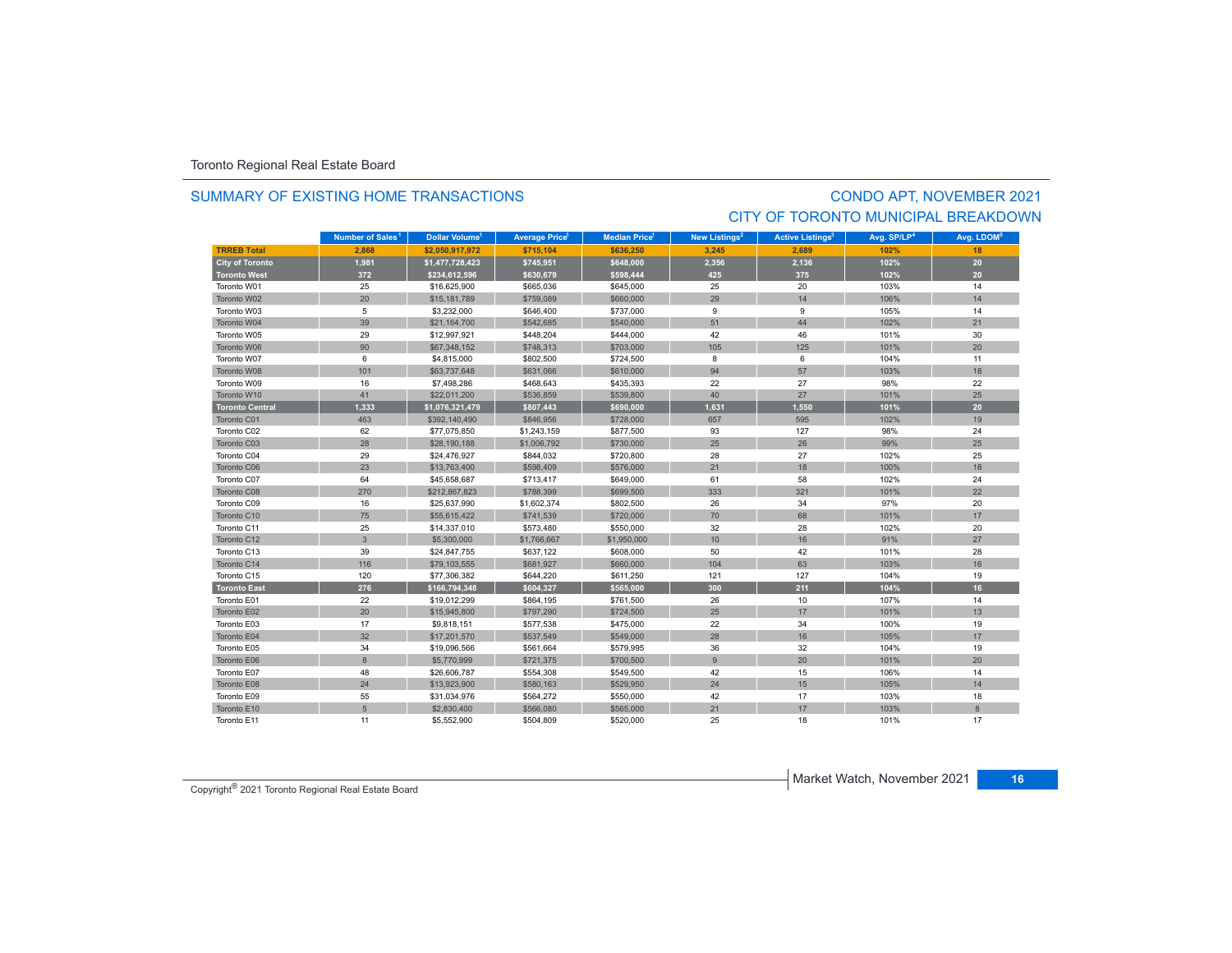|                                  |                                |                                  |                                  |                     |                                |                                    |                         | <b>ALL TRREB AREAS</b>         |
|----------------------------------|--------------------------------|----------------------------------|----------------------------------|---------------------|--------------------------------|------------------------------------|-------------------------|--------------------------------|
|                                  | Number of Sales <sup>1</sup>   | <b>Dollar Volume<sup>1</sup></b> | <b>Average Price<sup>1</sup></b> | <b>Median Price</b> | New Listings <sup>2</sup>      | <b>Active Listings<sup>3</sup></b> | Avg. SP/LP <sup>4</sup> | Avg. LDOM <sup>5</sup>         |
| <b>TRREB Total</b>               | 62                             | \$69.148.937                     | \$1.115.305                      | \$1,100,000         | 70                             | 12                                 | 119%                    | 6                              |
| <b>Halton Region</b>             | 5 <sup>1</sup>                 | \$6.286.439                      | \$1.257.288                      | \$1.366.000         | 5 <sub>1</sub>                 | $\overline{1}$                     | 122%                    | 5 <sup>1</sup>                 |
| Burlington                       | 3                              | \$3.355.999                      | \$1,118,666                      | \$999.999           | $\overline{2}$                 | $\mathbf{0}$                       | 127%                    | 3                              |
| <b>Halton Hills</b>              | $\mathbf 0$                    | \$0                              | \$0                              |                     | $\Omega$                       | $\mathbf 0$                        | $\sim$                  | ÷                              |
| Milton                           | $\mathbf{0}$                   | \$0                              | \$0                              |                     | $\overline{0}$                 | $\Omega$                           |                         |                                |
| Oakville                         | $\overline{2}$                 | \$2,930.440                      | \$1,465,220                      | \$1,465,220         | 3                              | $\mathbf{1}$                       | 117%                    | $\overline{7}$                 |
| <b>Peel Region</b>               | $\overline{7}$                 | \$7.200.100                      | \$1.028.586                      | \$999.900           | $\overline{9}$                 | $\overline{\mathbf{3}}$            | 112%                    | $\overline{A}$                 |
| Brampton                         | 5                              | \$5,310,100                      | \$1,062,020                      | \$1,115,100         | 8                              | 3                                  | 115%                    | 3                              |
| Caledon                          | $\overline{1}$                 | \$950,000                        | \$950,000                        | \$950,000           |                                | $\mathbf{0}$                       | 107%                    | $\mathbf{1}$                   |
| Mississauga                      | $\mathbf{1}$                   | \$940,000                        | \$940,000                        | \$940,000           | $\mathbf 0$                    | $\mathbf 0$                        | 104%                    | 12                             |
| <b>City of Toronto</b>           | 5 <sup>5</sup>                 | \$5,173,000                      | \$1,034,600                      | \$1,025,000         | 7                              | и                                  | 115%                    | 8 <sup>2</sup>                 |
| <b>Toronto West</b>              | $\overline{2}$                 | \$1,875,000                      | \$937,500                        | \$937,500           | $\overline{2}$                 | $\mathbf 0$                        | 121%                    | 9                              |
| <b>Toronto Central</b>           | $\Omega$                       | \$0                              | \$0                              |                     | $\Omega$                       | $\Omega$                           |                         |                                |
| <b>Toronto East</b>              | 3                              | \$3,298,000                      | \$1,099.333                      | \$1,100,000         | 5                              | $\mathbf{1}$                       | 112%                    | $\overline{7}$                 |
| <b>York Region</b>               | 23                             | \$30,999,888                     | \$1,347,821                      | \$1,386,000         | 27                             | 5 <sub>1</sub>                     | 121%                    | $\overline{7}$                 |
| Aurora                           | $\mathbf 0$                    | \$0                              | \$0                              | $\sim$              | $\mathbf 0$                    | $\mathbf 0$                        | $\sim$                  | $\sim$                         |
| East Gwillimbury                 | $\mathbf{0}$                   | \$0                              | \$0                              |                     | $\mathbf{0}$                   | $\mathbf{0}$                       | ٠                       | ×.                             |
| Georgina                         | $\mathbf{1}$                   | \$1,190,000                      | \$1,190,000                      | \$1,190,000         | $\overline{1}$                 | $\mathbf 0$                        | 119%                    | 12                             |
| King                             | $\mathbf{0}$                   | \$0                              | \$0                              |                     | $\mathbf{0}$                   | $\mathbf{0}$                       |                         |                                |
| Markham                          | 17                             | \$23,356,888                     | \$1,373,935                      | \$1,386,000         | 20                             | $\mathbf{3}$                       | 123%                    | 6                              |
| Newmarket                        | $\Omega$                       | \$0                              | \$0                              |                     | $\Omega$                       | $\Omega$                           |                         |                                |
| <b>Richmond Hill</b>             | 3                              | \$4,100,000                      | \$1,366,667                      | \$1,412,000         | 3                              | $\mathbf{1}$                       | 114%                    | $\overline{7}$                 |
| Vaughan                          | $\overline{2}$                 | \$2,353,000                      | \$1,176,500                      | \$1,176,500         | 3                              |                                    | 112%                    | $\overline{9}$                 |
| Whitchurch-Stouffville           | $\mathbf 0$                    | \$0                              | \$0                              | $\sim$              | $\mathbf 0$                    | $\mathbf 0$                        | $\sim$                  | $\mathbf{r}$                   |
| <b>Durham Region</b>             | 18                             | \$16.234.510                     | \$901.917                        | \$857.500           | 16                             | $\overline{2}$                     | 120%                    | 6 <sup>1</sup>                 |
| Ajax                             | 3                              | \$2,816,110                      | \$938,703                        | \$986,000           | $\overline{2}$                 | $\mathbf 0$                        | 115%                    | $\overline{7}$                 |
| <b>Brock</b>                     | $\mathbf{0}$                   | \$0                              | \$0                              |                     | $\Omega$                       | $\Omega$                           |                         |                                |
| Clarington                       | 5                              | \$4,044,000                      | \$808,800                        | \$840,000           | 6                              | $\mathbf{1}$                       | 125%                    | 8                              |
| Oshawa                           | $\overline{4}$                 | \$3,125,000                      | \$781,250                        | \$775,000           | $\overline{4}$                 | $\Omega$                           | 112%                    | 5                              |
| Pickering                        | $\mathbf 0$                    | \$0                              | \$0                              | $\sim$              | $\mathbf 0$                    | $\mathbf 0$                        | $\sim$                  | ÷                              |
| Scugog                           | $\mathbf{0}$                   | \$0                              | \$0                              | u.                  | $\Omega$                       | $\Omega$                           | ×.                      | ×.                             |
| Uxbridge                         | $\mathbf 0$                    | \$0                              | \$0                              |                     | $\overline{1}$                 | $\mathbf{1}$                       | ÷                       | $\sim$                         |
| Whitby                           | 6                              | \$6,249,400                      | \$1,041.567                      | \$1,085,500         | $\overline{3}$                 | $\mathbf{0}$                       | 125%                    | 6                              |
|                                  | $\mathbf{0}$                   | \$0                              | \$0                              |                     | $\overline{0}$                 | $\mathbf{0}$                       |                         |                                |
| <b>Dufferin County</b>           |                                |                                  |                                  |                     |                                |                                    | ×.                      |                                |
| Orangeville                      | $\mathbf{0}$<br>$\overline{4}$ | \$0<br>\$3.255.000               | \$0                              |                     | $\mathbf{0}$<br>6 <sup>1</sup> | $\mathbf{0}$<br>$\mathbf{0}$       | 109%                    | ÷.<br>3 <sup>1</sup>           |
| <b>Simcoe County</b>             |                                |                                  | \$813,750                        | \$833,500           |                                |                                    |                         |                                |
| Adjala-Tosorontio                | $\mathbf{0}$                   | \$0                              | \$0                              |                     | $\mathbf{0}$                   | $\mathbf{0}$                       | ×.                      | ×.                             |
| <b>Bradford West Gwillimbury</b> | $\mathbf{1}$                   | \$890,000                        | \$890,000                        | \$890,000           | $\mathbf{1}$                   | $\mathbf 0$                        | 115%                    | 3                              |
| Essa                             | $\overline{2}$                 | \$1,588,000                      | \$794,000                        | \$794,000           | $\overline{2}$                 | $\mathbf{0}$                       | 106%                    | $\overline{4}$                 |
| Innisfil<br>New Tecumseth        | $\mathbf 0$                    | \$0<br>\$777,000                 | \$0<br>\$777,000                 | \$777,000           | 0<br>3                         | $\mathbf 0$<br>$\Omega$            | $\overline{a}$<br>111%  | $\overline{a}$<br>$\mathbf{1}$ |

# SUMMARY OF EXISTING HOME TRANSACTIONS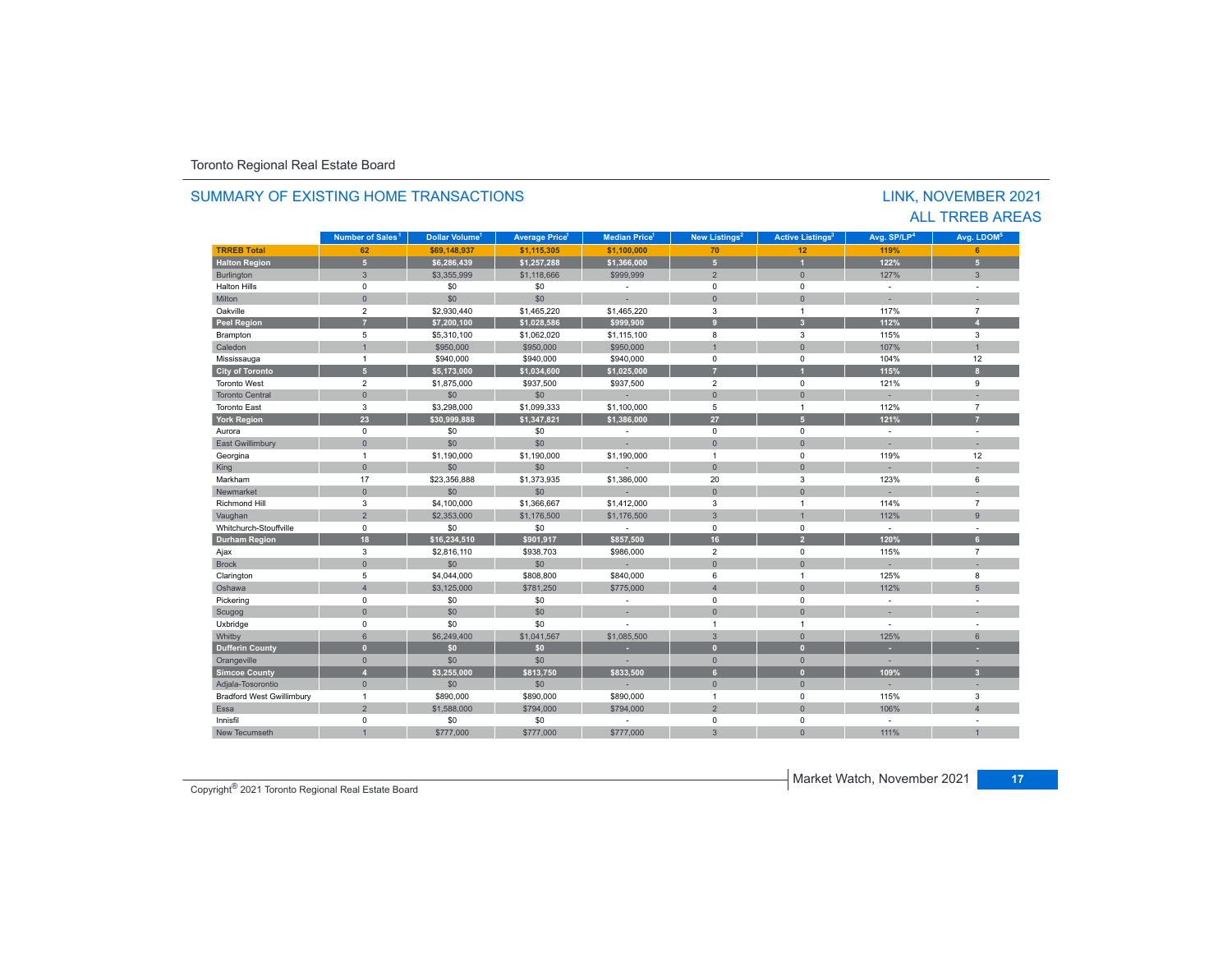### SUMMARY OF EXISTING HOME TRANSACTIONS

# LINK, NOVEMBER 2021 CITY OF TORONTO MUNICIPAL BREAKDOWN

|                        | Number of Sales <sup>1</sup> | Dollar Volume <sup>1</sup> | <b>Average Price</b> | <b>Median Price</b> <sup>1</sup> | New Listings <sup>2</sup> | <b>Active Listings<sup>3</sup></b> | Avg. SP/LP <sup>4</sup>  | Avg. LDOM <sup>5</sup> |
|------------------------|------------------------------|----------------------------|----------------------|----------------------------------|---------------------------|------------------------------------|--------------------------|------------------------|
| <b>TRREB Total</b>     | 62                           | \$69,148,937               | \$1,115,305          | \$1,100,000                      | 70                        | 12                                 | 119%                     | 6                      |
| <b>City of Toronto</b> | $5\phantom{.0}$              | \$5,173,000                | \$1,034,600          | \$1,025,000                      | $\overline{7}$            | $\overline{1}$                     | 115%                     | $\mathbf{8}$           |
| <b>Toronto West</b>    | $\overline{2}$               | \$1,875,000                | \$937,500            | \$937,500                        | $\overline{2}$            | $\mathbf{0}$                       | 121%                     | $\overline{9}$         |
| Toronto W01            | $\mathsf 0$                  | \$0                        | \$0                  | $\sim$                           | $\pmb{0}$                 | $\mathbf 0$                        | $\sim$                   | $\sim$                 |
| Toronto W02            | $\mathsf{O}\xspace$          | \$0                        | \$0                  |                                  | $\mathbf{0}$              | $\mathbf{0}$                       |                          |                        |
| Toronto W03            | $\mathsf 0$                  | \$0                        | \$0                  | $\overline{\phantom{a}}$         | $\mathbf 0$               | $\mathbf 0$                        | $\overline{\phantom{a}}$ |                        |
| Toronto W04            | $\mathsf{O}\xspace$          | \$0                        | \$0                  |                                  | $\mathbf{0}$              | $\mathbf{0}$                       |                          |                        |
| Toronto W05            | $\pmb{0}$                    | \$0                        | \$0                  | $\sim$                           | $\mathsf 0$               | $\mathsf 0$                        |                          |                        |
| Toronto W06            | $\mathsf{O}\xspace$          | \$0                        | \$0                  |                                  | $\overline{0}$            | $\mathbf{0}$                       |                          |                        |
| Toronto W07            | $\mathsf 0$                  | \$0                        | \$0                  | $\sim$                           | $\mathbf 0$               | $\mathbf 0$                        | $\sim$                   | ÷                      |
| Toronto W08            | $\mathbf{0}$                 | \$0                        | \$0                  |                                  | $\mathbf 0$               | $\mathbf{0}$                       |                          |                        |
| Toronto W09            | $\mathsf 0$                  | \$0                        | \$0                  |                                  | $\mathbf 0$               | $\mathbf 0$                        | $\sim$                   | ÷.                     |
| Toronto W10            | $\overline{2}$               | \$1,875,000                | \$937,500            | \$937,500                        | $\overline{2}$            | $\mathbf{0}$                       | 121%                     | 9                      |
| <b>Toronto Central</b> | $\mathbf{0}$                 | \$0\$                      | \$0                  |                                  | $\mathbf{0}$              | $\mathbf{0}$                       |                          |                        |
| Toronto C01            | $\mathbf{0}$                 | \$0                        | \$0                  |                                  | $\mathbf{0}$              | $\overline{0}$                     |                          |                        |
| Toronto C02            | $\mathsf 0$                  | \$0                        | \$0                  | $\sim$                           | $\mathbf 0$               | 0                                  | $\sim$                   |                        |
| Toronto C03            | $\mathbf{0}$                 | \$0                        | \$0                  |                                  | $\mathbf{0}$              | $\mathbf{0}$                       |                          |                        |
| Toronto C04            | $\mathsf 0$                  | \$0                        | \$0                  |                                  | $\mathbf 0$               | $\mathbf 0$                        |                          |                        |
| Toronto C06            | $\mathbf{0}$                 | \$0                        | \$0                  |                                  | $\mathbf 0$               | $\mathbf 0$                        |                          |                        |
| Toronto C07            | $\mathsf 0$                  | \$0                        | \$0                  |                                  | $\pmb{0}$                 | $\mathbf 0$                        |                          |                        |
| Toronto C08            | $\mathbf{0}$                 | \$0                        | \$0                  |                                  | $\overline{0}$            | $\mathbf{0}$                       |                          |                        |
| Toronto C09            | $\mathsf 0$                  | \$0                        | \$0                  |                                  | $\mathbf 0$               | $\mathbf 0$                        |                          | $\sim$                 |
| Toronto C10            | $\mathsf{O}\xspace$          | \$0                        | \$0                  |                                  | $\mathbf 0$               | $\mathbf{0}$                       |                          |                        |
| Toronto C11            | $\pmb{0}$                    | \$0                        | \$0                  |                                  | $\mathbf 0$               | $\mathbf 0$                        |                          |                        |
| Toronto C12            | $\mathbf{0}$                 | \$0                        | \$0                  |                                  | $\mathbf{0}$              | $\mathbf{0}$                       |                          |                        |
| Toronto C13            | $\mathsf 0$                  | \$0                        | \$0                  | $\sim$                           | $\mathsf 0$               | $\mathbf 0$                        | $\sim$                   |                        |
| Toronto C14            | $\mathbf{0}$                 | \$0                        | \$0                  |                                  | $\mathbf 0$               | $\mathbf 0$                        |                          |                        |
| Toronto C15            | $\mathsf 0$                  | \$0                        | \$0                  |                                  | $\mathsf 0$               | $\pmb{0}$                          |                          | ä,                     |
| <b>Toronto East</b>    | $\overline{\mathbf{3}}$      | \$3,298,000                | \$1,099,333          | \$1,100,000                      | $\overline{5}$            |                                    | 112%                     | $\overline{7}$         |
| Toronto E01            | $\mathsf 0$                  | \$0                        | \$0                  |                                  | $\pmb{0}$                 | 0                                  |                          |                        |
| Toronto E02            | $\mathbf{0}$                 | \$0                        | \$0                  |                                  | $\mathbf{0}$              | $\mathbf{0}$                       |                          |                        |
| Toronto E03            | $\mathsf 0$                  | \$0                        | \$0                  |                                  | $\mathbf 0$               | $\mathbf 0$                        |                          |                        |
| Toronto E04            | $\mathbf{0}$                 | \$0                        | \$0                  |                                  | $\mathbf{0}$              | $\bullet$                          |                          |                        |
| Toronto E05            | $\pmb{0}$                    | \$0                        | \$0                  |                                  | $\mathsf 0$               | $\mathsf 0$                        |                          |                        |
| Toronto E06            | $\mathbf{0}$                 | \$0                        | \$0                  |                                  | $\mathbf{0}$              | $\mathbf 0$                        |                          |                        |
| Toronto E07            | 3                            | \$3,298,000                | \$1,099,333          | \$1,100,000                      | $\overline{4}$            | $\overline{1}$                     | 112%                     | $\overline{7}$         |
| Toronto E08            | $\mathbf{0}$                 | \$0                        | \$0                  |                                  | $\mathbf{1}$              | $\mathbf{0}$                       |                          |                        |
| Toronto E09            | $\mathsf 0$                  | \$0                        | \$0                  | $\sim$                           | $\mathbf 0$               | $\mathbf 0$                        | $\sim$                   |                        |
| Toronto E10            | $\mathsf{O}\xspace$          | \$0                        | \$0                  | $\sim$                           | $\mathbf{0}$              | $\mathbf{0}$                       |                          |                        |
| Toronto E11            | $\mathbf 0$                  | \$0                        | \$0                  |                                  | $\mathbf 0$               | 0                                  |                          |                        |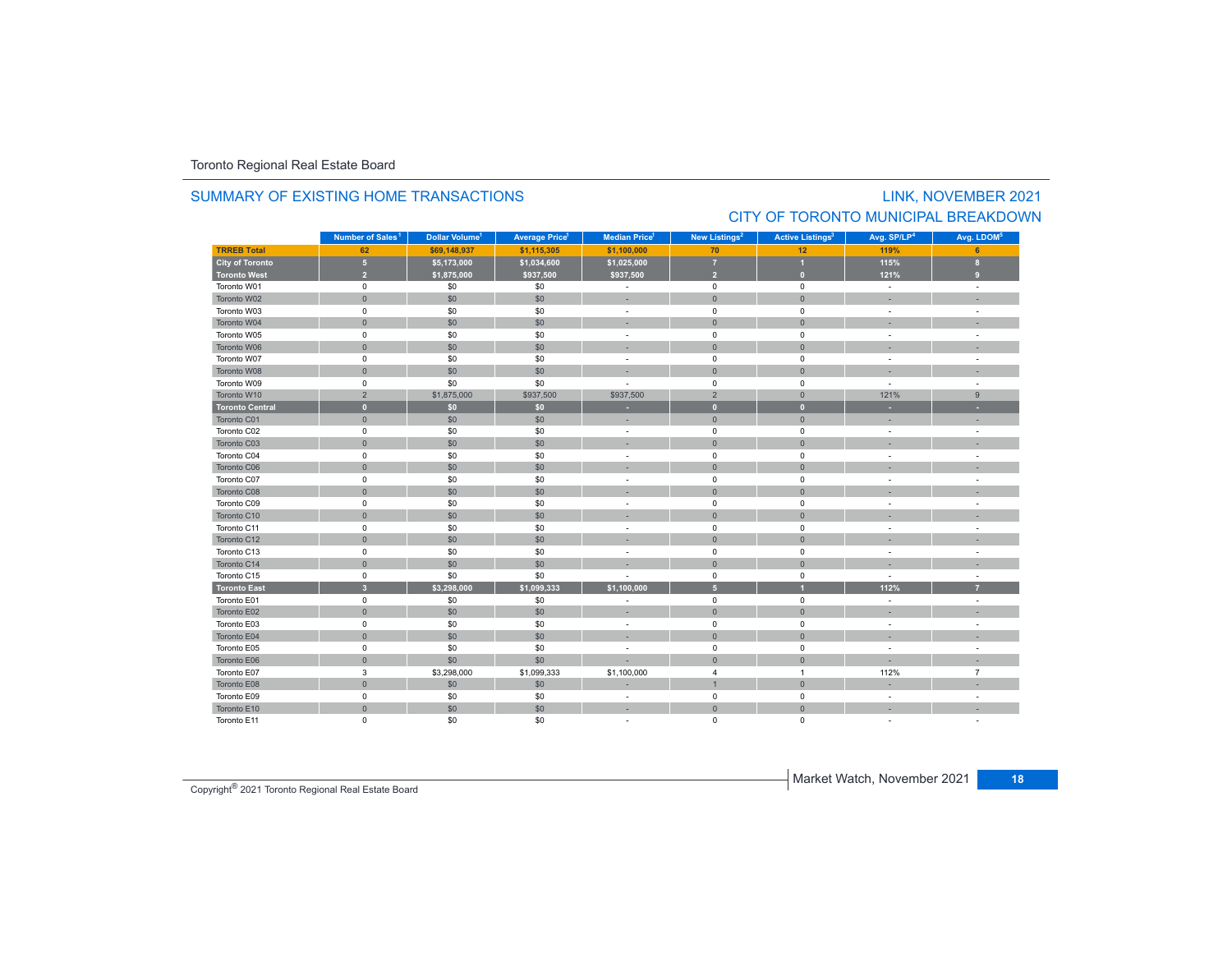#### **TRREB Total 11 \$7,516,318 \$683,302 \$499,900 15 19 98% 28 Halton Region 1 \$425,000 \$425,000 \$425,000 0 0 92% 27** Burlington 1 - 1 \$425,000 \$425,000 \$425,000 \$425,000 \$425,000 \$ 0 0 0 0 92% 27 Halton Hills 0 \$0 \$0 - 0 0 - - Miltonn 1980 - 1991 - 1992 - 1993 - 1994 - 1994 - 1995 - 1996 - 1997 - 1998 - 1999 - 1999 - 1999 - 1999 - 1999 - 199 Oakville<br>Peel Region e 0 \$0 \$0 - 0 0 - -**Peel Region 0 \$0 \$0 - 1 2 - -** Brampton 0 \$0 \$0 - 0 0 - - Caledonn 1980 - 1980 - 1980 - 1981 - 1981 - 1982 - 1983 - 1984 - 1986 - 1986 - 1987 - 1988 - 1988 - 1988 - 1988 - 198 Mississauga 0 \$0 \$0 - 1 2 - - **City of Toronto 10 \$7,091,318 \$709,132 \$524,450 14 17 98% 28** Toronto West 4 \$1,844,300 \$461,075 \$485,650 6 9 100%100% 30<br>98% 22 Toronto Central 5 \$4,797,018 \$959,404 \$1,135,000 8 8 98% 22 Toronto Eastt 1 \$450,000 \$450,000 \$450,000 0 0 92%92% 50 **York Region 0 \$0 \$0 - 0 0 - -** Aurora 0 \$0 \$0 - 0 0 - - East Gwillimbury 0 \$0 \$0 - 0 0 - - Georgina 0 \$0 \$0 - 0 0 - - King the second term of the second term of the second term of the second term of the second term of the second Markham 0 \$0 \$0 - 0 0 - - Newmarket 0 \$0 \$0 - 0 0 - - Richmond Hill 0 \$0 \$0 - 0 0 - - Vaughan 1980 (1980) (1980) (1980) (1980) (1980) (1980) (1980) (1980) (1980) (1980) (1980) (1980) (1980) (1980) Whitchurch-Stouffvillee 0 \$0 \$0 - 0 0 - -**Durham Region 0 \$0 \$0 - 0 0 - -** Ajax 0 \$0 \$0 - 0 0 - - Brock 0 \$0 \$0 - 0 0 - - Clarington 0 \$0 \$0 - 0 0 - - Oshawaa dia 1980 - Aniso ao amin'ny faritr'i Nouvelle-Aquitaine, ao amin'ny faritr'i Nouvelle-Aquitaine, ao amin'ny المال المسابق التي يقوم المسابق التي يقوم التي يقوم التي يقوم التي يقوم التي تعالى التي يقوم التي تعالى التي ي<br>التي يقوم التي يقوم التي يقوم التي يقوم التي يقوم التي يقوم التي يقوم التي يقوم التي يقوم التي يقوم التي يقوم Scugog 0 \$0 \$0 - 0 0 - - Uxbridge 0 \$0 \$0 - 0 0 - - Whitby 0 \$0 \$0 - 0 0 - - **Dufferin County 0 \$0 \$0 - 0 0 - -** Orangeville 0 \$0 \$0 - 0 0 - - **Simcoe County 0 \$0 \$0 - 0 0 - -** Adjala-Tosorontio 0 \$0 \$0 - 0 0 - - Bradford West Gwillimbury 0 \$0 \$0 - 0 0 - - Essaa dia 1980 - Aniso ao amin'ny faritr'i Nouvelle-Aquitaine, ao amin'ny faritr'i Nouvelle-Aquitaine, ao amin'ny Innisfil 0 \$0 \$0 - 0 0 - - New Tecumseth 0 \$0 \$0 - 0 0 - - **Municipality Number of Sales Dollar Volume Average Price Median Price New Listings Active Listings Avg. SP/LP Avg. LDOM Number of Sales<sup>1</sup> 1 1 1 2 3 4 5**

### SUMMARY OF EXISTING HOME TRANSACTIONS

### CO-OP APT, NOVEMBER 2021 ALL TRREB AREAS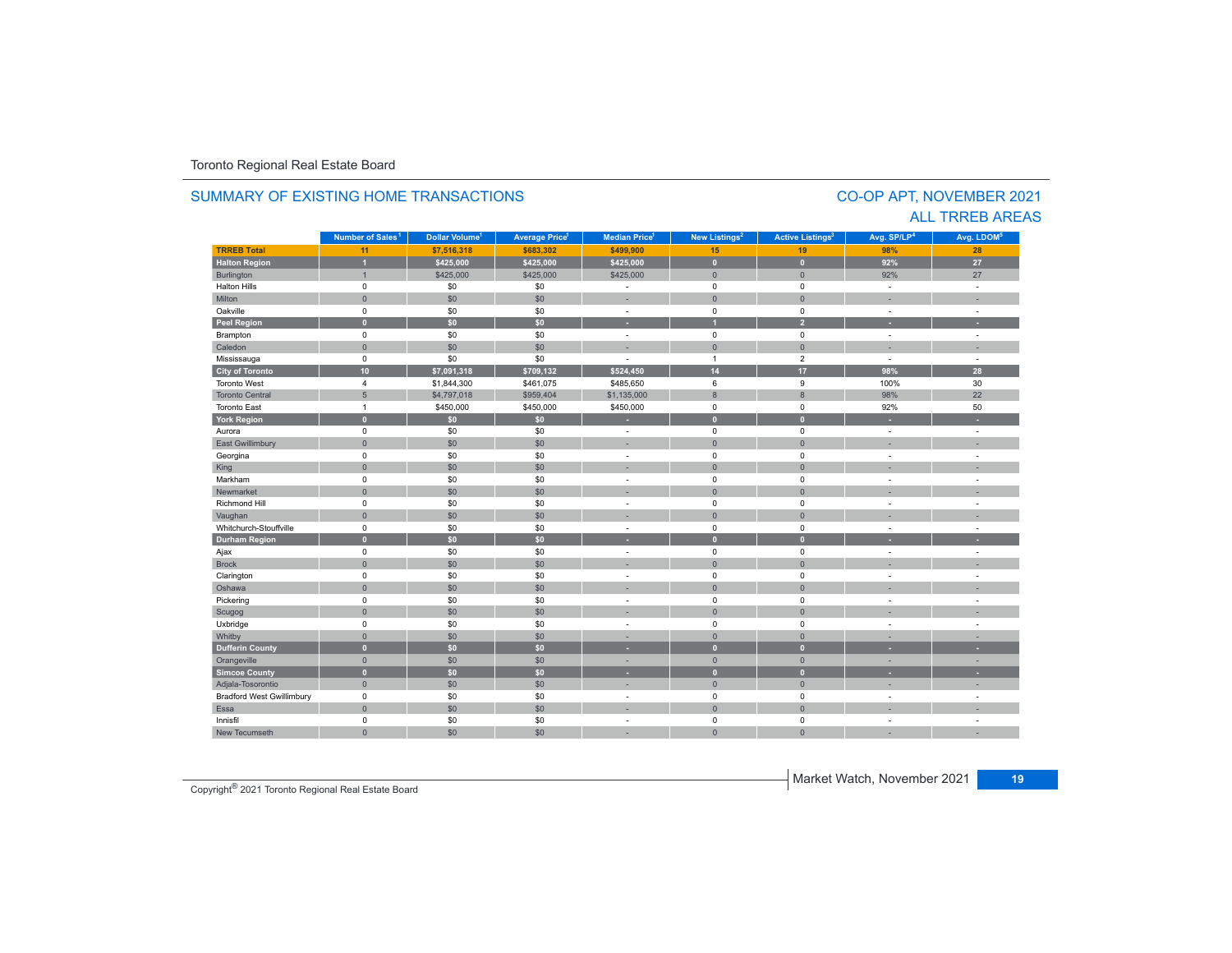### SUMMARY OF EXISTING HOME TRANSACTIONS

# CO-OP APT, NOVEMBER 2021 CITY OF TORONTO MUNICIPAL BREAKDOWN

|                        | Number of Sales <sup>1</sup> | Dollar Volume <sup>1</sup> | <b>Average Price<sup>1</sup></b> | <b>Median Price</b> <sup>1</sup> | New Listings <sup>2</sup> | <b>Active Listings<sup>3</sup></b> | Avg. SP/LP <sup>4</sup>  | Avg. LDOM <sup>5</sup> |
|------------------------|------------------------------|----------------------------|----------------------------------|----------------------------------|---------------------------|------------------------------------|--------------------------|------------------------|
| <b>TRREB Total</b>     | 11                           | \$7,516,318                | \$683,302                        | \$499,900                        | 15                        | 19                                 | 98%                      | 28                     |
| <b>City of Toronto</b> | 10                           | \$7,091,318                | \$709,132                        | \$524,450                        | 14                        | 17                                 | 98%                      | 28                     |
| <b>Toronto West</b>    | $\overline{4}$               | \$1,844,300                | \$461,075                        | \$485,650                        | 6                         | 9 <sup>°</sup>                     | 100%                     | 30 <sub>o</sub>        |
| Toronto W01            | $\mathsf 0$                  | \$0                        | \$0                              | $\mathcal{L}_{\mathcal{A}}$      | $\mathbf 0$               | $\mathbf 0$                        | $\sim$                   | ÷.                     |
| Toronto W02            | $\mathsf{O}\xspace$          | \$0                        | \$0                              | ×,                               | $\mathbf{0}$              | $\mathbf{0}$                       | ×.                       |                        |
| Toronto W03            | $^{\circ}$                   | \$0                        | \$0                              | $\sim$                           | $^{\circ}$                | 0                                  | $\sim$                   | ÷.                     |
| Toronto W04            | $\Omega$                     | \$0                        | \$0                              | ٠                                | $\Omega$                  | $\Omega$                           |                          |                        |
| Toronto W05            | $\mathsf 0$                  | \$0                        | \$0                              | ٠                                | $\mathsf 0$               | 0                                  | ÷                        |                        |
| Toronto W06            | $\overline{2}$               | \$823,900                  | \$411,950                        | \$411,950                        | $\overline{4}$            | $5\phantom{.}$                     | 99%                      | 32                     |
| Toronto W07            | $\overline{1}$               | \$549,000                  | \$549,000                        | \$549,000                        | $^{\circ}$                | $\mathbf 0$                        | 100%                     | 52                     |
| Toronto W08            | $\mathbf{1}$                 | \$471,400                  | \$471,400                        | \$471,400                        | $\overline{1}$            | $\mathbf{3}$                       | 101%                     | $\mathbf{3}$           |
| Toronto W09            | $\mathsf 0$                  | \$0                        | \$0                              | $\overline{\phantom{a}}$         | $\overline{1}$            | $\mathbf{1}$                       | $\sim$                   | ÷.                     |
| Toronto W10            | $\mathsf{O}$                 | \$0                        | \$0                              | ×.                               | $\mathbf 0$               | $\pmb{0}$                          | $\sim$                   | ÷                      |
| <b>Toronto Central</b> | $\overline{5}$               | \$4,797,018                | \$959,404                        | \$1,135,000                      | $\mathbf{8}$              | $\mathbf{8}$                       | 98%                      | 22                     |
| Toronto C01            | $\mathbf{0}$                 | \$0                        | \$0                              | ×,                               | $\overline{0}$            | $\mathbf{0}$                       | ٠                        | ÷.                     |
| Toronto C02            | $\mathsf 0$                  | \$0                        | \$0                              | ÷.                               | $\overline{1}$            | 1                                  | $\sim$                   | ÷.                     |
| Toronto C03            | $\mathsf{O}$                 | \$0                        | \$0                              |                                  | $\mathbf{0}$              | $\overline{0}$                     |                          | ÷                      |
| Toronto C04            | $\overline{1}$               | \$347,018                  | \$347,018                        | \$347,018                        | $\mathsf 0$               | $\mathsf 0$                        | 97%                      | 10                     |
| Toronto C06            | $\mathbf{0}$                 | \$0                        | \$0                              | ÷                                | $\mathbf 0$               | $\overline{0}$                     | ÷.                       | ÷.                     |
| Toronto C07            | $\mathbf 0$                  | \$0                        | \$0                              | $\overline{\phantom{a}}$         | $\mathbf 0$               | $\mathbf 0$                        | $\overline{\phantom{a}}$ | ÷.                     |
| Toronto C08            | $\mathbf{0}$                 | \$0                        | \$0                              | ×,                               | $\mathbf{0}$              | $\overline{0}$                     | ×.                       | $\sim$                 |
| Toronto C09            | $\overline{4}$               | \$4,450,000                | \$1,112,500                      | \$1,157,500                      | $\overline{7}$            | $\overline{7}$                     | 98%                      | 25                     |
| Toronto C10            | $\mathbf{0}$                 | \$0                        | \$0                              | ۰                                | $\overline{0}$            | $\overline{0}$                     |                          |                        |
| Toronto C11            | $\mathsf 0$                  | \$0                        | \$0                              | $\overline{\phantom{a}}$         | $\mathsf 0$               | $\mathsf 0$                        |                          |                        |
| Toronto C12            | $\mathsf{O}\xspace$          | \$0                        | \$0                              |                                  | $\overline{0}$            | $\overline{0}$                     |                          |                        |
| Toronto C13            | $\mathbf 0$                  | \$0                        | \$0                              | $\sim$                           | $\mathbf 0$               | $\mathbf 0$                        | $\sim$                   | ÷,                     |
| Toronto C14            | $\mathbf{0}$                 | \$0                        | \$0                              |                                  | $\mathbf{0}$              | $\mathbf{0}$                       |                          |                        |
| Toronto C15            | 0                            | \$0                        | \$0                              |                                  | $\mathbf 0$               | $\mathbf 0$                        | $\sim$                   | ÷.                     |
| <b>Toronto East</b>    | п                            | \$450,000                  | \$450,000                        | \$450,000                        | $\Omega$                  | $\mathbf{0}$                       | 92%                      | 50                     |
| Toronto E01            | $\mathbf 0$                  | \$0                        | \$0                              | ä,                               | $\mathbf 0$               | $\mathbf 0$                        | $\mathcal{L}$            | ÷,                     |
| Toronto E02            | $\mathbf{0}$                 | \$0                        | \$0                              | ٠                                | $\mathbf{0}$              | $\Omega$                           | ٠                        | ٠                      |
| Toronto E03            | $\mathsf 0$                  | \$0                        | \$0                              | ٠                                | $\mathbf 0$               | $\mathbf 0$                        | $\sim$                   | ÷.                     |
| Toronto E04            | $\overline{1}$               | \$450,000                  | \$450,000                        | \$450,000                        | $\mathbf{0}$              | $\overline{0}$                     | 92%                      | 50                     |
| Toronto E05            | $\mathsf 0$                  | \$0                        | \$0                              | ٠                                | $\mathsf 0$               | $\mathbf 0$                        | ÷                        |                        |
| Toronto E06            | $\mathbf{0}$                 | \$0                        | \$0                              | ۰                                | $\overline{0}$            | $\overline{0}$                     |                          |                        |
| Toronto E07            | $\mathsf 0$                  | \$0                        | \$0                              | $\overline{\phantom{a}}$         | $\mathbf 0$               | $\mathbf 0$                        | $\overline{\phantom{a}}$ | ÷.                     |
| Toronto E08            | $\mathbf{0}$                 | \$0                        | \$0                              |                                  | $\mathbf 0$               | $\overline{0}$                     |                          |                        |
| Toronto E09            | $\mathsf 0$                  | \$0                        | \$0                              | ÷.                               | $\mathbf 0$               | $\mathbf 0$                        | ÷                        |                        |
| Toronto E10            | $\mathsf{O}\xspace$          | \$0                        | \$0                              | ×                                | $\overline{0}$            | $\overline{0}$                     |                          |                        |
| Toronto E11            | $\mathbf 0$                  | \$0                        | \$0                              |                                  | 0                         | 0                                  |                          |                        |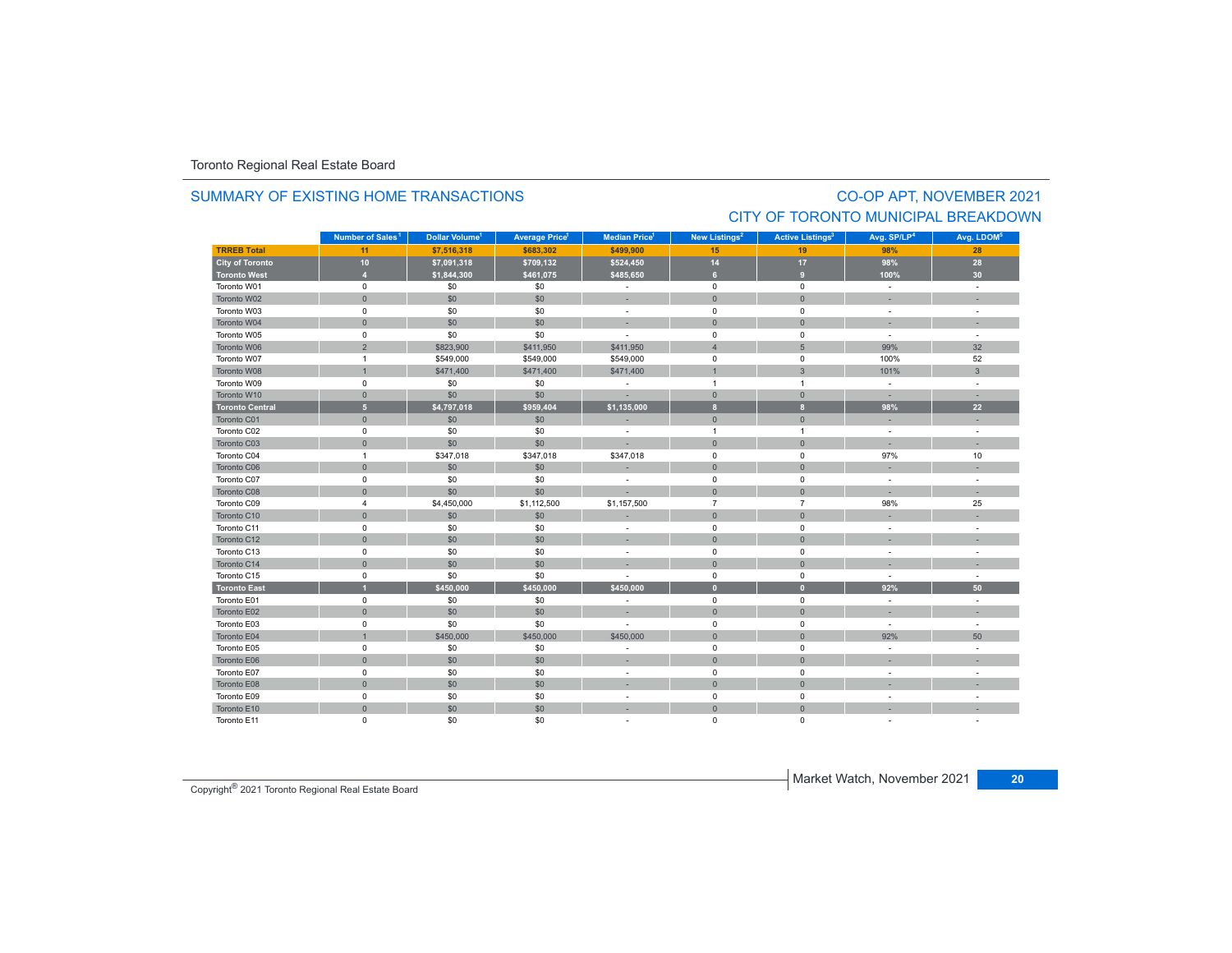#### **TRREB Total 7 \$6,358,000 \$908,286 \$899,000 8 5 102% 9 Halton Region 1 \$858,000 \$858,000 \$858,000 1 0 114% 8** Burlington 1 : 11 | \$858,000 | \$858,000 | \$858,000 | 1 | 0 | 114% | 8 Halton Hills 0 \$0 \$0 - 0 0 - - Miltonn 1980 - 1991 - 1992 - 1993 - 1994 - 1994 - 1995 - 1996 - 1997 - 1998 - 1999 - 1999 - 1999 - 1999 - 1999 - 199 Oakville<br>Peel Region e 0 \$0 \$0 - 0 0 - -**Peel Region 0 \$0 \$0 - 1 2 - -** Brampton 0 \$0 \$0 - 1 1 - - Caledonn 1980 - 1980 - 1980 - 1981 - 1981 - 1982 - 1983 - 1984 - 1986 - 1986 - 1987 - 1988 - 1988 - 1988 - 1988 - 198 Mississauga 0 \$0 \$0 - 0 1 - - **City of Toronto 1 \$899,000 \$899,000 \$899,000 1 0 112% 10** Toronto West 0 \$0 \$0 - 0 0 - - Toronto Central 0 \$0 \$0 - 0 0 - - Toronto Eastt 1 \$899,000 \$899,000 \$899,000 1 0 112%112% 10 **York Region 2 \$2,155,000 \$1,077,500 \$1,077,500 2 2 94% 12** Aurora 0 \$0 \$0 - 0 0 - - East Gwillimbury 0 \$0 \$0 - 0 0 - - Georgina 0 \$0 \$0 - 0 0 - - King 0 \$0 \$0 - 0 0 - - Markham 2 \$2,155,000 \$1,077,500 \$1,077,500 2 2 94%94% 12 Newmarket 0 \$0 \$0 - 0 0 - - Richmond Hill 0 \$0 \$0 - 0 0 - - Vaughan 1980 (1980) (1980) (1980) (1980) (1980) (1980) (1980) (1980) (1980) (1980) (1980) (1980) (1980) (1980) Whitchurch-Stouffvillee 0 \$0 \$0 - 0 0 - -**Durham Region 0 \$0 \$0 - 1 0 - -** Ajax 0 \$0 \$0 - 0 0 - - Brock 0 \$0 \$0 - 0 0 - - Clarington 0 \$0 \$0 - 0 0 - - Oshawaa dia 1980 - Aniso ao amin'ny faritr'i Nouvelle-Aquitaine, ao amin'ny faritr'i Nouvelle-Aquitaine, ao amin'ny المال المسابق التي يتم التي يتم التي يتم التي يتم التي يتم التي يتم التي يتم التي يتم التي يتم التي يتم التي ي<br>التي يتم التي يتم التي يتم التي يتم التي يتم التي يتم التي يتم التي يتم التي يتم التي يتم التي يتم التي يتم ال Scugog 0 \$0 \$0 - 0 0 - - Uxbridge 0 \$0 \$0 - 0 0 - - Whitby 0 \$0 \$0 - 0 0 - - **Dufferin County 0 \$0 \$0 - 0 0 - -** Orangeville 0 \$0 \$0 - 0 0 - - **Simcoe County 3 \$2,446,000 \$815,333 \$757,000 2 1 102% 7** Adjala-Tosorontio 0 \$0 \$0 - 0 0 - - Bradford West Gwillimbury 0 \$0 \$0 - 0 0 - - Essaa dia 1980 - Aniso ao amin'ny faritr'i Nouvelle-Aquitaine, ao amin'ny faritr'i Nouvelle-Aquitaine, ao amin'ny Innisfil 0 \$0 \$0 - 0 0 - - New Tecumseth 3 \$2,446,000 \$815,333 \$757,000 2 1 102% 7 **Municipality Number of Sales Dollar Volume Average Price Median Price New Listings Active Listings Avg. SP/LP Avg. LDOM Number of Sales<sup>1</sup> 1** Dollar Volume<sup>1</sup> | Average Price<sup>1</sup> | Median Price<sup>1</sup> | New Listings<sup>2</sup> | Active Listings<sup>3</sup> | Avg. SP/LP<sup>4</sup> | Avg. LDOM<sup>5</sup>

### SUMMARY OF EXISTING HOME TRANSACTIONS

### DET CONDO, NOVEMBER 2021 ALL TRREB AREAS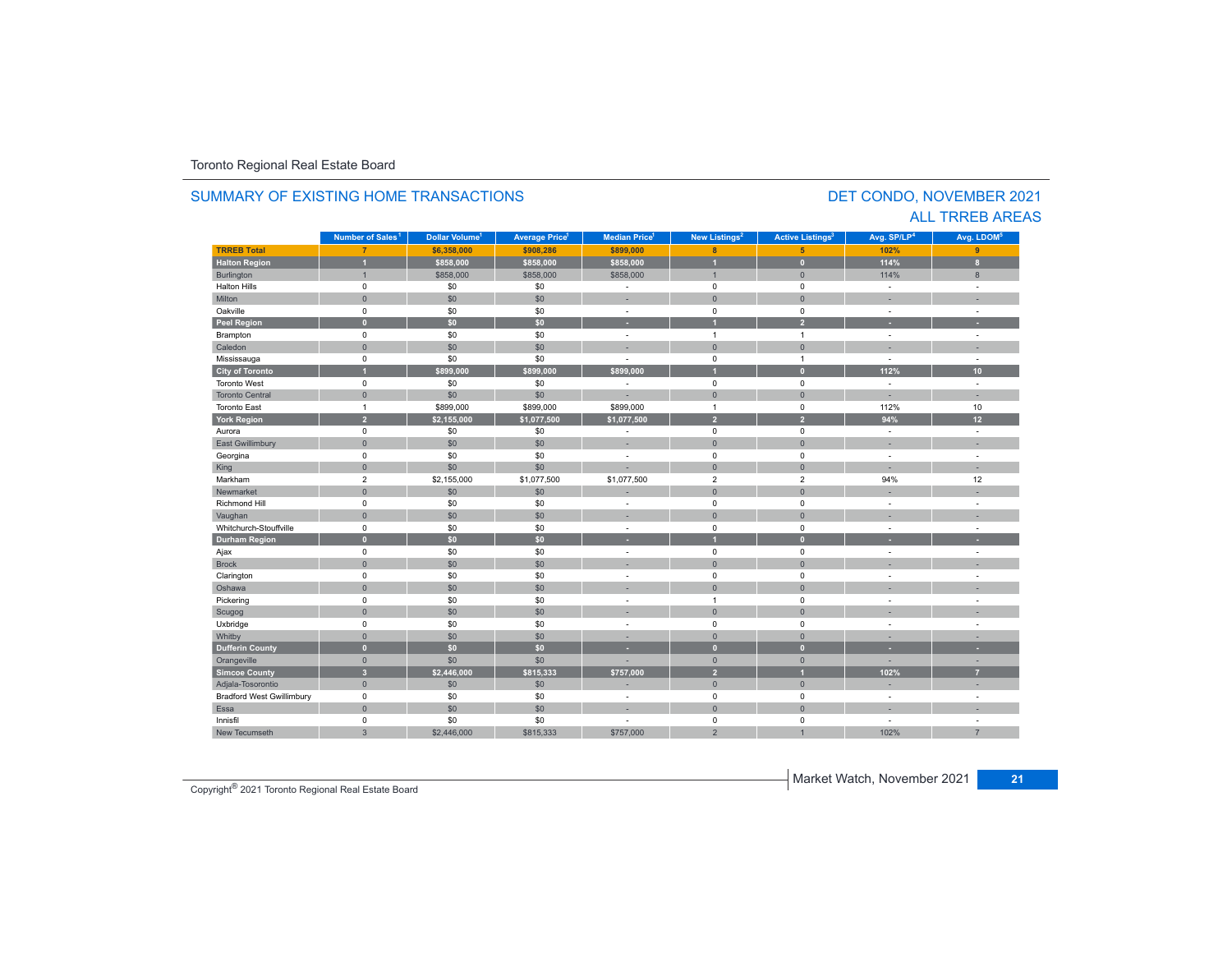### SUMMARY OF EXISTING HOME TRANSACTIONS

# DET CONDO, NOVEMBER 2021 CITY OF TORONTO MUNICIPAL BREAKDOWN

|                        | Number of Sales <sup>1</sup> | Dollar Volume <sup>1</sup> | <b>Average Price<sup>1</sup></b> | Median Price <sup>1</sup> | New Listings <sup>2</sup> | <b>Active Listings<sup>3</sup></b> | Avg. SP/LP <sup>4</sup>  | Avg. LDOM <sup>5</sup> |
|------------------------|------------------------------|----------------------------|----------------------------------|---------------------------|---------------------------|------------------------------------|--------------------------|------------------------|
| <b>TRREB Total</b>     | $\overline{7}$               | \$6,358,000                | \$908,286                        | \$899,000                 | 8                         | 5                                  | 102%                     | 9 <sup>°</sup>         |
| <b>City of Toronto</b> | $\overline{1}$               | \$899,000                  | \$899,000                        | \$899,000                 | и                         | $\overline{0}$                     | 112%                     | 10                     |
| <b>Toronto West</b>    | $\bullet$                    | \$0                        | \$0                              |                           | ⊕                         | $\mathbf{0}$                       |                          |                        |
| Toronto W01            | $\pmb{0}$                    | \$0                        | \$0                              | ÷.                        | $\mathsf 0$               | $\mathbf 0$                        | ÷.                       | ÷,                     |
| Toronto W02            | $\mathbf{0}$                 | \$0                        | \$0                              |                           | $\mathbf{0}$              | $\mathbf{0}$                       |                          |                        |
| Toronto W03            | $\mathsf 0$                  | \$0                        | \$0                              | $\sim$                    | $\mathbf 0$               | $\mathbf 0$                        | $\overline{\phantom{a}}$ | ÷                      |
| Toronto W04            | $\mathsf{O}\xspace$          | \$0                        | \$0                              |                           | $\mathbf{0}$              | $\mathbf{0}$                       |                          |                        |
| Toronto W05            | $\mathsf 0$                  | \$0                        | \$0                              | ÷                         | $\mathbf 0$               | $\pmb{0}$                          | ÷                        |                        |
| Toronto W06            | $\mathsf{O}\xspace$          | \$0                        | \$0                              | ×                         | $\mathbf{0}$              | $\mathbf{0}$                       |                          |                        |
| Toronto W07            | $\mathbf 0$                  | \$0                        | \$0                              | ä,                        | 0                         | 0                                  | ÷,                       |                        |
| Toronto W08            | $\mathbf{0}$                 | \$0                        | \$0                              | ۰                         | $\mathbf{0}$              | $\Omega$                           |                          |                        |
| Toronto W09            | $\mathsf 0$                  | \$0                        | \$0                              | ÷                         | $\mathbf 0$               | $\mathbf 0$                        | ÷,                       | ÷,                     |
| Toronto W10            | $\mathbf{0}$                 | \$0                        | \$0                              | ×,                        | $\overline{0}$            | $\mathbf{0}$                       |                          |                        |
| <b>Toronto Central</b> | $\mathbf{0}$                 | \$0                        | \$0                              | ٠                         | $\bullet$                 | $\mathbf{0}$                       | ٠                        | ٠                      |
| Toronto C01            | $\mathbf{0}$                 | \$0                        | \$0                              | ۰                         | $\mathbf{0}$              | $\mathbf{0}$                       | ۰                        |                        |
| Toronto C02            | $\mathbf 0$                  | \$0                        | \$0                              | ٠                         | $\mathbf 0$               | $\mathbf 0$                        | ÷                        | ÷                      |
| Toronto C03            | $\mathbf{0}$                 | \$0                        | \$0                              | ı.                        | $\mathbf{0}$              | $\mathbf{0}$                       |                          |                        |
| Toronto C04            | $\mathsf 0$                  | \$0                        | \$0                              | ÷,                        | $\mathbf 0$               | $\pmb{0}$                          | ÷,                       |                        |
| Toronto C06            | $\mathsf{O}\xspace$          | \$0                        | \$0                              |                           | $\mathsf{O}\xspace$       | $\mathsf{O}\xspace$                |                          |                        |
| Toronto C07            | $\mathbf 0$                  | \$0                        | \$0                              | ÷                         | $\mathbf 0$               | 0                                  | ÷                        |                        |
| Toronto C08            | $\mathbf{0}$                 | \$0                        | \$0                              |                           | $\mathbf{0}$              | $\Omega$                           |                          |                        |
| Toronto C09            | 0                            | \$0                        | \$0                              | ÷                         | $\mathbf 0$               | 0                                  | $\overline{\phantom{a}}$ |                        |
| Toronto C10            | $\mathsf{O}\xspace$          | \$0                        | \$0                              |                           | $\mathbf 0$               | $\mathbf{0}$                       |                          |                        |
| Toronto C11            | $\mathbf 0$                  | \$0                        | \$0                              | ÷                         | $\mathbf 0$               | $\mathbf 0$                        |                          |                        |
| Toronto C12            | $\mathsf{O}\xspace$          | \$0                        | \$0                              |                           | $\mathbf{0}$              | $\mathbf{0}$                       |                          |                        |
| Toronto C13            | $\mathsf 0$                  | \$0                        | \$0                              | $\sim$                    | $\mathbf 0$               | 0                                  | ÷,                       | $\sim$                 |
| Toronto C14            | $\mathsf{O}\xspace$          | \$0                        | \$0                              |                           | $\mathbf{0}$              | $\mathbf{0}$                       |                          |                        |
| Toronto C15            | $\mathsf 0$                  | \$0                        | \$0                              |                           | $\mathsf 0$               | $\pmb{0}$                          |                          |                        |
| <b>Toronto East</b>    | $\overline{1}$               | \$899.000                  | \$899.000                        | \$899.000                 |                           | $\mathbf{0}$                       | 112%                     | 10 <sup>10</sup>       |
| Toronto E01            | $\mathsf 0$                  | \$0                        | \$0                              |                           | $\mathbf 0$               | 0                                  | ÷,                       | ÷                      |
| Toronto E02            | $\mathbf{0}$                 | \$0                        | \$0                              | ۰                         | $\mathbf{0}$              | $\mathbf{0}$                       |                          |                        |
| Toronto E03            | $\mathsf 0$                  | \$0                        | \$0                              | $\overline{\phantom{a}}$  | $\mathbf 0$               | 0                                  | ÷,                       | ÷,                     |
| Toronto E04            | $\mathsf{O}\xspace$          | \$0                        | \$0                              |                           | $\mathbf{0}$              | $\Omega$                           |                          |                        |
| Toronto E05            | $\mathsf 0$                  | \$0                        | \$0                              | ٠                         | $\mathsf 0$               | $\pmb{0}$                          | $\overline{\phantom{a}}$ |                        |
| Toronto E06            | $\mathsf{O}\xspace$          | \$0                        | \$0                              |                           | $\mathbf{0}$              | $\mathbf{0}$                       |                          |                        |
| Toronto E07            | $\mathsf 0$                  | \$0                        | \$0                              | $\sim$                    | $\mathbf 0$               | 0                                  | ÷                        | ÷                      |
| Toronto E08            | $\mathsf{O}\xspace$          | \$0                        | \$0                              | ÷                         | $\mathbf 0$               | $\mathbf{0}$                       |                          |                        |
| Toronto E09            | $\mathsf 0$                  | \$0                        | \$0                              | ٠                         | $\mathsf 0$               | $\pmb{0}$                          | ÷,                       |                        |
| Toronto E10            | $\mathsf{O}\xspace$          | \$0                        | \$0                              |                           | $\mathbf{0}$              | $\mathbf{0}$                       |                          | ×.                     |
| Toronto E11            | $\mathbf{1}$                 | \$899,000                  | \$899,000                        | \$899,000                 | $\overline{1}$            | 0                                  | 112%                     | 10                     |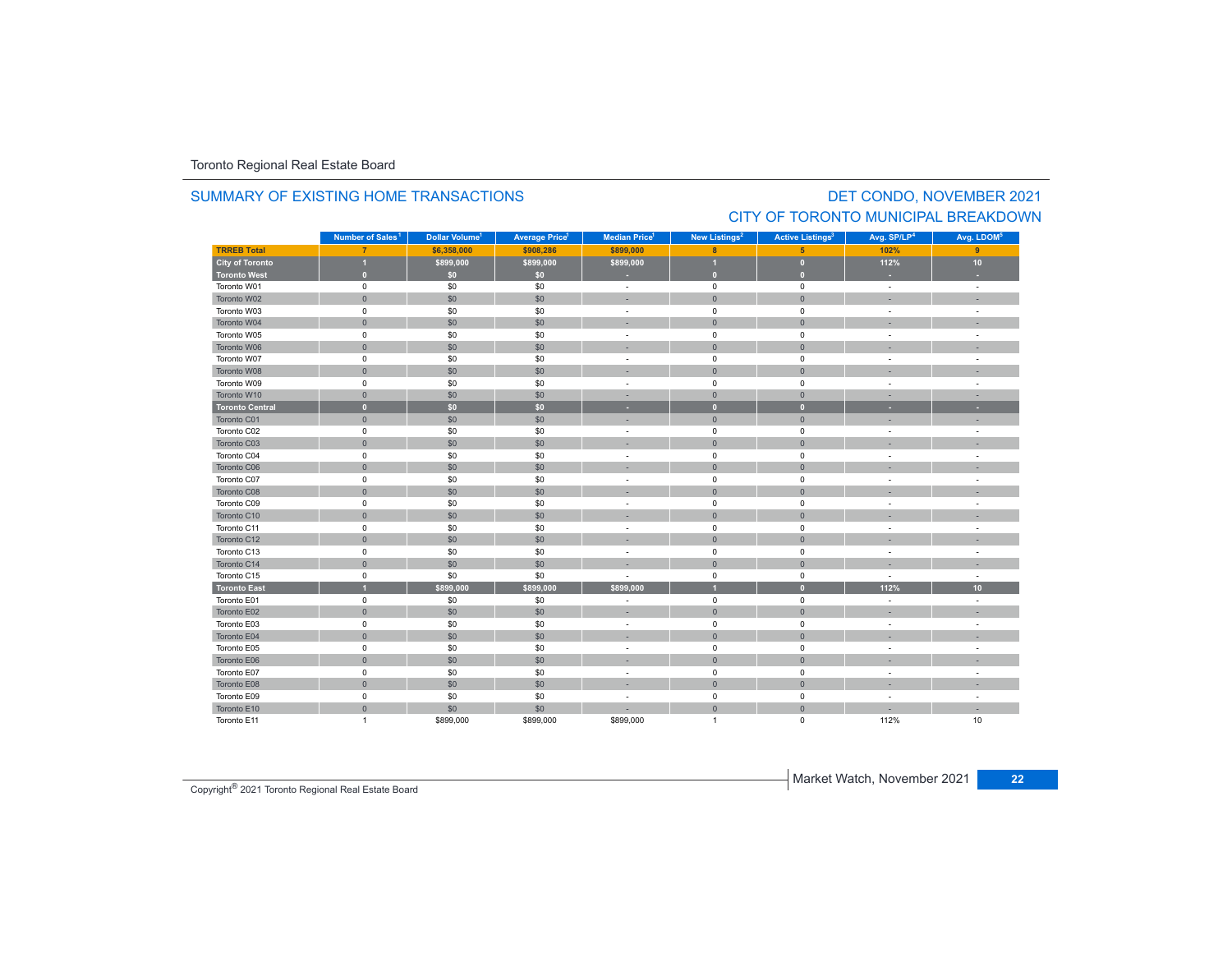#### **TRREB Total 8 \$4,070,500 \$508,813 \$477,250 12 17 98%35 Halton Region 0 \$0 \$0 - 0 0 - -** Burlington 0 \$0 \$0 | = 0 | = | = Halton Hills 0 \$0 \$0 - 0 0 - - Miltonn 1980 - 1991 - 1992 - 1993 - 1994 - 1994 - 1995 - 1996 - 1997 - 1998 - 1999 - 1999 - 1999 - 1999 - 1999 - 199 Oakville<br>Peel Region e 0 \$0 \$0 - 0 0 - -**Peel Region 0 \$0 \$0 - 0 0 - -** Brampton 0 \$0 \$0 - 0 0 - - Caledonn 1980 - 1980 - 1980 - 1981 - 1981 - 1982 - 1983 - 1984 - 1986 - 1986 - 1987 - 1988 - 1988 - 1988 - 1988 - 198 Mississauga 0 \$0 \$0 - 0 0 - - **City of Toronto 8 \$4,070,500 \$508,813 \$477,250 12 17 98% 35** Toronto West 3 \$1,511,000 \$503,667 \$415,000 1 1 95%95% 50<br>100% 27 Toronto Central 5 \$2,559,500 \$511,900 \$524,500 9 14 100% 27 Toronto East 0 \$0 \$0 - 2 2 - - **York Region 0 \$0 \$0 - 0 0 - -** Aurora 0 \$0 \$0 - 0 0 - - East Gwillimbury 0 \$0 \$0 - 0 0 - - Georgina 0 \$0 \$0 - 0 0 - - King 0 \$0 \$0 - 0 0 - - Markham 0 \$0 \$0 - 0 0 - - Newmarket 0 \$0 \$0 - 0 0 - - Richmond Hill 0 \$0 \$0 - 0 0 - - Vaughan 1980 (1980) (1980) (1980) (1980) (1980) (1980) (1980) (1980) (1980) (1980) (1980) (1980) (1980) (1980) Whitchurch-Stouffvillee 0 \$0 \$0 - 0 0 - -**Durham Region 0 \$0 \$0 - 0 0 - -** Ajax 0 \$0 \$0 - 0 0 - - Brock 0 \$0 \$0 - 0 0 - - Clarington 0 \$0 \$0 - 0 0 - - Oshawaa dia 1980 - Aniso ao amin'ny faritr'i Nouvelle-Aquitaine, ao amin'ny faritr'i Nouvelle-Aquitaine, ao amin'ny المال المسابق التي يقوم التي يقوم التي يقوم التي يقوم التي يقوم التي يقوم التي تعليم التي تعليم التي يقوم التي<br>التي يقوم التي يقوم التي يقوم التي يقوم التي يقوم التي يقوم التي يقوم التي يقوم التي يقوم التي يقوم التي يقوم Scugog 0 \$0 \$0 - 0 0 - - Uxbridge 0 \$0 \$0 - 0 0 - - Whitby 0 \$0 \$0 - 0 0 - - **Dufferin County 0 \$0 \$0 - 0 0 - -** Orangeville 0 \$0 \$0 - 0 0 - - **Simcoe County 0 \$0 \$0 - 0 0 - -** Adjala-Tosorontio 0 \$0 \$0 - 0 0 - - Bradford West Gwillimbury 0 \$0 \$0 - 0 0 - - Essaa dia 1980 - Aniso ao amin'ny faritr'i Nouvelle-Aquitaine, ao amin'ny faritr'i Nouvelle-Aquitaine, ao amin'ny Innisfil 0 \$0 \$0 - 0 0 - - New Tecumseth**Municipality Number of Sales Dollar Volume Average Price Median Price New Listings Active Listings Avg. SP/LP Avg. LDOM Number of Sales<sup>1</sup> 1** Dollar Volume<sup>1</sup> | Average Price<sup>1</sup> | Median Price<sup>1</sup> | New Listings<sup>2</sup> | Active Listings<sup>2</sup> | Avg. SP/LP<sup>4</sup> | Avg. LDOM<sup>5</sup>

0 \$0 \$0 - 0 0 - -

### SUMMARY OF EXISTING HOME TRANSACTIONS

### CO-OWNERSHIP APT, NOVEMBER 2021 ALL TRREB AREAS

Copyright® 2021 Toronto Regional Real Estate Board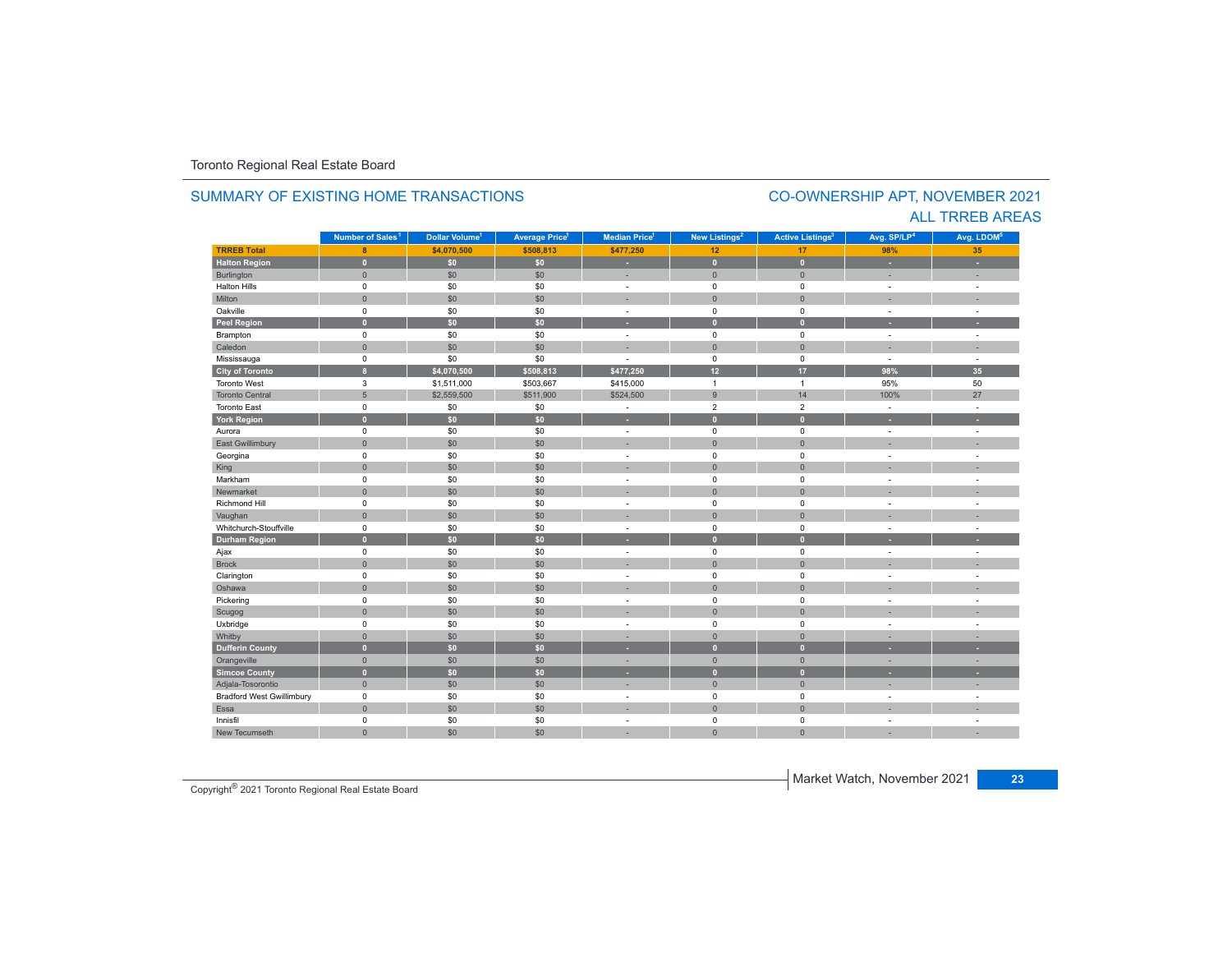# SUMMARY OF EXISTING HOME TRANSACTIONS

# CO-OWNERSHIP APT, NOVEMBER 2021 CITY OF TORONTO MUNICIPAL BREAKDOWN

|                        | Number of Sales <sup>1</sup> | Dollar Volume <sup>1</sup> | <b>Average Price<sup>1</sup></b> | Median Price <sup>1</sup> | New Listings <sup>2</sup> | <b>Active Listings<sup>3</sup></b> | Avg. SP/LP <sup>4</sup>  | Avg. LDOM <sup>5</sup>   |
|------------------------|------------------------------|----------------------------|----------------------------------|---------------------------|---------------------------|------------------------------------|--------------------------|--------------------------|
| <b>TRREB Total</b>     | 8                            | \$4,070,500                | \$508,813                        | \$477,250                 | 12                        | 17                                 | 98%                      | 35                       |
| <b>City of Toronto</b> | $\bf 8$                      | \$4,070,500                | \$508,813                        | \$477,250                 | 12                        | 17 <sup>2</sup>                    | 98%                      | 35                       |
| <b>Toronto West</b>    | 3 <sup>2</sup>               | \$1,511,000                | \$503,667                        | \$415,000                 | и                         |                                    | 95%                      | 50                       |
| Toronto W01            | $\overline{1}$               | \$730,000                  | \$730,000                        | \$730,000                 | $\mathbf 0$               | $\mathsf 0$                        | 97%                      | 11                       |
| Toronto W02            | $\mathbf{0}$                 | \$0                        | \$0                              | ×,                        | $\overline{1}$            | $\overline{1}$                     |                          |                          |
| Toronto W03            | 0                            | \$0                        | \$0                              | $\sim$                    | $\mathsf 0$               | $\mathsf 0$                        | $\blacksquare$           | $\sim$                   |
| Toronto W04            | $\mathbf{0}$                 | \$0                        | \$0                              |                           | $\mathbf{0}$              | $\mathbf{0}$                       | ٠                        |                          |
| Toronto W05            | $\mathbf{1}$                 | \$366,000                  | \$366,000                        | \$366,000                 | $\pmb{0}$                 | 0                                  | 92%                      | 43                       |
| Toronto W06            | $\mathbf{0}$                 | \$0                        | \$0                              |                           | $\mathbf{0}$              | $\mathbf{0}$                       |                          |                          |
| Toronto W07            | 0                            | \$0                        | \$0                              | $\sim$                    | $\mathbf 0$               | $\mathbf 0$                        | ÷                        | $\sim$                   |
| Toronto W08            | $\mathbf{0}$                 | \$0                        | \$0                              | ÷.                        | $\mathbf 0$               | $\mathbf{0}$                       | ×.                       | ÷.                       |
| Toronto W09            | $\mathbf{1}$                 | \$415,000                  | \$415,000                        | \$415,000                 | $\mathsf 0$               | $\mathsf 0$                        | 97%                      | 96                       |
| Toronto W10            | $\mathsf{O}\xspace$          | \$0                        | \$0                              |                           | $\mathbf 0$               | $\mathbf 0$                        | $\overline{\phantom{a}}$ |                          |
| <b>Toronto Central</b> | $\overline{5}$               | \$2,559,500                | \$511,900                        | \$524,500                 | $\overline{9}$            | 14                                 | 100%                     | 27                       |
| Toronto C01            | $\mathbf{0}$                 | \$0                        | \$0                              | ÷.                        | $\overline{1}$            | $\overline{2}$                     | $\overline{\phantom{a}}$ | ×.                       |
| Toronto C02            | $\mathbf{1}$                 | \$430,000                  | \$430,000                        | \$430,000                 | $\mathbf 0$               | $\overline{1}$                     | 99%                      | 34                       |
| Toronto C03            | $\mathbf{0}$                 | \$0                        | \$0                              | $\sim$                    | $\mathbf{3}$              | $\overline{4}$                     |                          |                          |
| Toronto C04            | $\overline{2}$               | \$1,275,000                | \$637,500                        | \$637,500                 | $\overline{4}$            | 3                                  | 102%                     | 10                       |
| Toronto C06            | $\overline{0}$               | \$0                        | \$0                              |                           | $\mathbf{0}$              | $\mathbf{0}$                       | ×.                       |                          |
| Toronto C07            | $\mathbf 0$                  | \$0                        | \$0                              | $\sim$                    | $\mathbf 0$               | $\mathbf 0$                        | $\mathcal{L}$            | $\sim$                   |
| Toronto C08            | $\overline{1}$               | \$524,500                  | \$524,500                        | \$524,500                 | $\overline{1}$            | $\mathbf{3}$                       | 96%                      | 72                       |
| Toronto C09            | 0                            | \$0                        | \$0                              | ÷.                        | $\mathbf 0$               | $\mathbf 0$                        | ÷.                       | $\sim$                   |
| Toronto C10            | $\mathsf{O}\xspace$          | \$0                        | \$0                              | ×.                        | $\mathsf{O}$              | $\mathbf{0}$                       |                          |                          |
| Toronto C11            | $\mathsf 0$                  | \$0                        | \$0                              | $\sim$                    | $\pmb{0}$                 | $\mathsf 0$                        | ÷.                       |                          |
| Toronto C12            | $\overline{0}$               | \$0                        | \$0                              |                           | $\mathbf{0}$              | $\mathbf{0}$                       |                          |                          |
| Toronto C13            | 0                            | \$0                        | \$0                              | $\sim$                    | $\mathsf 0$               | $\overline{1}$                     | $\blacksquare$           | $\overline{\phantom{a}}$ |
| Toronto C14            | $\mathbf{1}$                 | \$330,000                  | \$330,000                        | \$330,000                 | $\mathbf{0}$              | $\mathbf{0}$                       | 99%                      | 8                        |
| Toronto C15            | 0                            | \$0                        | \$0                              | $\overline{\phantom{a}}$  | $\mathsf 0$               | $\mathsf 0$                        | $\sim$                   |                          |
| <b>Toronto East</b>    | $\mathbf{0}$                 | \$0                        | \$0                              | ٠                         | $\overline{2}$            | $\overline{2}$                     |                          |                          |
| Toronto E01            | $\mathbf 0$                  | \$0                        | \$0                              | $\sim$                    | $\mathbf 0$               | $\mathbf 0$                        |                          |                          |
| Toronto E02            | $\mathbf{0}$                 | \$0                        | \$0                              | ×.                        | 2                         | $\overline{2}$                     | ×,                       |                          |
| Toronto E03            | 0                            | \$0                        | \$0                              | $\sim$                    | $\mathbf 0$               | 0                                  | ÷.                       | $\overline{\phantom{a}}$ |
| Toronto E04            | $\mathsf{O}\xspace$          | \$0                        | \$0                              |                           | $\mathsf{O}\xspace$       | $\mathbf{0}$                       |                          |                          |
| Toronto E05            | $\mathsf 0$                  | \$0                        | \$0                              | $\sim$                    | $\mathbf 0$               | $\mathsf 0$                        | $\sim$                   |                          |
| Toronto E06            | $\mathsf{O}\xspace$          | \$0                        | \$0                              |                           | $\mathbf{0}$              | $\mathbf{0}$                       |                          |                          |
| Toronto E07            | 0                            | \$0                        | \$0                              | $\sim$                    | $\mathsf 0$               | $\mathbf 0$                        | ÷.                       |                          |
| Toronto E08            | $\mathbf{0}$                 | \$0                        | \$0                              |                           | $\mathbf 0$               | $\mathbf 0$                        |                          |                          |
| Toronto E09            | 0                            | \$0                        | \$0                              | $\sim$                    | $\pmb{0}$                 | $\mathsf 0$                        | $\overline{\phantom{a}}$ |                          |
| Toronto E10            | $\mathsf{O}\xspace$          | \$0                        | \$0                              |                           | $\mathbf{0}$              | $\mathbf{0}$                       |                          |                          |
| Toronto E11            | 0                            | \$0                        | \$0                              |                           | $\mathbf 0$               | $\mathbf 0$                        |                          |                          |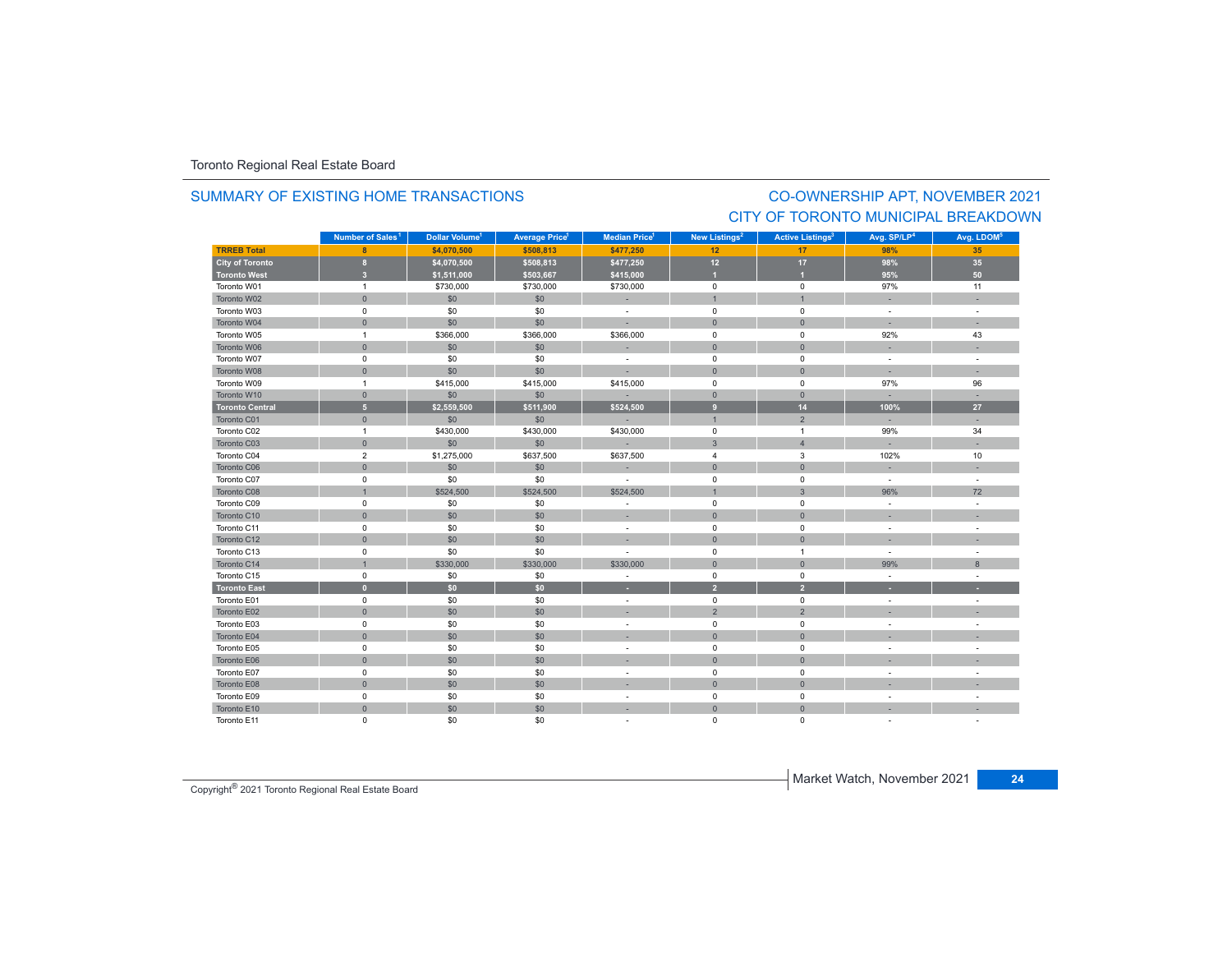### FOCUS ON THE MLS HOME PRICE INDEX

# INDEX AND BENCHMARK PRICE, NOVEMBER 2021

### ALL TRREB AREAS

| <b>Composite</b>                 |       |             | <b>Single Family Detached</b> |       |             | <b>Single Family Attached</b> |              | <b>Townhouse</b> |                         |                          | <b>Apartment</b> |                |                |                  |               |
|----------------------------------|-------|-------------|-------------------------------|-------|-------------|-------------------------------|--------------|------------------|-------------------------|--------------------------|------------------|----------------|----------------|------------------|---------------|
|                                  | Index |             | Benchmark Yr./Yr. % Chg       | Index |             | Benchmark Yr./Yr. % Chg.      | <b>Index</b> |                  | Benchmark Yr./Yr. % Chg | Index                    | <b>Benchmark</b> | Yr./Yr. % Chg. | Index          | <b>Benchmark</b> | Yr./Yr. % Chg |
| <b>TRREB Total</b>               | 383.9 | \$1.172.900 | 28.31%                        | 391.6 | \$1,465,000 | 32.12%                        | 406.1        | \$1.143.900      | 31.85%                  | 375.9                    | \$809,200        | 24.26%         | 351.1          | \$695.300        | 20.08%        |
| <b>Halton Region</b>             | 424.2 | \$1.306.600 | 33.73%                        | 427.7 | \$1.560.800 | 35.18%                        | 457.2        | \$1,157,200      | 39.26%                  | 416.6                    | \$802.700        | 27.91%         | 367.2          | \$694.900        | 21.23%        |
| <b>Burlington</b>                | 424.5 | \$1,224,800 | 30.90%                        | 438.3 | \$1,508,500 | 34.04%                        | 479.6        | \$1,169,300      | 37.22%                  | 423.6                    | \$791,600        | 28.68%         | 375.3          | \$619,600        | 21.50%        |
| <b>Halton Hills</b>              | 421.0 | \$1,241,800 | 36.25%                        | 412.1 | \$1,344,100 | 36.77%                        | 448.5        | \$999.400        | 39.94%                  | 445.5                    | \$709,300        | 31.80%         | 372.1          | \$568,200        | 22.81%        |
| Milton                           | 432.6 | \$1,316,700 | 42.07%                        | 431.4 | \$1,589,000 | 41.67%                        | 453.4        | \$1,093,000      | 42.89%                  | 400.3                    | \$686,600        | 27.28%         | 348.6          | \$717,200        | 21.80%        |
| Oakville                         | 419.9 | \$1,418,000 | 31.51%                        | 423.1 | \$1,715,600 | 32.88%                        | 452.0        | \$1,260,000      | 36.56%                  | 405.9                    | \$921,800        | 26.88%         | 362.5          | \$724,100        | 20.59%        |
| <b>Peel Region</b>               | 382.5 | \$1.084.000 | 29.31%                        | 382.9 | \$1.356.000 | 33.14%                        | 399.5        | \$1.020.900      | 33.52%                  | 372.4                    | \$787,400        | 24.34%         | 358.8          | \$613.500        | 17.37%        |
| Brampton                         | 398.8 | \$1,015,800 | 33.56%                        | 392.6 | \$1,156,700 | 35.38%                        | 411.3        | \$960,600        | 35.61%                  | 382.4                    | \$691,400        | 25.62%         | 357.7          | \$527,600        | 20.28%        |
| Caledon                          | 357.2 | \$1,305,400 | 35.00%                        | 362.7 | \$1,378,700 | 35.89%                        | 387.9        | \$958,300        | 31.27%                  | 337.6                    | \$730,800        | 31.36%         | i.             |                  |               |
| Mississauga                      | 369.5 | \$1,090,900 | 24.70%                        | 373.4 | \$1,491,400 | 29.29%                        | 378.9        | \$1,044,900      | 29.58%                  | 368.2                    | \$813,800        | 23.60%         | 359.0          | \$630,300        | 16.82%        |
| <b>City of Toronto</b>           | 361.0 | \$1,190,300 | 19.97%                        | 366.9 | \$1,657,800 | 22.30%                        | 382.6        | \$1,292,600      | 19.60%                  | 352.6                    | \$836,400        | 15.68%         | 351.8          | \$717,800        | 19.34%        |
| <b>York Region</b>               | 383.1 | \$1,305,300 | 32.19%                        | 394.0 | \$1.523.200 | 32.79%                        | 395.2        | \$1,142,200      | 35.11%                  | 339.9                    | \$879,600        | 28.90%         | 323.2          | \$701,700        | 25.81%        |
| Aurora                           | 370.9 | \$1,226,700 | 29.10%                        | 375.0 | \$1,408,900 | 29.40%                        | 394.7        | \$1,017,800      | 32.67%                  | 330.7                    | \$895,900        | 32.92%         | 322.6          | \$692,200        | 23.37%        |
| East Gwillimbury                 | 378.7 | \$1,295,800 | 41.41%                        | 380.3 | \$1,356,900 | 40.02%                        | 407.2        | \$851.800        | 45.01%                  | ÷.                       |                  | ÷,             | $\sim$         | ä,               | ٠             |
| Georgina                         | 413.7 | \$802,800   | 41.29%                        | 423.3 | \$816,600   | 41.48%                        | 401.1        | \$790,600        | 36.99%                  | $\overline{\phantom{a}}$ |                  |                |                |                  |               |
| King                             | 381.3 | \$1,774,700 | 29.43%                        | 386.4 | \$1,811,000 | 29.32%                        | 382.4        | \$1,172,800      | 37.95%                  | $\sim$                   |                  | ÷.             | 301.2          | \$744,600        | 23.85%        |
| Markham                          | 390.7 | \$1,373,300 | 33.21%                        | 410.9 | \$1,720,300 | 31.83%                        | 412.3        | \$1,227,400      | 37.85%                  | 333.8                    | \$900,900        | 32.15%         | 331.8          | \$764,200        | 28.06%        |
| Newmarket                        | 361.9 | \$1,065,700 | 34.94%                        | 364.9 | \$1,229,900 | 35.15%                        | 369.7        | \$870.700        | 37.84%                  | 364.4                    | \$754,100        | 30.38%         | 323.5          | \$553,600        | 24.61%        |
| <b>Richmond Hill</b>             | 391.3 | \$1,405,900 | 29.61%                        | 419.0 | \$1,789,700 | 30.98%                        | 391.9        | \$1,191,500      | 32.98%                  | 309.2                    | \$783,900        | 18.65%         | 326.7          | \$661,000        | 24.22%        |
| Vaughan                          | 368.1 | \$1,343,500 | 29.07%                        | 365.7 | \$1,553,800 | 29.04%                        | 384.4        | \$1,167,000      | 31.96%                  | 355.4                    | \$982,800        | 26.16%         | 312.4          | \$721,500        | 25.61%        |
| Whitchurch-Stouffville           | 412.3 | \$1,436,300 | 36.52%                        | 410.3 | \$1,513,400 | 36.77%                        | 423.0        | \$1,055,400      | 40.02%                  | 412.4                    | \$732,000        | 31.30%         | 321.7          | \$643,700        | 21.40%        |
| <b>Durham Region</b>             | 414.8 | \$968,500   | 40.14%                        | 404.7 | \$1,056,100 | 40.42%                        | 436.3        | \$870,200        | 41.70%                  | 423.7                    | \$666.600        | 38.51%         | 381.6          | \$633,200        | 29.40%        |
| Ajax                             | 405.5 | \$1,000,100 | 39.20%                        | 403.9 | \$1,083,500 | 39.56%                        | 424.6        | \$916,200        | 41.20%                  | 376.4                    | \$707,300        | 30.20%         | 343.6          | \$551,800        | 28.45%        |
| <b>Brock</b>                     | 384.2 | \$648,000   | 38.35%                        | 384.0 | \$654,100   | 38.33%                        | 399.7        | \$806,200        | 50.66%                  | ×.                       |                  | $\sim$         | $\sim$         |                  | ÷.            |
| Clarington                       | 429.4 | \$906,900   | 44.38%                        | 417.4 | \$1,005,300 | 44.63%                        | 443.6        | \$847,400        | 46.69%                  | 419.4                    | \$677,400        | 41.93%         | 328.9          | \$484,700        | 28.98%        |
| Oshawa                           | 430.4 | \$818,500   | 40.24%                        | 413.3 | \$882,000   | 40.05%                        | 468.9        | \$784,800        | 41.15%                  | 465.1                    | \$589,500        | 43.82%         | 382.9          | \$433,200        | 26.54%        |
| Pickering                        | 404.4 | \$1,078,600 | 35.52%                        | 385.7 | \$1,201,600 | 37.26%                        | 410.6        | \$958,100        | 35.92%                  | 402.3                    | \$686,400        | 31.17%         | 486.7          | \$916,800        | 32.26%        |
| Scugog                           | 376.9 | \$967,700   | 34.18%                        | 372.5 | \$987.400   | 35.31%                        | 373.8        | \$694,900        | 29.84%                  | ÷                        |                  | ÷              | ۰.             |                  |               |
| Uxbridge                         | 365.3 | \$1,217,200 | 35.75%                        | 367.7 | \$1,270,000 | 35.58%                        | 357.1        | \$828,100        | 33.25%                  | 351.2                    | \$639,500        | 37.89%         | 297.0          | \$709,200        | 27.63%        |
| Whitby                           | 407.8 | \$1,059,500 | 41.06%                        | 406.1 | \$1,168,000 | 40.91%                        | 426.4        | \$939.300        | 41.71%                  | 403.1                    | \$677,300        | 38.71%         | 305.7          | \$567,600        | 28.18%        |
| <b>Dufferin County</b>           | 409.4 | \$903,500   | 31.39%                        | 428.7 | \$977,000   | 31.46%                        | 409.4        | \$767.200        | 31.30%                  | 394.5                    | \$521,500        | 39.70%         | 360.0          | \$528,100        | 12.08%        |
| Orangeville                      | 409.4 | \$903,500   | 31.39%                        | 428.7 | \$977,000   | 31.46%                        | 409.4        | \$767,200        | 31.30%                  | 394.5                    | \$521,500        | 39.70%         | 360.0          | \$528,100        | 12.08%        |
| <b>Simcoe County</b>             | 384.2 | \$839,300   | 34.81%                        | 375.9 | \$862.400   | 38.25%                        | 423.3        | \$790,600        | 35.07%                  | 347.4                    | \$548,500        | 34.08%         | 350.1          | \$553,700        | 27.73%        |
| Adjala-Tosorontio                | 371.7 | \$993,800   | 38.28%                        | 372.1 | \$996,300   | 38.17%                        | ×.           |                  | $\sim$                  | ÷                        |                  | $\sim$         | $\sim$         |                  |               |
| <b>Bradford West Gwillimbury</b> | 398.2 | \$996,800   | 33.89%                        | 373.8 | \$1,066,500 | 30.20%                        | 435.4        | \$917,400        | 35.22%                  | 394.6                    | \$640,800        | 35.00%         | 322.2          | \$543,600        | 24.31%        |
| Essa                             | 408.8 | \$818,400   | 34.83%                        | 397.5 | \$841,100   | 42.42%                        | 434.0        | \$684,900        | 41.28%                  | 359.5                    | \$573,400        | 21.53%         | $\overline{a}$ |                  |               |
| Innisfil                         | 382.0 | \$753,400   | 34.79%                        | 379.9 | \$772,400   | 38.50%                        | 439.5        | \$672,000        | 34.82%                  | 339.8                    | \$285,800        | 48.58%         | 329.4          | \$647,300        | 23.79%        |
| Barrie                           | ÷     |             | $\sim$                        | ÷,    |             | $\sim$                        | ÷            |                  |                         | $\sim$                   |                  | ÷,             | ۰.             |                  |               |
| New Tecumseth                    | 361.3 | \$848,700   | 34.86%                        | 354.2 | \$922,200   | 34.93%                        | 395.0        | \$719,200        | 32.33%                  | 341.3                    | \$689,800        | 32.54%         | 375.9          | \$586,300        | 32.87%        |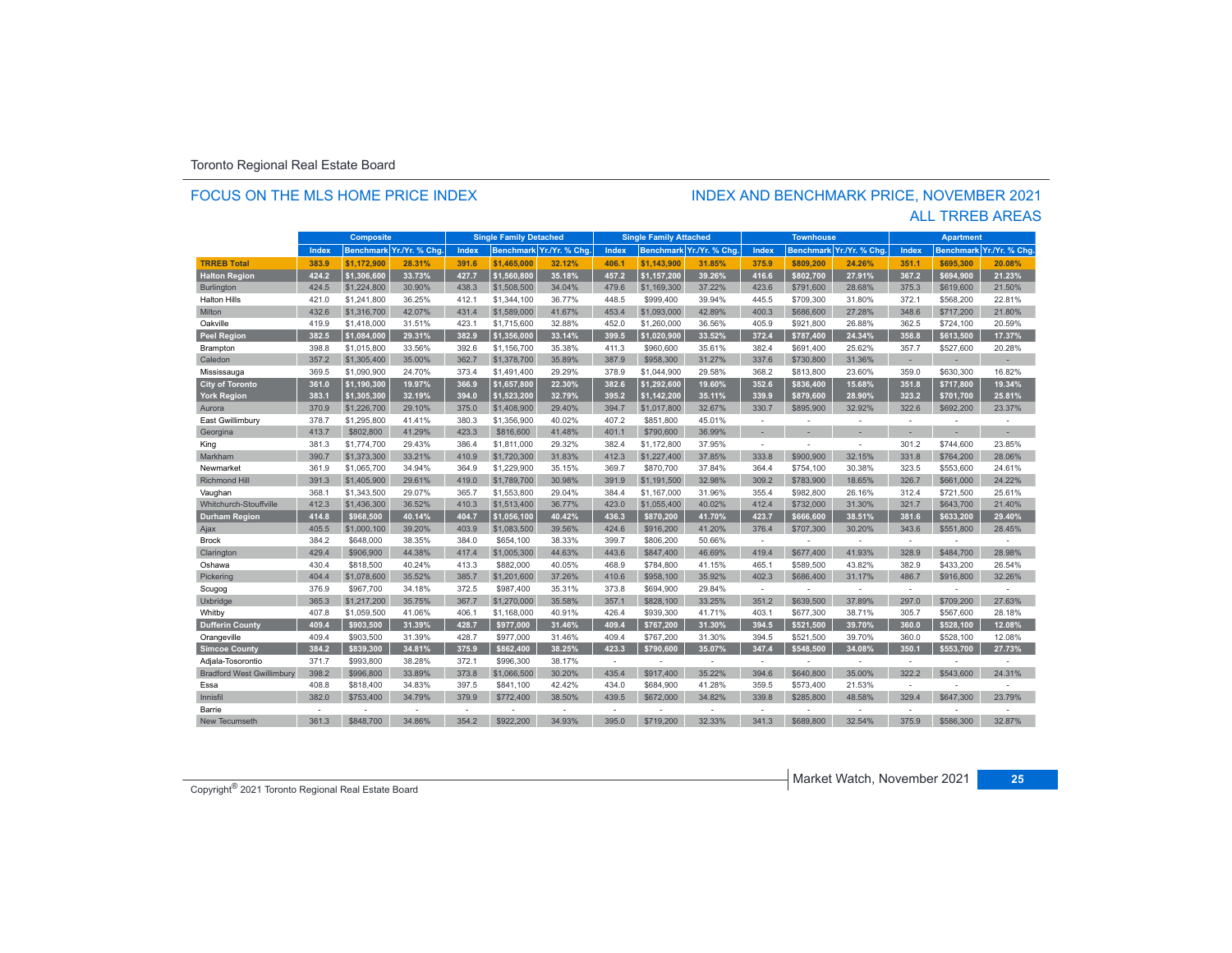### FOCUS ON THE MLS HOME PRICE INDEX

### CITY OF TORONTO INDEX AND BENCHMARK PRICE, NOVEMBER 2021

|                        | <b>Composite</b> |             | <b>Single Family Detached</b> |       | <b>Single Family Attached</b> |                          | <b>Townhouse</b> |             | <b>Apartment</b>         |                          |             |                          |       |                  |                |
|------------------------|------------------|-------------|-------------------------------|-------|-------------------------------|--------------------------|------------------|-------------|--------------------------|--------------------------|-------------|--------------------------|-------|------------------|----------------|
|                        | Index            |             | Benchmark Yr./Yr. % Chg.      | Index |                               | Benchmark Yr./Yr. % Cha. | Index            |             | Benchmark Yr./Yr. % Chg. | Index                    |             | Benchmark Yr./Yr. % Chg. | Index | <b>Benchmark</b> | Yr./Yr. % Chg. |
| <b>TRREB Total</b>     | 383.9            | \$1.172.900 | 28.31%                        | 391.6 | \$1,465,000                   | 32.12%                   | 406.1            | \$1.143.900 | 31.85%                   | 375.9                    | \$809.200   | 24.26%                   | 351.1 | \$695.300        | 20.08%         |
| <b>City of Toronto</b> | 361.0            | \$1,190,300 | 19.97%                        | 366.9 | \$1,657,800                   | 22.30%                   | 382.6            | \$1,292,600 | 19.60%                   | 352.6                    | \$836,400   | 15.68%                   | 351.8 | \$717,800        | 19.34%         |
| Toronto W01            | 337.5            | \$1,440,700 | 16.98%                        | 363.1 | \$2,022,500                   | 20.63%                   | 379.5            | \$1,508,400 | 19.98%                   | 289.4                    | \$870,700   | 8.84%                    | 322.3 | \$728,700        | 15.44%         |
| Toronto W02            | 399.5            | \$1,423,400 | 16.71%                        | 376.5 | \$1,645,700                   | 16.38%                   | 424.3            | \$1,261,700 | 16.47%                   | 422.6                    | \$822,900   | 14.43%                   | 385.5 | \$827,500        | 17.57%         |
| Toronto W03            | 392.5            | \$1,012,100 | 18.12%                        | 399.4 | \$1,081,000                   | 18.41%                   | 401.5            | \$1,028,500 | 17.98%                   | 302.8                    | \$742,500   | 12.11%                   | 381.4 | \$651,700        | 19.82%         |
| Toronto W04            | 365.6            | \$938,400   | 14.61%                        | 348.2 | \$1,101,900                   | 18.19%                   | 338.9            | \$963,200   | 15.59%                   | 310.8                    | \$715,400   | 11.88%                   | 399.1 | \$588,800        | 11.98%         |
| Toronto W05            | 341.2            | \$810,500   | 19.22%                        | 348.2 | \$1,167,700                   | 21.58%                   | 335.9            | \$975,700   | 23.22%                   | 325.5                    | \$591.100   | 14.57%                   | 355.0 | \$469,000        | 16.39%         |
| Toronto W06            | 315.5            | \$924,100   | 21.58%                        | 402.7 | \$1,272,500                   | 21.04%                   | 365.0            | \$1,229,100 | 22.03%                   | 372.7                    | \$1,105,100 | 14.75%                   | 264.8 | \$664,200        | 24.32%         |
| Toronto W07            | 325.6            | \$1,439,800 | 17.93%                        | 351.3 | \$1,611,100                   | 20.27%                   | 343.6            | \$1,428,300 | 22.45%                   | 255.7                    | \$940,000   | 13.59%                   | 186.2 | \$755,000        | 6.22%          |
| Toronto W08            | 312.6            | \$1,325,000 | 18.90%                        | 326.7 | \$1,831,700                   | 22.18%                   | 356.1            | \$1,339,100 | 22.79%                   | 359.5                    | \$864,600   | 14.53%                   | 293.8 | \$611,800        | 16.73%         |
| Toronto W09            | 335.1            | \$874,300   | 18.79%                        | 351.6 | \$1,363,500                   | 24.15%                   | 386.6            | \$1,066,400 | 29.43%                   | 266.4                    | \$739,900   | 9.49%                    | 327.0 | \$430,800        | 12.95%         |
| Toronto W10            | 387.9            | \$886,100   | 20.77%                        | 361.7 | \$1,085,100                   | 21.83%                   | 356.5            | \$912,300   | 17.77%                   | 425.3                    | \$765,600   | 17.10%                   | 408.8 | \$582,400        | 20.88%         |
| Toronto C01            | 379.3            | \$951,600   | 18.94%                        | 448.7 | \$1,757,900                   | 16.24%                   | 444.7            | \$1,625,000 | 16.81%                   | 349.8                    | \$997.100   | 13.76%                   | 374.0 | \$778,600        | 19.53%         |
| Toronto C02            | 347.0            | \$1,748,300 | 16.44%                        | 328.6 | \$2,773,500                   | 17.23%                   | 341.9            | \$1,916,200 | 16.02%                   | 328.7                    | \$1,652,800 | 4.92%                    | 349.1 | \$994,600        | 16.99%         |
| Toronto C03            | 398.6            | \$2,309,700 | 17.72%                        | 380.5 | \$2,579,600                   | 18.79%                   | 393.0            | \$1,516,500 | 20.40%                   |                          |             |                          | 428.5 | \$1,120,900      | 15.10%         |
| Toronto C04            | 324.2            | \$2,090,900 | 19.94%                        | 334.6 | \$2,449,400                   | 20.66%                   | 349.5            | \$1,634,500 | 27.37%                   | $\overline{\phantom{a}}$ |             | $\sim$                   | 279.1 | \$746,600        | 15.09%         |
| Toronto C06            | 351.2            | \$1,415,100 | 24.06%                        | 354.7 | \$1,579,300                   | 24.59%                   | 343.7            | \$1,266,900 | 25.81%                   | 312.8                    | \$838,900   | 10.61%                   | 350.3 | \$753,400        | 24.31%         |
| Toronto C07            | 368.0            | \$1,257,800 | 23.08%                        | 392.6 | \$1,869,100                   | 20.65%                   | 324.2            | \$1,222,600 | 26.54%                   | 313.8                    | \$884,500   | 10.22%                   | 362.9 | \$756,200        | 25.61%         |
| Toronto C08            | 338.4            | \$878,700   | 21.25%                        | 349.5 | \$2,046,400                   | 13.29%                   | 361.6            | \$1,725,000 | 15.86%                   | 339.9                    | \$879,000   | 10.14%                   | 336.9 | \$721,600        | 22.33%         |
| Toronto C09            | 283.8            | \$2,036,000 | 13.93%                        | 285.8 | \$3,684.800                   | 18.69%                   | 287.1            | \$2,717,400 | 16.42%                   | 315.7                    | \$1,864,500 | 10.08%                   | 274.7 | \$910,100        | 11.08%         |
| Toronto C10            | 347.8            | \$1,374,700 | 17.62%                        | 325.2 | \$2,007,800                   | 16.89%                   | 322.2            | \$1,591,800 | 19.64%                   | 307.4                    | \$1,030,400 | 8.93%                    | 359.4 | \$858,200        | 17.84%         |
| Toronto C11            | 386.4            | \$1,401,700 | 14.76%                        | 350.7 | \$2,525,000                   | 15.93%                   | 380.7            | \$1,765,300 | 14.26%                   | 328.0                    | \$568,200   | 21.17%                   | 407.3 | \$591,400        | 13.36%         |
| Toronto C12            | 309.5            | \$2,673,800 | 19.50%                        | 304.5 | \$3,301,500                   | 21.75%                   | 358.7            | \$1,474,800 | 20.21%                   | 263.5                    | \$1,054,300 | 14.81%                   | 351.0 | \$1,100,500      | 19.43%         |
| Toronto C13            | 347.9            | \$1,302,800 | 19.80%                        | 342.1 | \$1,904,500                   | 18.05%                   | 334.8            | \$1,044,100 | 23.54%                   | 321.9                    | \$930,600   | 17.65%                   | 351.3 | \$717,700        | 20.64%         |
| Toronto C14            | 346.9            | \$1,177,500 | 19.09%                        | 397.0 | \$2,388,300                   | 22.23%                   | 325.8            | \$1,682,100 | 30.74%                   | 366.5                    | \$987,000   | 15.58%                   | 331.7 | \$835,300        | 17.87%         |
| Toronto C15            | 359.6            | \$1,164,500 | 23.79%                        | 359.8 | \$1,689,300                   | 21.06%                   | 310.9            | \$1,010,800 | 27.42%                   | 355.9                    | \$851,900   | 18.63%                   | 364.1 | \$838,200        | 25.51%         |
| Toronto E01            | 427.7            | \$1,331,200 | 16.67%                        | 437.9 | \$1,542,600                   | 15.69%                   | 445.4            | \$1,404,700 | 16.38%                   | 503.1                    | \$920,200   | 16.03%                   | 337.4 | \$754,700        | 18.76%         |
| Toronto E02            | 384.3            | \$1,434,700 | 18.54%                        | 339.7 | \$1,537,300                   | 20.21%                   | 404.3            | \$1,353,000 | 17.56%                   | 395.5                    | \$1,139,100 | 15.24%                   | 355.0 | \$1,008,700      | 19.77%         |
| Toronto E03            | 374.3            | \$1,164,400 | 17.34%                        | 377.8 | \$1,284,200                   | 17.04%                   | 357.9            | \$1,194,600 | 16.43%                   | $\sim$                   | ×.          | $\overline{\phantom{a}}$ | 378.2 | \$565,300        | 21.76%         |
| Toronto E04            | 377.7            | \$931,500   | 20.10%                        | 371.1 | \$1,094,000                   | 27.57%                   | 379.1            | \$913,600   | 22.45%                   | 325.9                    | \$692,900   | 14.59%                   | 410.3 | \$625,700        | 11.40%         |
| Toronto E05            | 337.9            | \$897,800   | 23.41%                        | 369.1 | \$1,299,800                   | 26.71%                   | 359.9            | \$991,800   | 26.55%                   | 352.5                    | \$766,600   | 20.02%                   | 294.1 | \$603,700        | 18.40%         |
| Toronto E06            | 384.5            | \$1,069,300 | 24.59%                        | 393.0 | \$1,122,600                   | 25.52%                   | 389.0            | \$925,200   | 23.61%                   | 351.5                    | \$776,800   | 17.95%                   | 348.5 | \$717,400        | 22.54%         |
| Toronto E07            | 373.8            | \$916,300   | 22.76%                        | 386.5 | \$1,266,800                   | 27.52%                   | 369.6            | \$966,400   | 25.59%                   | 356.0                    | \$771,200   | 18.90%                   | 367.7 | \$629,700        | 19.38%         |
| Toronto E08            | 377.7            | \$870,700   | 23.43%                        | 374.1 | \$1,166,100                   | 27.51%                   | 335.9            | \$870,800   | 28.06%                   | 343.0                    | \$628,900   | 22.50%                   | 393.3 | \$536,600        | 16.78%         |
| Toronto E09            | 379.9            | \$907.100   | 27.14%                        | 385.5 | \$1,094,600                   | 32.29%                   | 365.0            | \$892.700   | 27.18%                   | 405.1                    | \$729,300   | 25.03%                   | 371.5 | \$696,800        | 22.32%         |
| Toronto E10            | 396.8            | \$1,112,800 | 28.87%                        | 384.0 | \$1,230,300                   | 32.46%                   | 386.4            | \$1.002.000 | 31.21%                   | 450.1                    | \$734.200   | 23.42%                   | 353.8 | \$570,800        | 16.31%         |
| Toronto E11            | 393.1            | \$838,300   | 22.42%                        | 390.2 | \$1,085,300                   | 25.18%                   | 398.9            | \$903,600   | 25.60%                   | 306.5                    | \$601.500   | 19.77%                   | 472.7 | \$599,200        | 21.83%         |